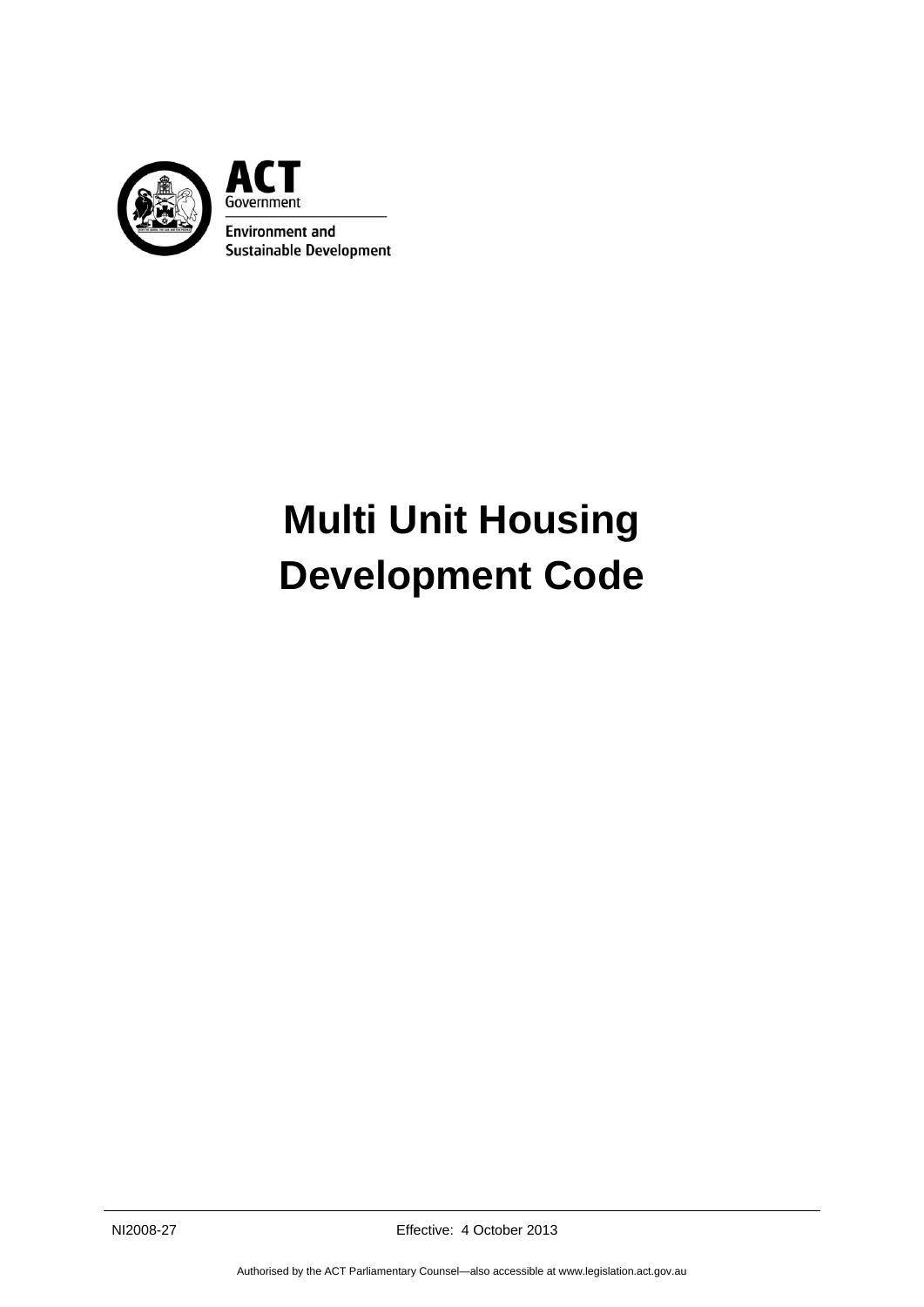Effective: 4 October 2013 NI2008-27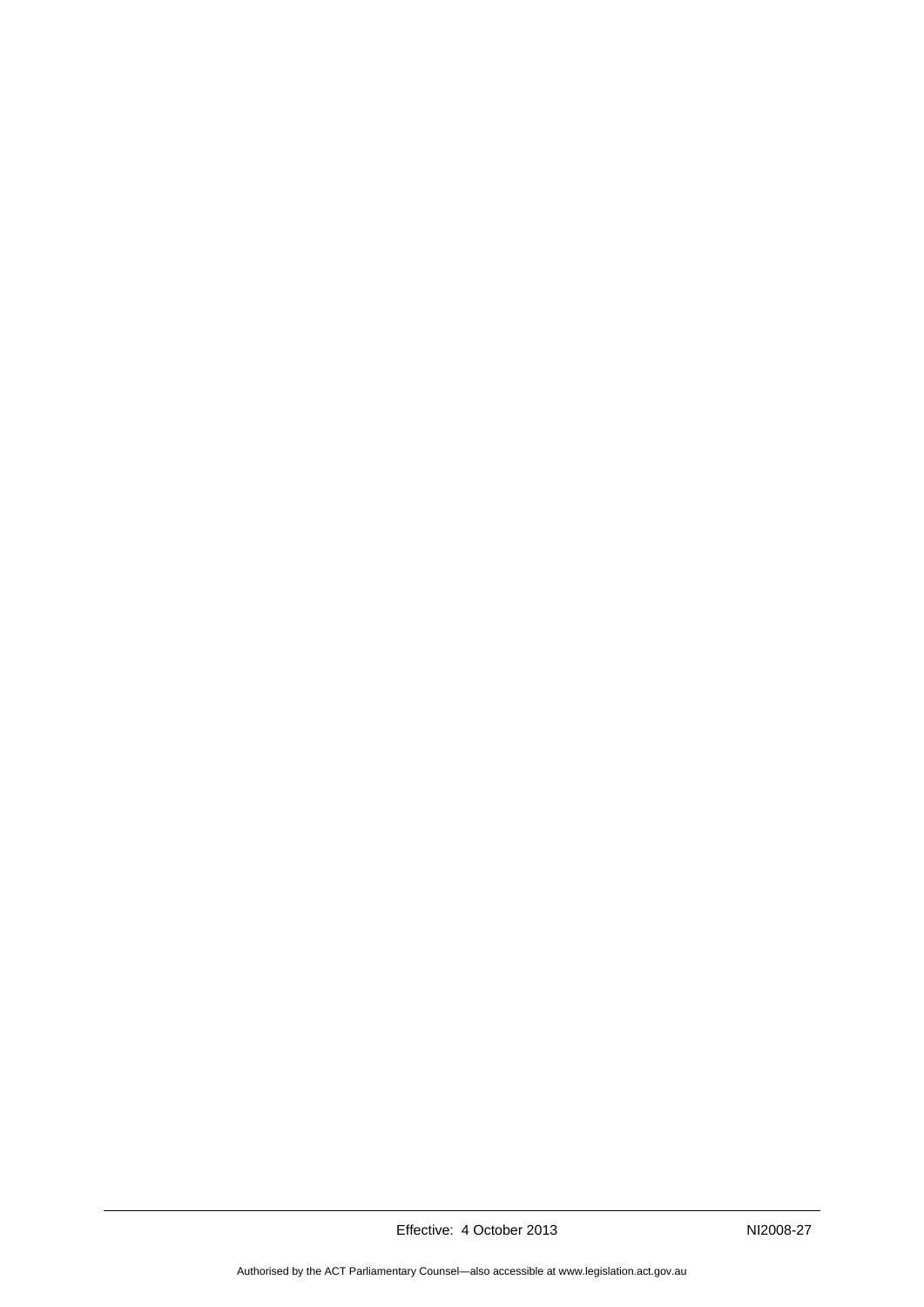# **Contents**

| Element 1:        |             |                                                                            |  |  |
|-------------------|-------------|----------------------------------------------------------------------------|--|--|
|                   | 1.1         | Dual occupancy housing - single dwelling blocks - RZ1 4                    |  |  |
|                   | 1.2         | Dual occupancy housing - single dwelling blocks - RZ2 4                    |  |  |
|                   | 1.3         |                                                                            |  |  |
| <b>Element 2:</b> |             |                                                                            |  |  |
|                   | 2.1         | Development proposals affected by approved lease and development           |  |  |
|                   |             |                                                                            |  |  |
| Element 3:        |             |                                                                            |  |  |
|                   | 3.1         |                                                                            |  |  |
|                   | 3.2         | Plot ratio - dual occupancy - single dwelling blocks - RZ1 5               |  |  |
|                   | 3.3         | Plot ratio - dual occupancy - single dwelling blocks - RZ2  6              |  |  |
|                   | 3.4         |                                                                            |  |  |
|                   | 3.5         | Plot ratio - other than single dwelling blocks - RZ1, RZ2, RZ3 and RZ4 6   |  |  |
|                   | 3.6         |                                                                            |  |  |
|                   | 3.7         | Residential density - supportive housing - single dwelling blocks - RZ1  7 |  |  |
|                   | 3.8         |                                                                            |  |  |
|                   | 3.9<br>3.10 | Residential density - adaptable housing - single dwelling blocks - RZ2 8   |  |  |
|                   | 3.11        | Number of dwellings in each building - single dwelling blocks - RZ2  8     |  |  |
|                   | 3.12        |                                                                            |  |  |
|                   | 3.13        |                                                                            |  |  |
|                   | 3.14        |                                                                            |  |  |
|                   | 3.15        |                                                                            |  |  |
|                   | 3.16        |                                                                            |  |  |
|                   | 3.17        |                                                                            |  |  |
|                   | 3.18        |                                                                            |  |  |
|                   | 3.19        |                                                                            |  |  |
|                   | 3.20        | Building envelope - all blocks except buildings over 3 storeys in RZ5 and  |  |  |
|                   | 3.22        |                                                                            |  |  |
|                   | 3.23        |                                                                            |  |  |
|                   |             |                                                                            |  |  |
|                   |             |                                                                            |  |  |
|                   | 3.26        |                                                                            |  |  |
|                   | 3.27        |                                                                            |  |  |
| <b>Element 4:</b> |             |                                                                            |  |  |
|                   | 4.1         |                                                                            |  |  |
|                   | 4.2         |                                                                            |  |  |
|                   | 4.3         | Site open space - RZ3, RZ4, RZ5 and commercial zones 18                    |  |  |
|                   | 4.4         |                                                                            |  |  |
|                   | 4.5<br>4.6  |                                                                            |  |  |
|                   | 4.7         |                                                                            |  |  |
|                   | 4.8         |                                                                            |  |  |
| Element 5:        |             |                                                                            |  |  |
|                   | 5.1         |                                                                            |  |  |
|                   | 5.2         |                                                                            |  |  |
|                   | 5.3         |                                                                            |  |  |
|                   | 5.4         |                                                                            |  |  |
|                   | 5.5         |                                                                            |  |  |
|                   | 5.6         |                                                                            |  |  |
|                   | 5.7         |                                                                            |  |  |
|                   | 5.8         |                                                                            |  |  |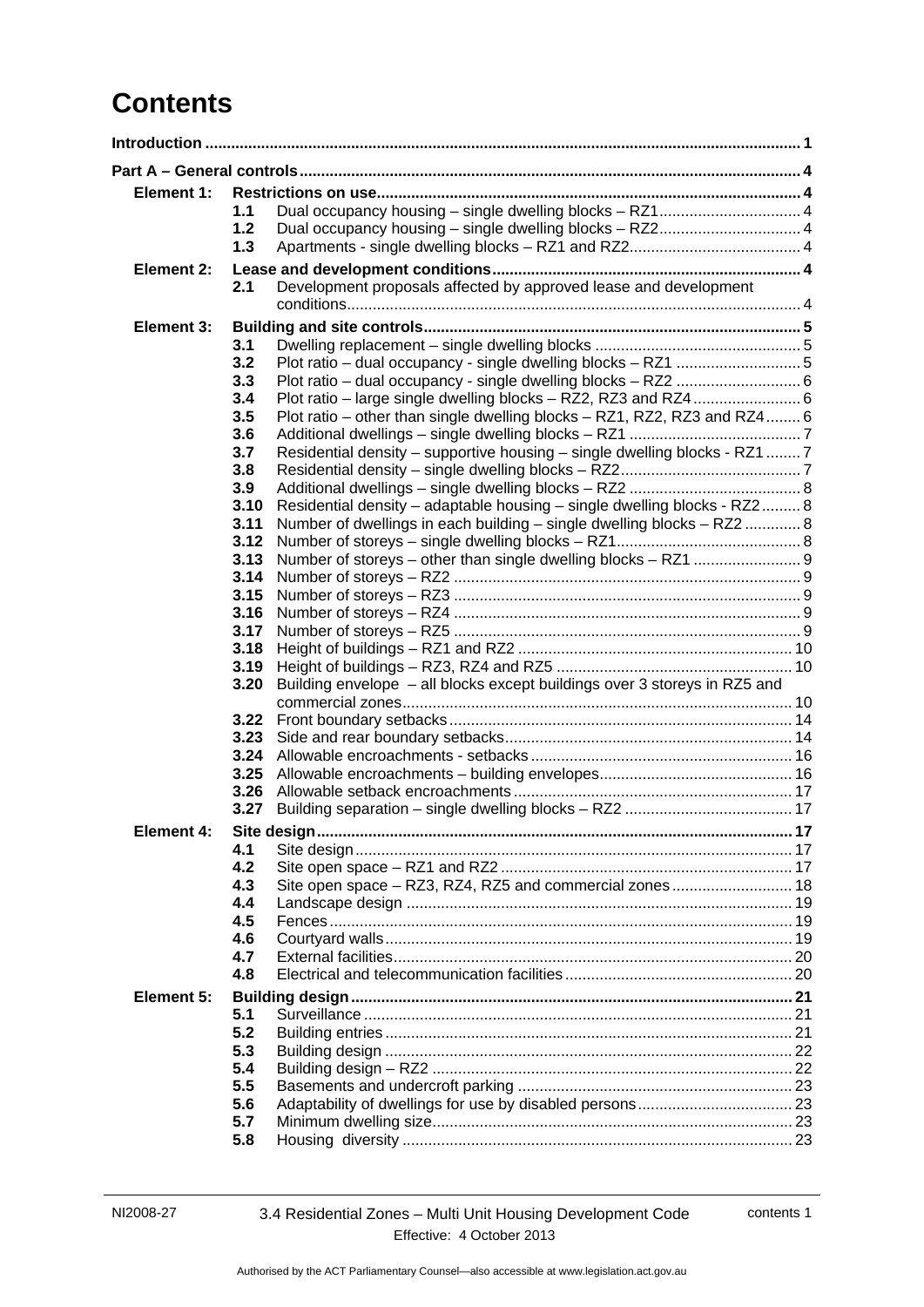| Element 6:  |            |                                                                               |  |
|-------------|------------|-------------------------------------------------------------------------------|--|
|             | 6.1        |                                                                               |  |
|             | 6.2        |                                                                               |  |
|             | 6.3        |                                                                               |  |
|             | 6.4        |                                                                               |  |
|             | 6.5        |                                                                               |  |
|             | 6.6        |                                                                               |  |
|             | 6.7        |                                                                               |  |
|             | 6.8        |                                                                               |  |
|             | 6.9        |                                                                               |  |
| Element 7:  |            |                                                                               |  |
|             | 7.1        |                                                                               |  |
|             | 7.2        |                                                                               |  |
|             | 7.3        |                                                                               |  |
|             | 7.4        |                                                                               |  |
|             | 7.5<br>7.6 |                                                                               |  |
|             | 7.7        |                                                                               |  |
|             |            |                                                                               |  |
| Element 8:  |            |                                                                               |  |
|             | 8.1        |                                                                               |  |
|             | 8.2<br>8.3 |                                                                               |  |
|             | 8.4        |                                                                               |  |
|             | 8.5        |                                                                               |  |
|             |            |                                                                               |  |
| Element 9:  | 9.1        |                                                                               |  |
|             |            |                                                                               |  |
|             |            | Part B - Additional controls for multi unit housing with 4 or more storeys 38 |  |
| Element 10: |            | Building and site design - buildings with 4 or more storeys  38               |  |
|             | 10.1       |                                                                               |  |
|             |            |                                                                               |  |
|             |            | Part C - Additional controls for multi unit housing in commercial zones 40    |  |
| Element 11: |            |                                                                               |  |
|             |            |                                                                               |  |
|             |            |                                                                               |  |
|             |            |                                                                               |  |
| Element 12: |            |                                                                               |  |
|             |            |                                                                               |  |
|             | 12.2       |                                                                               |  |
| Element 13: |            |                                                                               |  |
|             | 13.1       |                                                                               |  |
| Element 14: |            |                                                                               |  |
|             | 14.1       |                                                                               |  |
|             |            |                                                                               |  |
|             |            |                                                                               |  |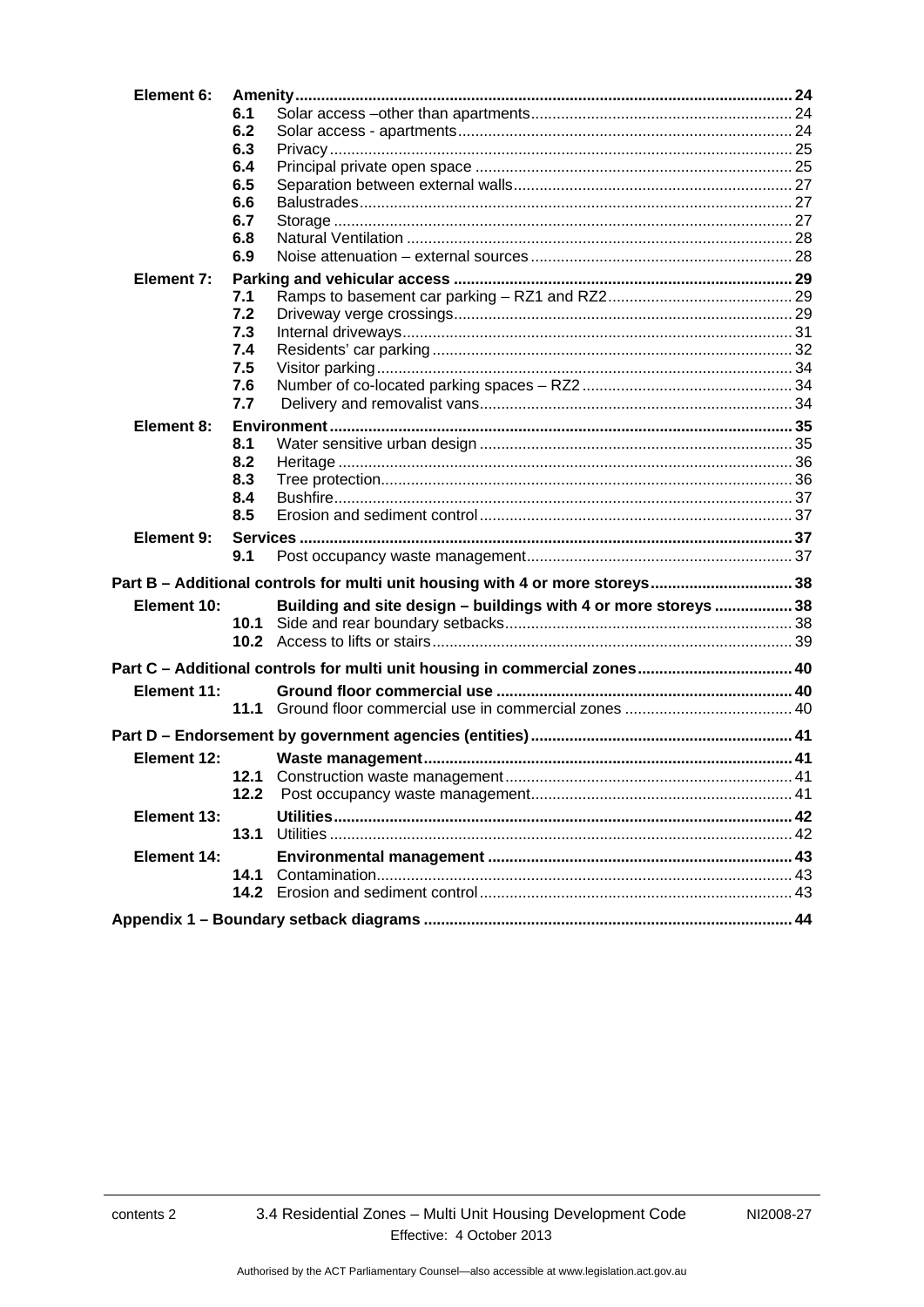# <span id="page-4-0"></span>**Introduction**

#### **Name**

The name of this code is **Multi Unit Housing Development Code**.

#### **Application**

This code applies to *multi unit housing* in all zones and to development that another code states is subject to it.

It does not apply to:

- *residential care accommodation* except for the provisions of this code specified as applicable to *residential care accommodation* in the Residential Zones Development Code
- *secondary residences*.

#### **National Capital Plan**

Where a development is subject to special requirements under the National Capital Plan, or any relevant development control plan prepared under the National Capital Plan, the development must not be inconsistent with the special requirements or development control plan. Where any provision of this code is inconsistent with special requirements under the National Capital Plan, or any relevant development control plan prepared under the National Capital Plan, that provision has no effect.

#### **Purpose**

This code provides additional planning, design and environmental controls to support the objectives of the relevant zone.

It will be used by the *Authority* to assess development applications. It also offers guidance to applicants in designing development proposals and preparing development applications.

#### **Structure**

This code has 4 parts:

**Part A – General controls for multi unit housing in all zones**

**Part B – Additional controls for multi unit housing with 4 or more storeys**

#### **Part C – Additional controls for multi unit housing in commercial zones**

#### **Part D – Endorsement by government agencies**

Generally, each part is divided into one or more elements. Each element has one or more rules, each having an associated criterion (unless the rule is mandatory). Rules provide quantitative or definitive controls, while criteria are chiefly qualitative in nature.

In some instances rules are mandatory. Such rules accompanied by the words "This is a mandatory requirement. There is no applicable criterion." Non-compliance with a mandatory rule will result in the refusal of the development application. Conversely, the words "There is no applicable rule" is found where a criterion only is applicable.

#### **Assessment tracks**

Assessment tracks for particular developments are specified in the relevant zone development table.

Proposals in the **code track** must comply with all rules relevant to the development.

Proposals in the **merit track** and **impact track** must comply with each rule or satisfy its associated criterion, unless the rule is mandatory (ie. it has no related criterion). Where a rule is fully met, no reference to the related criterion needs to be made. Where there is a departure from a rule, or where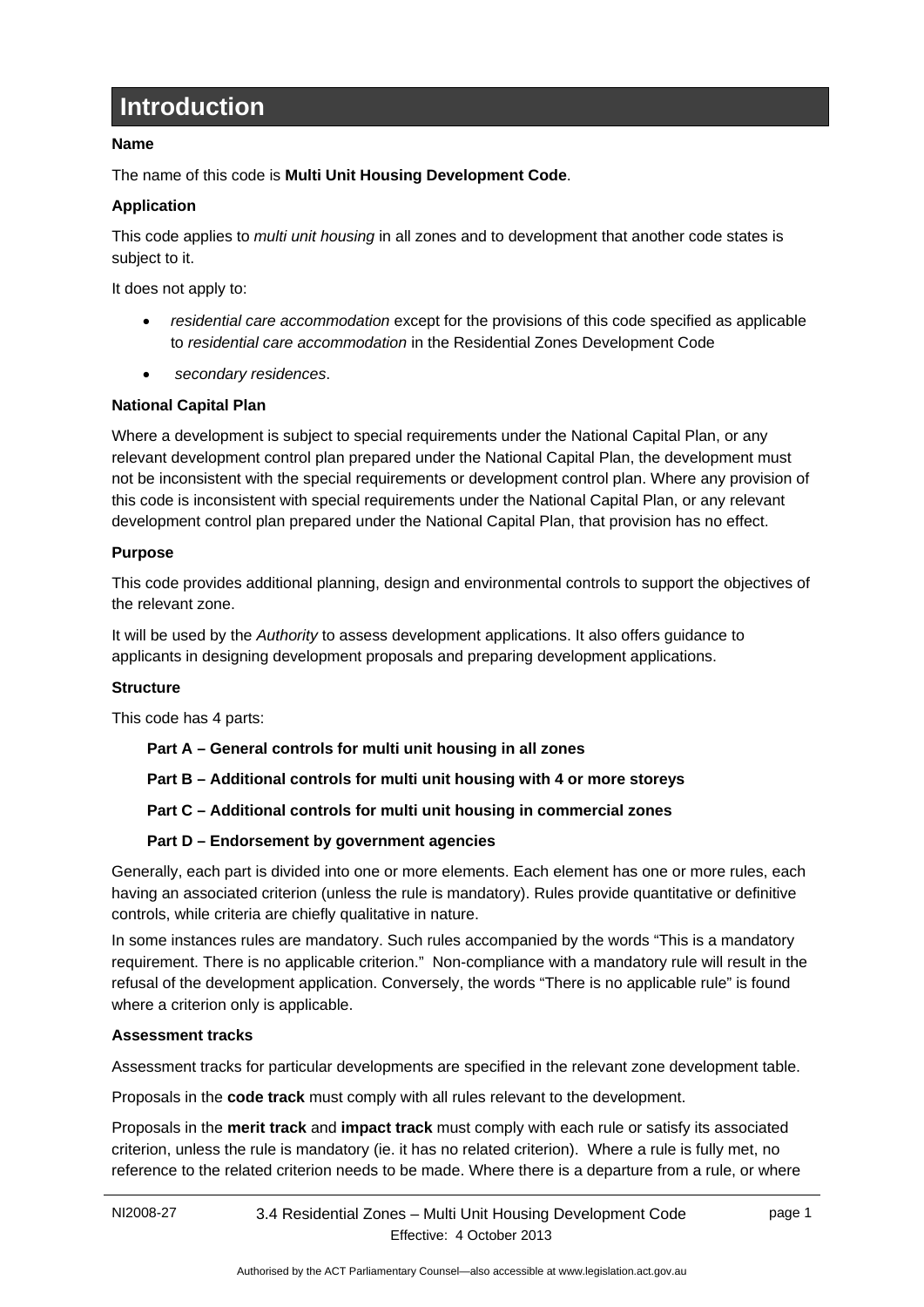a criterion only applies, the onus is on the applicant to demonstrate that the relevant criterion is satisfied, through supporting drawings and/or written documentation. In addition, the applicant for proposals in the impact track must justify any non-compliance by reference to the Statement of Strategic Directions.

#### **Code hierarchy**

Under the *Planning and Development Act 2007,* where more than one type of code applies to a development and there is inconsistency between provisions, the order of precedence is: precinct code, development code, and general code.

#### **Endorsement by government agencies**

Endorsement by "entities" (as government agencies are known under the *Planning and Development*  Act 2007) is not necessarily required when a development application is lodged. At least some entity endorsements may be obtained before the application is determined or, in some instances, after approval through a condition of development approval. The assessing officer can provide guidance in this regard.

#### **Related codes**

#### *Residential Zones Development Code*

Applies to all forms of development in residential zones and makes reference to development codes and general codes that may also apply.

#### *Precinct codes*

Precinct codes may contain additional provisions that apply to specified *block*s. Precinct codes are found in part 10 of the Territory Plan.

#### *General codes*

The following general codes, in particular, may be relevant:

Access and Mobility General Code

Crime Prevention through Environmental Design General Code

Home Business General Code

Parking and Vehicular Access General Code

Planning for Bushfire Risk Management General Code

Residential Boundary Fences General Code

Water Ways: Water Sensitive Urban Design General Code

General codes are found in part 11 of the Territory Plan..Development must comply with the relevant codes (including other general codes that may not be listed above), subject to the code hierarchy outlined above.

#### **Definitions**

Defined terms and references to legislation and other documents are italicised.

Definitions of terms used in this code are listed in part 13 of the Territory Plan or, for terms applicable only to this code, associated with the respective rule.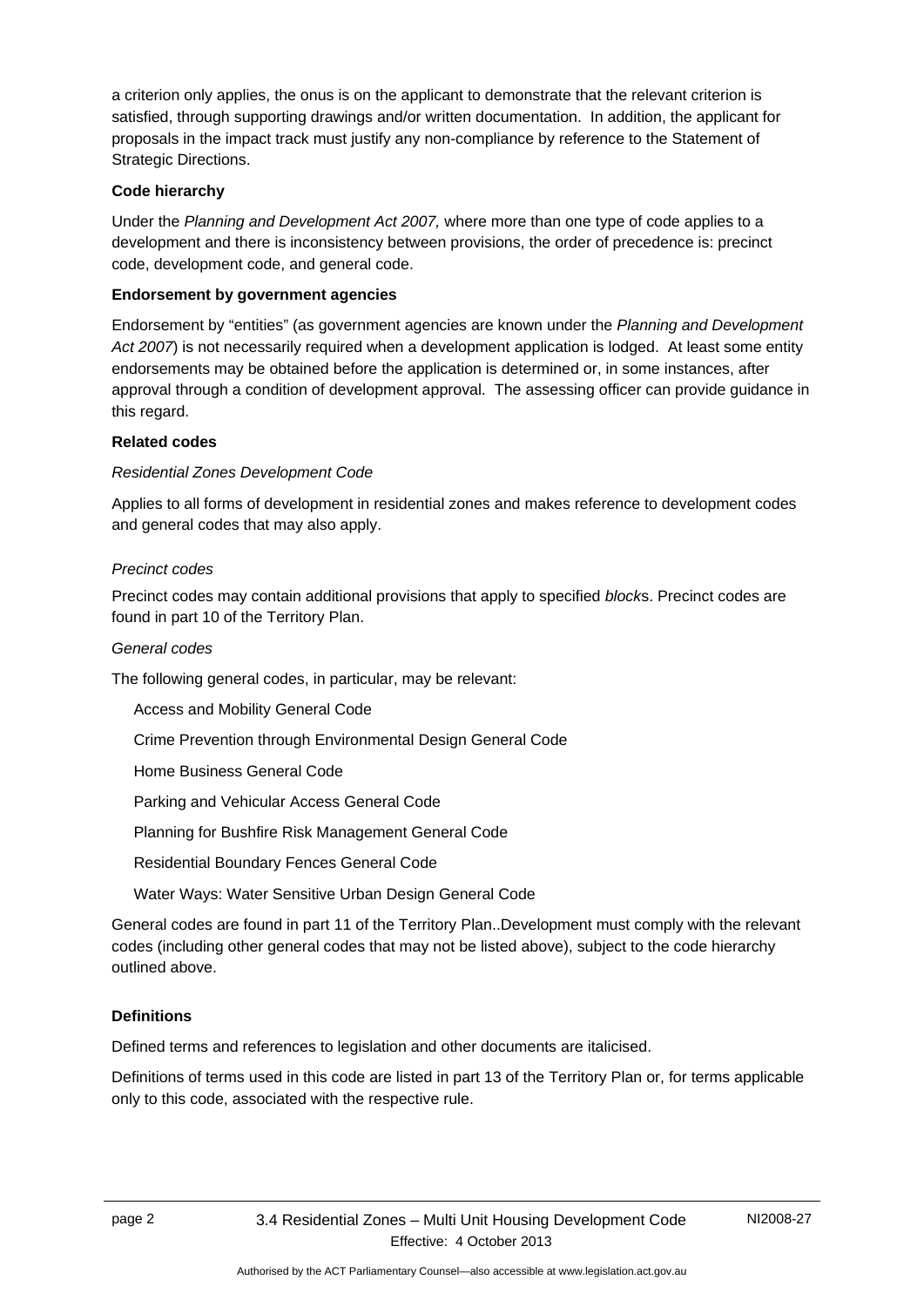#### **Acronyms**

| <b>ACTPLA</b> | <b>ACT Planning and Land Authority</b>                  |
|---------------|---------------------------------------------------------|
| <b>EDD</b>    | <b>ACT Economic Development Directorate</b>             |
| <b>EPA</b>    | <b>ACT Environment Protection Authority</b>             |
| <b>ESA</b>    | <b>Emergency Services Authority</b>                     |
| <b>ESDD</b>   | ACT Environment and Sustainable Development Directorate |
| <b>NCA</b>    | <b>National Capital Authority</b>                       |
| <b>NCC</b>    | <b>National Construction Code</b>                       |
| P&D Act       | Planning and Development Act 2007                       |
| <b>TAMS</b>   | <b>ACT Territory and Municipal Services Directorate</b> |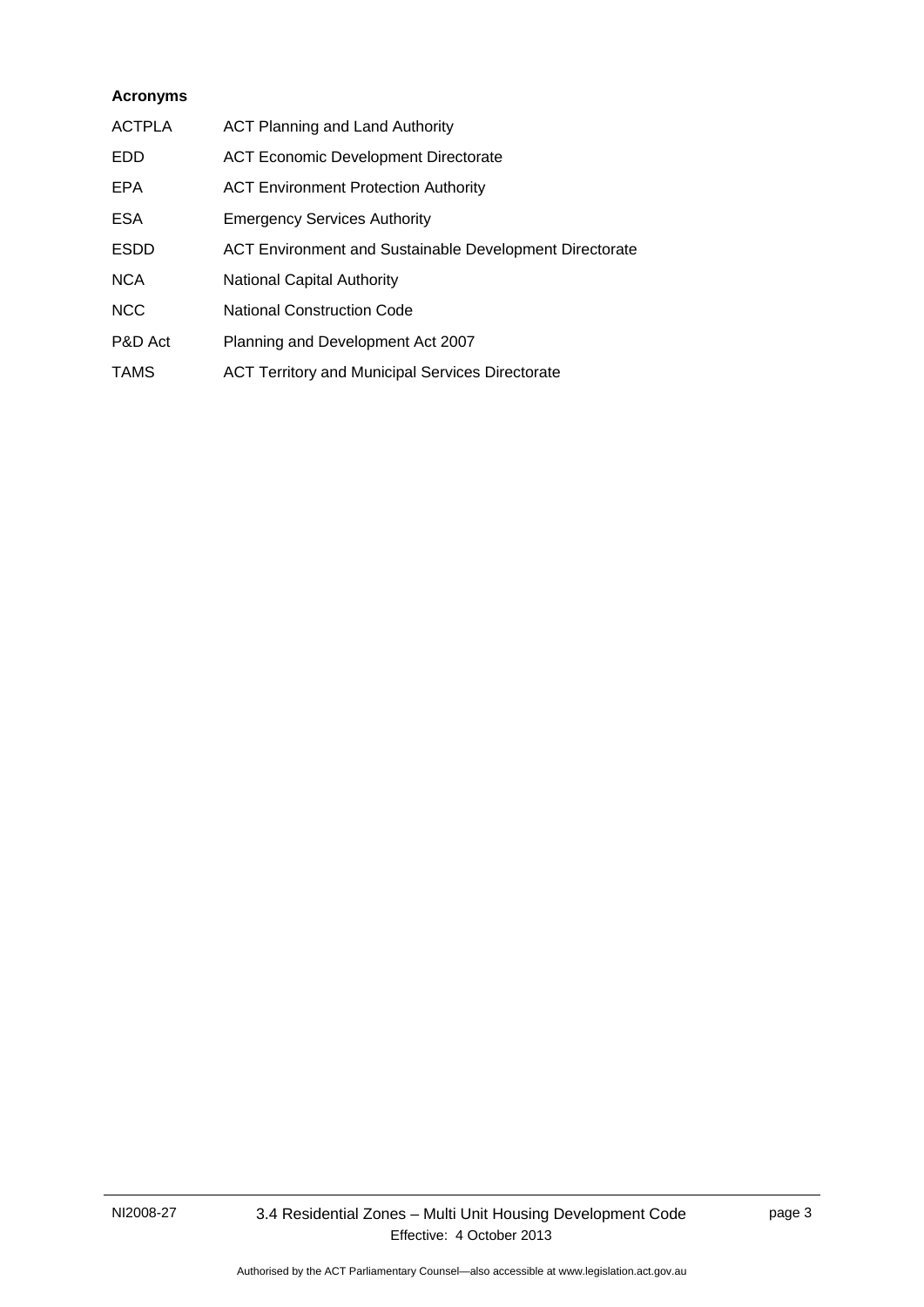# <span id="page-7-0"></span>**Part A – General controls**

This part applies to all multi-unit housing development irrespective of zone. Part B contains additional controls that apply to multi-unit housing with four or more storeys. Part C contains additional controls that apply to multi-unit housing in commercial zones.

<span id="page-7-1"></span>

| Element 1: Restrictions on use |  |
|--------------------------------|--|
|                                |  |

<span id="page-7-3"></span><span id="page-7-2"></span>

| <b>Rules</b>                                                                                            | <b>Criteria</b>                                                       |  |  |
|---------------------------------------------------------------------------------------------------------|-----------------------------------------------------------------------|--|--|
| Dual occupancy housing – single dwelling blocks – RZ1<br>1.1                                            |                                                                       |  |  |
| R <sub>1</sub>                                                                                          |                                                                       |  |  |
| In RZ1, the minimum area of single dwelling<br>blocks for dual occupancy housing is 800m <sup>2</sup> . | This is a mandatory requirement. There is no<br>applicable criterion. |  |  |
| Dual occupancy housing – single dwelling blocks – RZ2<br>1.2 <sub>2</sub>                               |                                                                       |  |  |
| R <sub>2</sub>                                                                                          |                                                                       |  |  |
| In RZ2, the minimum area of single dwelling<br>blocks for dual occupancy housing is 700m <sup>2</sup> . | This is a mandtory requirement. There is no<br>applicable criterion.  |  |  |
| Apartments - single dwelling blocks - RZ1 and RZ2<br>1.3                                                |                                                                       |  |  |
| R <sub>3</sub>                                                                                          |                                                                       |  |  |
| This rule applies to single dwelling blocks in RZ1<br>and RZ2.                                          | This is a mandatory requirement. There is no<br>applicable criterion. |  |  |
| No new <i>apartments</i> are permitted.                                                                 |                                                                       |  |  |

#### <span id="page-7-5"></span><span id="page-7-4"></span>**Element 2: Lease and development conditions**

<span id="page-7-6"></span>

| <b>Rules</b> |                                                                                            | <b>Criteria</b>                            |  |
|--------------|--------------------------------------------------------------------------------------------|--------------------------------------------|--|
| 2.1          | Development proposals affected by approved lease and development conditions                |                                            |  |
| R4           |                                                                                            | C4                                         |  |
|              | This rule applies to blocks affected by approved                                           | The development meets the intent of any    |  |
|              | lease and development conditions that provide<br>for one or more of the following matters: | approved lease and development conditions. |  |
| a)           | plot ratio                                                                                 |                                            |  |
| b)           | building envelope                                                                          |                                            |  |
| C)           | building height                                                                            |                                            |  |
| d)           | front street setback                                                                       |                                            |  |
| e)           | side setback                                                                               |                                            |  |
| f)           | rear setback                                                                               |                                            |  |
| g)           | building design                                                                            |                                            |  |
| h)           | materials and finish                                                                       |                                            |  |
| i)           | interface                                                                                  |                                            |  |
| j)           | vehicle access                                                                             |                                            |  |
| k)           | parking                                                                                    |                                            |  |
| I)           | solar access                                                                               |                                            |  |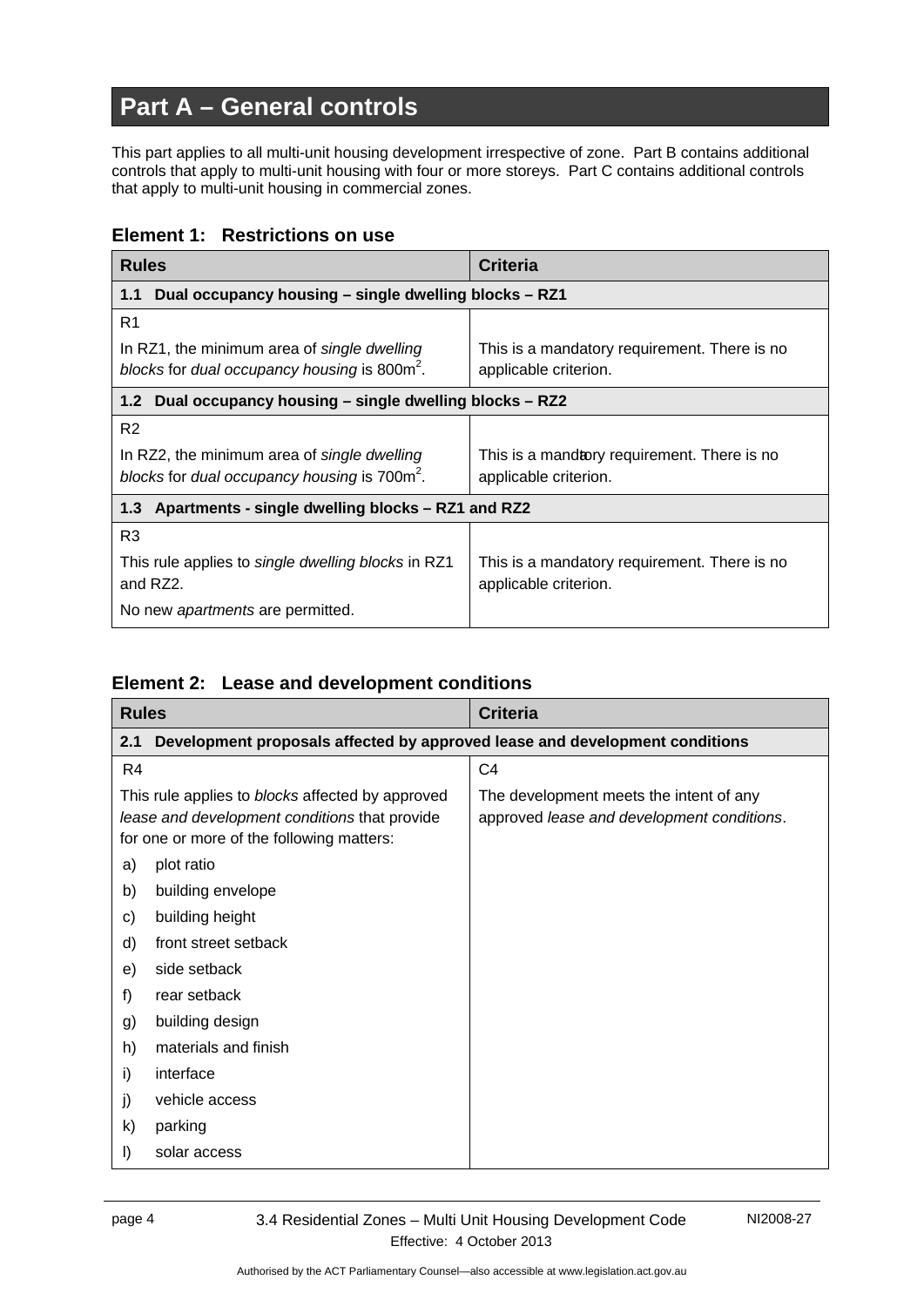| <b>Rules</b>                                      | <b>Criteria</b> |
|---------------------------------------------------|-----------------|
| private open space<br>m)                          |                 |
| water sensitive urban design<br>n)                |                 |
| landscaping.<br>O)                                |                 |
| Approved lease and development conditions for     |                 |
| the matters listed above shall take precedence    |                 |
| over the provisions of this code, but only to the |                 |
| extent of any inconsistency.                      |                 |

# **Element 3: Building and site controls**

<span id="page-8-2"></span><span id="page-8-1"></span><span id="page-8-0"></span>

| <b>Rules</b>                                                                                                                                                                                                           | <b>Criteria</b>                                                       |
|------------------------------------------------------------------------------------------------------------------------------------------------------------------------------------------------------------------------|-----------------------------------------------------------------------|
| 3.1<br>Dwelling replacement - single dwelling blocks                                                                                                                                                                   |                                                                       |
| R <sub>5</sub>                                                                                                                                                                                                         |                                                                       |
| This rule applies to single dwelling blocks in all<br>residential zones that are proposed to be<br>redeveloped for multi unit housing, but does not<br>apply to supportive housing.                                    | This is a mandatory requirement. There is no<br>applicable criterion. |
| The number of dwellings with three or more<br>bedrooms is not fewer than:                                                                                                                                              |                                                                       |
| where there has been no consolidation of<br>a)<br>$blocks - 1$                                                                                                                                                         |                                                                       |
| b)<br>in all other cases $-$ a number equal to the<br>total number of blocks originally leased or<br>used for the purpose of single dwelling<br>housing that have been consolidated or<br>proposed to be consolidated. |                                                                       |
| Plot ratio - dual occupancy - single dwelling blocks - RZ1<br>3.2                                                                                                                                                      |                                                                       |
| R6                                                                                                                                                                                                                     |                                                                       |
| This rule applies to single dwelling blocks in RZ1.                                                                                                                                                                    | This is a mandatory requirement. There is no                          |
| The maximum plot ratio for dual occupancy<br>housing is determined by the formula:                                                                                                                                     | applicable criterion.                                                 |
| $P = (140/B + 0.15) \times 100.$                                                                                                                                                                                       |                                                                       |
| The maximum plot ratio for any additional new<br>dwelling which is part of a dual occupancy and<br>does not directly front a public road from which<br>vehicular access is permitted is the lesser of:                 |                                                                       |
| a)<br>the plot ratio determined by the formula                                                                                                                                                                         |                                                                       |
| $P = (140/B + 0.15) \times 50$                                                                                                                                                                                         |                                                                       |
| and                                                                                                                                                                                                                    |                                                                       |
| 17.5%.<br>b)                                                                                                                                                                                                           |                                                                       |
| For the purpose of calculating plot ratio for this<br>rule, the gross floor area includes 18m <sup>2</sup> for each<br>roofed car space provided to meet Territory                                                     |                                                                       |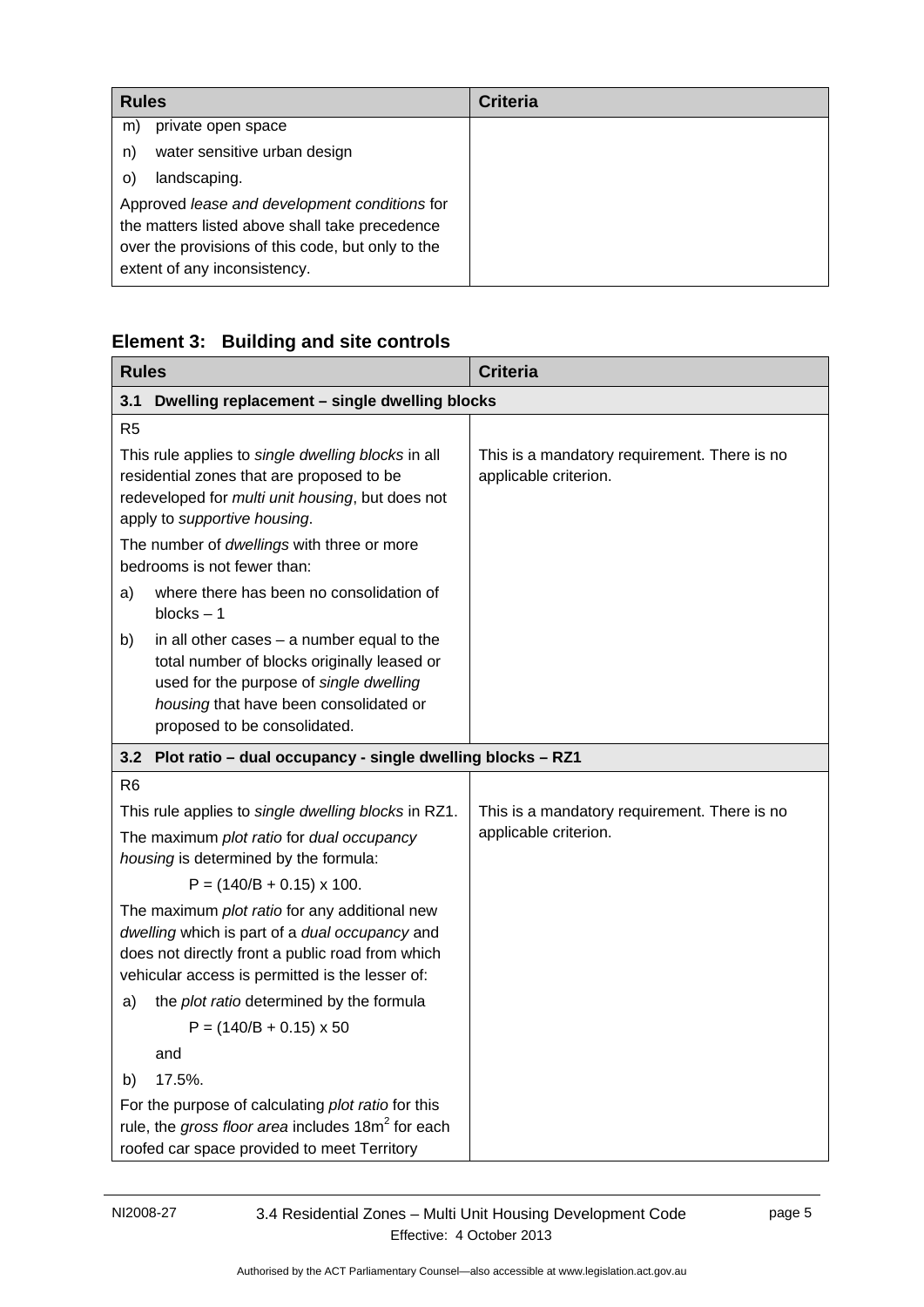<span id="page-9-2"></span><span id="page-9-1"></span><span id="page-9-0"></span>

| <b>Rules</b>                                                                                                                                                                                        | <b>Criteria</b>                                                       |
|-----------------------------------------------------------------------------------------------------------------------------------------------------------------------------------------------------|-----------------------------------------------------------------------|
| requirements for resident car parking, but does                                                                                                                                                     |                                                                       |
| not include basement car parking.                                                                                                                                                                   |                                                                       |
| For the formulae used in this rule:                                                                                                                                                                 |                                                                       |
| P is the maximum permissible plot ratio                                                                                                                                                             |                                                                       |
| expressed as a percentage                                                                                                                                                                           |                                                                       |
| B is the <i>block</i> area in square metres.                                                                                                                                                        |                                                                       |
| Plot ratio - dual occupancy - single dwelling blocks - RZ2<br>3.3                                                                                                                                   |                                                                       |
| R7                                                                                                                                                                                                  |                                                                       |
| This rule applies to single dwelling blocks in RZ2.                                                                                                                                                 | This is a mandatory requirement. There is no                          |
| The maximum plot ratio for dual occupancy<br>housing is:                                                                                                                                            | applicable criterion.                                                 |
| i)<br>where at least one dwelling does not<br>directly front a public road from which                                                                                                               |                                                                       |
| vehicular access is permitted - 35%                                                                                                                                                                 |                                                                       |
| in all other cases - 50%<br>ii)                                                                                                                                                                     |                                                                       |
| The maximum plot ratio for any additional new<br>dwelling which is part of a dual occupancy and<br>does not directly front a public road from which<br>vehicular access is permitted is 17.5%.      |                                                                       |
| For the purpose of calculating plot ratio for this                                                                                                                                                  |                                                                       |
| rule, the gross floor area includes 18m <sup>2</sup> for each<br>roofed car space provided to meet Territory<br>requirements for resident car parking, but does<br>not include basement car parking |                                                                       |
| 3.4 Plot ratio - large single dwelling blocks - RZ2, RZ3 and RZ4                                                                                                                                    |                                                                       |
| R <sub>8</sub>                                                                                                                                                                                      |                                                                       |
| This rule applies to large blocks that are single<br>dwelling blocks in RZ2, RZ3 and RZ4.                                                                                                           | This is a mandatory requirement. There is no<br>applicable criterion. |
| In RZ2 the maximum plot ratio is 50%.                                                                                                                                                               |                                                                       |
| In RZ3 the maximum <i>plot ratio</i> is 65%.                                                                                                                                                        |                                                                       |
| In RZ4 the maximum plot ratio is 80%.                                                                                                                                                               |                                                                       |
| For the purpose of calculating plot ratio for this                                                                                                                                                  |                                                                       |
| rule, the gross floor area includes 18m <sup>2</sup> for each                                                                                                                                       |                                                                       |
| roofed car space provided to meet Territory<br>requirements for resident car parking, but does                                                                                                      |                                                                       |
| not include basement car parking.                                                                                                                                                                   |                                                                       |
| Plot ratio - other than single dwelling blocks - RZ1, RZ2, RZ3 and RZ4<br>3.5                                                                                                                       |                                                                       |
| R <sub>9</sub>                                                                                                                                                                                      |                                                                       |
| This rule applies to blocks other than single                                                                                                                                                       | This is a mandatory requirement. There is no                          |
| dwelling blocks in RZ1, RZ2 and RZ3.                                                                                                                                                                | applicable criterion.                                                 |
| The maximum plot ratio is:                                                                                                                                                                          |                                                                       |
| in RZ1, RZ2 and RZ3 - 65%<br>a)                                                                                                                                                                     |                                                                       |
| in RZ4 - 80%.<br>b)                                                                                                                                                                                 |                                                                       |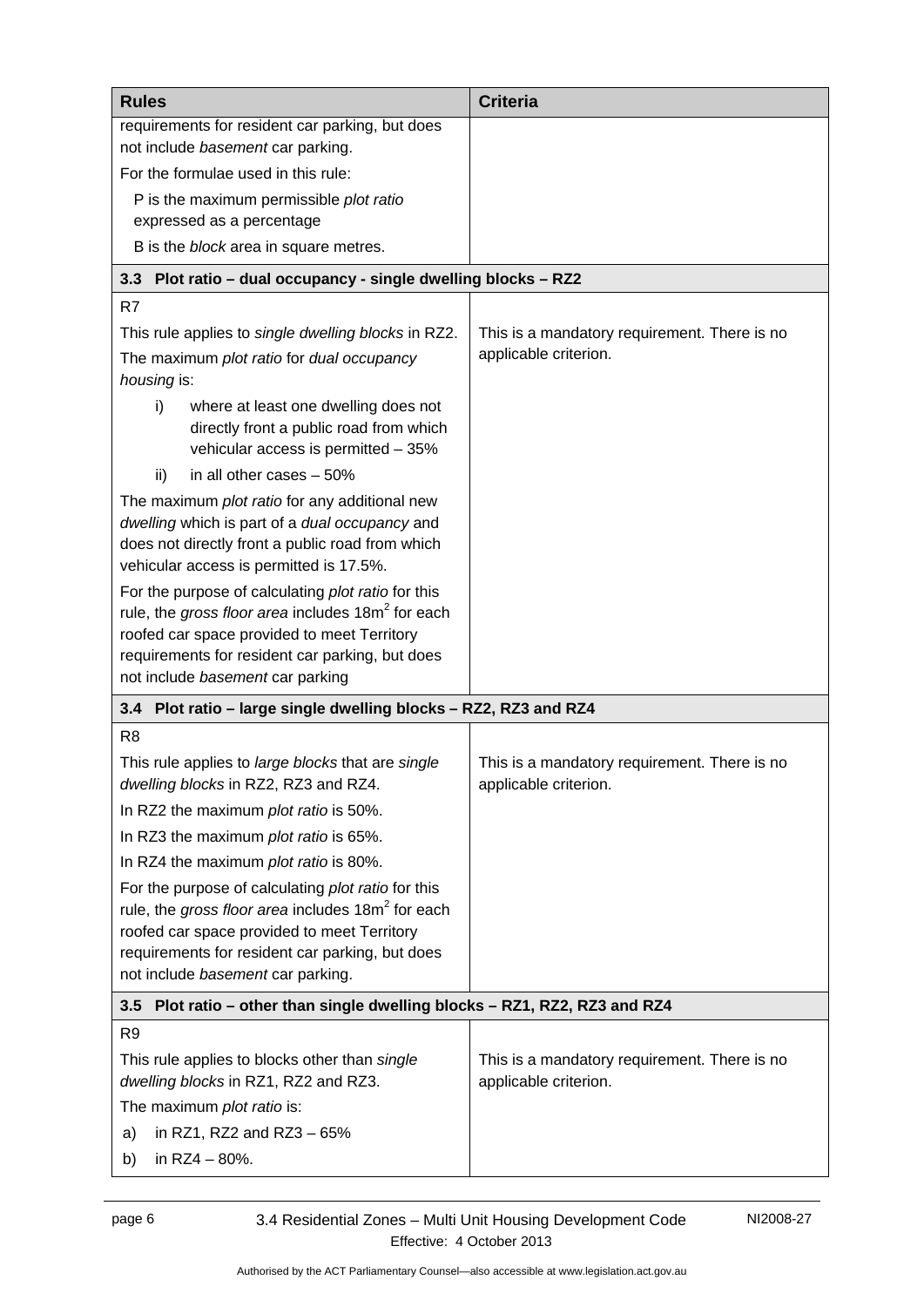<span id="page-10-2"></span><span id="page-10-1"></span><span id="page-10-0"></span>

| <b>Rules</b>                                                                                                                                                                                                                                               | <b>Criteria</b>                                                       |  |
|------------------------------------------------------------------------------------------------------------------------------------------------------------------------------------------------------------------------------------------------------------|-----------------------------------------------------------------------|--|
| This rule does not apply to:                                                                                                                                                                                                                               |                                                                       |  |
| i)<br>blocks with both of the following<br>characteristics:                                                                                                                                                                                                |                                                                       |  |
| subject to either a residential B1 or<br>B8 area specific policy under the<br>Territory Plan at 30 March 2008                                                                                                                                              |                                                                       |  |
| held under a holding lease at<br>30 March 2008                                                                                                                                                                                                             |                                                                       |  |
| blocks in RZ1 approved before<br>ii)<br>5 July 2013                                                                                                                                                                                                        |                                                                       |  |
| For the purpose of calculating plot ratio for this<br>rule, the gross floor area includes 18m <sup>2</sup> for each<br>roofed car space provided to meet Territory<br>requirements for resident car parking, but does<br>not include basement car parking. |                                                                       |  |
| 3.6 Additional dwellings - single dwelling blocks - RZ1                                                                                                                                                                                                    |                                                                       |  |
| R <sub>10</sub>                                                                                                                                                                                                                                            |                                                                       |  |
| This rule applies to single dwelling blocks in RZ1<br>but not to blocks that are intended to be used for<br>supportive housing.                                                                                                                            | This is a mandatory requirement. There is no<br>applicable criterion. |  |
| The maximum number of dwellings permitted on<br>a single dwelling block is 2.                                                                                                                                                                              |                                                                       |  |
| Residential density - supportive housing - single dwelling blocks - RZ1<br>3.7                                                                                                                                                                             |                                                                       |  |
| R <sub>11</sub><br>This rule applies to single dwelling blocks in RZ1<br>that are intended to be used for supportive<br>housing.                                                                                                                           | This is a mandatory requirement. There is no<br>applicable criterion. |  |
| Despite any other rule in this element, the<br>maximum number of dwellings is shown in<br>table A1.                                                                                                                                                        |                                                                       |  |
| Residential density - single dwelling blocks - RZ2<br>3.8                                                                                                                                                                                                  |                                                                       |  |
| R <sub>12</sub>                                                                                                                                                                                                                                            |                                                                       |  |
| This rule applies to single dwelling blocks in RZ2.                                                                                                                                                                                                        | This is a mandatory requirement. There is no                          |  |
| The maximum number of dwellings is shown in<br>table A2.                                                                                                                                                                                                   | applicable criterion.                                                 |  |
| <b>Note 1:</b> Refer to element 4 of the Residential Zones<br>Development Code for provisions relating to supportive<br>housing.                                                                                                                           |                                                                       |  |
| Notes 2: Refer to element 3 for provisions relating to the<br>number of dwellings permitted in each building.                                                                                                                                              |                                                                       |  |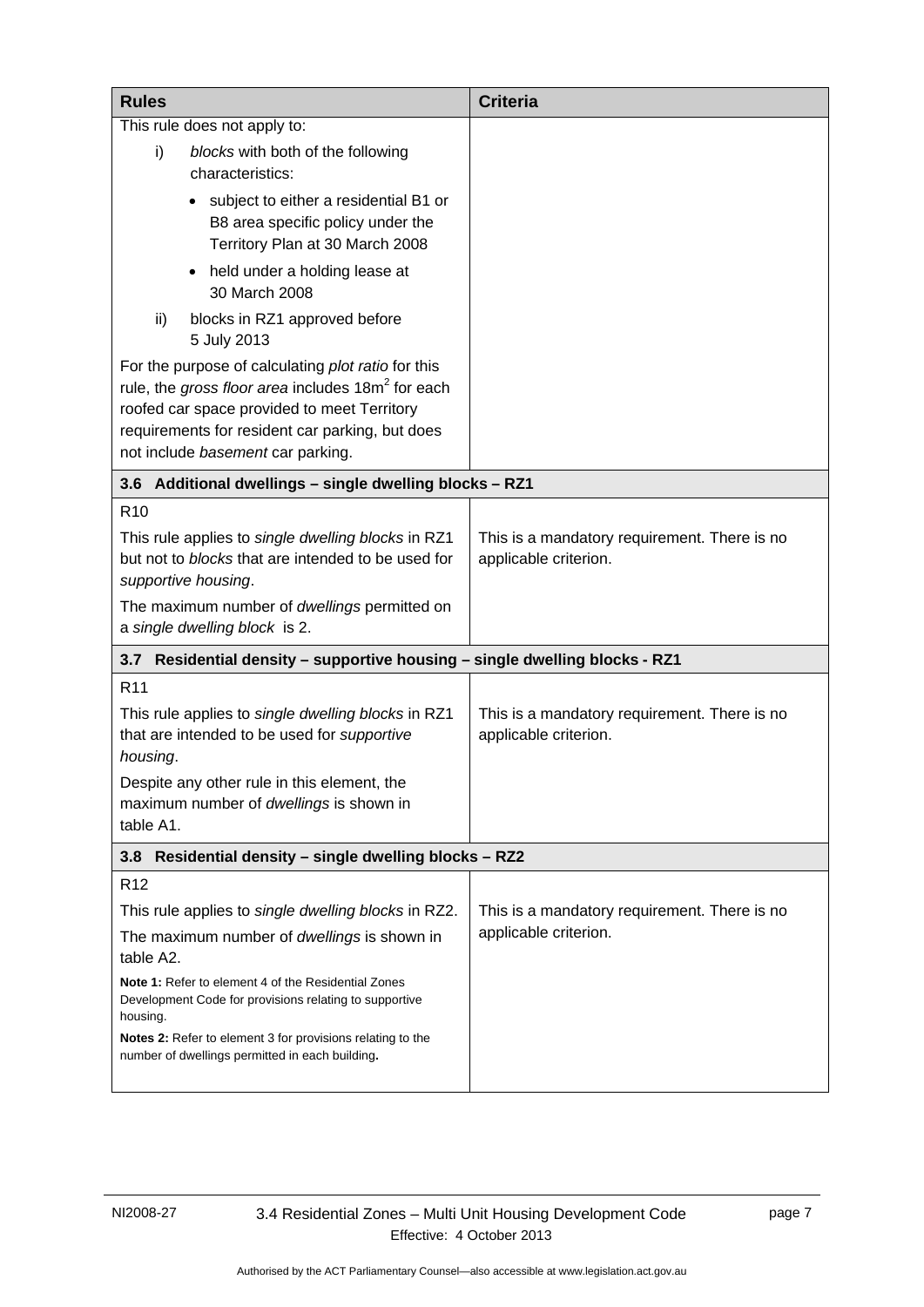<span id="page-11-3"></span><span id="page-11-2"></span><span id="page-11-1"></span><span id="page-11-0"></span>

| <b>Rules</b>                                                                                                                                                                                                                | <b>Criteria</b>                                                       |
|-----------------------------------------------------------------------------------------------------------------------------------------------------------------------------------------------------------------------------|-----------------------------------------------------------------------|
| Additional dwellings - single dwelling blocks - RZ2<br>3.9                                                                                                                                                                  |                                                                       |
| R <sub>13</sub>                                                                                                                                                                                                             |                                                                       |
| This rule applies to single dwelling blocks in RZ2<br>where the street frontage that allows vehicular<br>access is 20m or less.                                                                                             | This is a mandatory requirement. There is no<br>applicable criterion. |
| Despite any other rule in this element, the<br>maximum number of dwellings is 3.                                                                                                                                            |                                                                       |
| 3.10 Residential density - adaptable housing - single dwelling blocks - RZ2                                                                                                                                                 |                                                                       |
| R <sub>14</sub>                                                                                                                                                                                                             |                                                                       |
| This rule applies to single dwelling blocks in RZ2<br>where all dwellings comply with Australian<br>Standard AS4299 Adaptable Housing (Class C)<br>Despite R12, the maximum number of dwellings<br>is shown in<br>table A3. | This is a mandatory requirement. There is no<br>applicable criterion. |
| 3.11 Number of dwellings in each building - single dwelling blocks - RZ2                                                                                                                                                    |                                                                       |
| R <sub>15</sub>                                                                                                                                                                                                             |                                                                       |
| In RZ2 on single dwelling blocks the maximum<br>number of dwellings in any building is 4.<br>For the purposes of this rule, basements are not<br>part of a building.                                                        | This is a mandatory requirement. There is no<br>applicable criterion. |
| 3.12 Number of storeys - single dwelling blocks - RZ1                                                                                                                                                                       |                                                                       |
| R <sub>16</sub>                                                                                                                                                                                                             |                                                                       |
| In RZ1 on single dwelling blocks buildings comply<br>with all of the following:                                                                                                                                             | This is a mandatory requirement. There is no<br>applicable criterion. |
| contain no more than 2 storeys<br>a)                                                                                                                                                                                        |                                                                       |
| attics or basement car parking are not<br>b)<br>permitted where they are located directly<br>above or below any 2 storey element of the<br>dwelling.                                                                        |                                                                       |
| R <sub>17</sub>                                                                                                                                                                                                             |                                                                       |
| This rule applies to a detached house with all of<br>the following characteristics:                                                                                                                                         | This is a mandatory requirement. There is no<br>applicable criterion. |
| i)<br>located on a single dwelling block                                                                                                                                                                                    |                                                                       |
| located in RZ1<br>ii)                                                                                                                                                                                                       |                                                                       |
| iii)<br>is part of a dual occupancy housing                                                                                                                                                                                 |                                                                       |
| does not directly front a public road<br>iv)                                                                                                                                                                                |                                                                       |
| Despite the previous rule the building complies<br>with all of the following:                                                                                                                                               |                                                                       |
| a)<br>contains no more than 1 storey                                                                                                                                                                                        |                                                                       |
| has no basement car parking.<br>b)                                                                                                                                                                                          |                                                                       |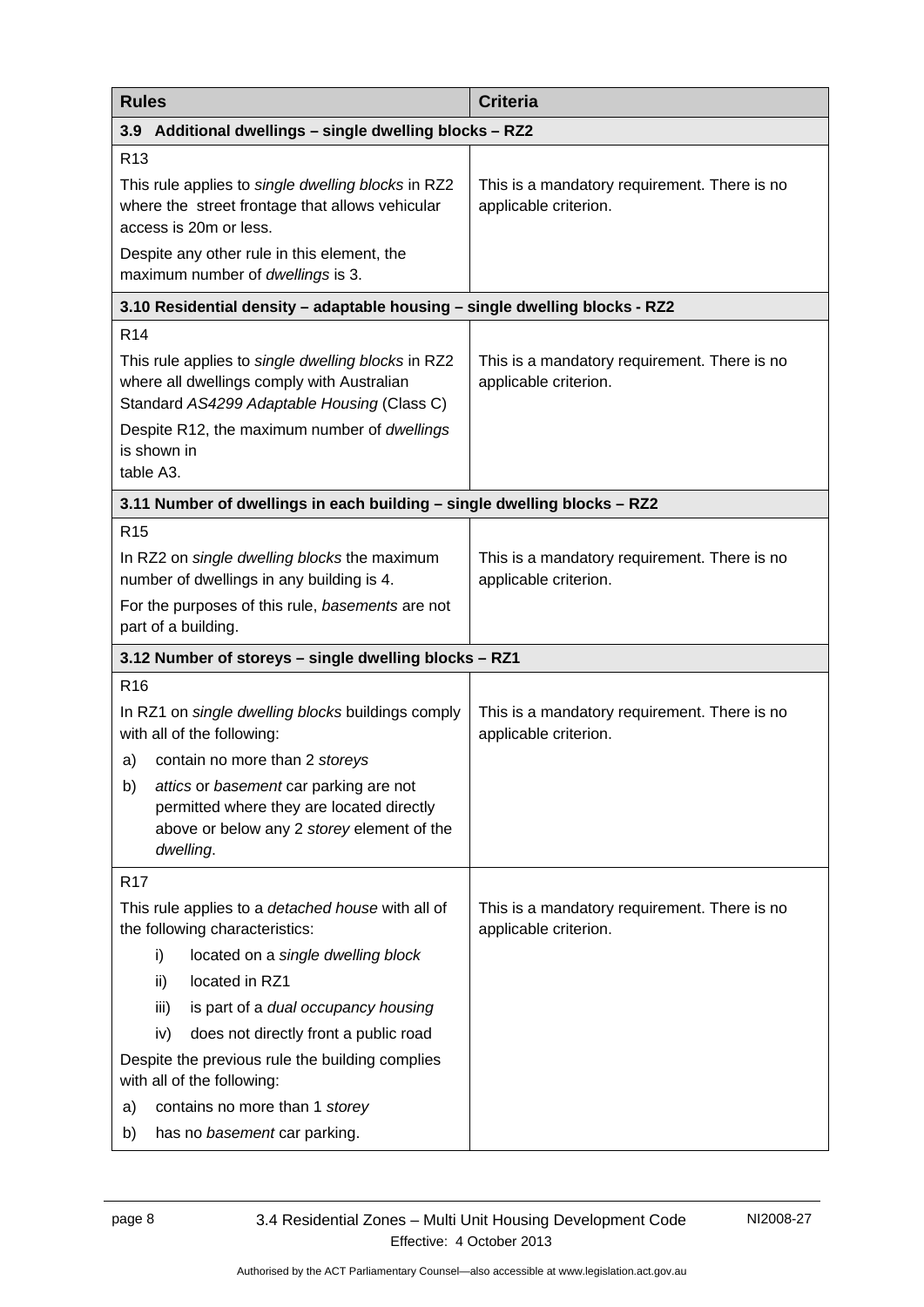<span id="page-12-4"></span><span id="page-12-3"></span><span id="page-12-2"></span><span id="page-12-1"></span><span id="page-12-0"></span>

| <b>Rules</b>                                                                                          | <b>Criteria</b>                                                                   |  |  |
|-------------------------------------------------------------------------------------------------------|-----------------------------------------------------------------------------------|--|--|
| 3.13 Number of storeys - other than single dwelling blocks - RZ1                                      |                                                                                   |  |  |
| R <sub>18</sub>                                                                                       |                                                                                   |  |  |
| In RZ1 on blocks other than single dwelling<br>blocks, the maximum number of storeys is 2.            | This is a mandatory requirement. There is no<br>applicable criterion.             |  |  |
|                                                                                                       |                                                                                   |  |  |
| 3.14 Number of storeys - RZ2                                                                          |                                                                                   |  |  |
| R <sub>19</sub>                                                                                       |                                                                                   |  |  |
| In RZ2 the number of storeys does not exceed 2.<br>Rooftop plant that is set back from the building's | This is a mandatory requirement. There is no<br>applicable criterion.             |  |  |
| facade and screened from the street is not                                                            |                                                                                   |  |  |
| included in the number of storeys.                                                                    |                                                                                   |  |  |
| 3.15 Number of storeys - RZ3                                                                          |                                                                                   |  |  |
| R <sub>20</sub>                                                                                       | C <sub>20</sub>                                                                   |  |  |
| In RZ3 the maximum number of storeys is 2.                                                            | Buildings achieve all of the following:                                           |  |  |
| Rooftop plant that is set back from the building's                                                    | a)<br>consistency with the desired character                                      |  |  |
| facade and screened from the street is not                                                            | b)<br>the appearance from the street of not more                                  |  |  |
| included in the number of storeys.                                                                    | than two storeys for that part of the building<br>facing the street               |  |  |
|                                                                                                       | reasonable solar access to dwellings on<br>C)                                     |  |  |
|                                                                                                       | adjoining residential blocks and their                                            |  |  |
|                                                                                                       | associated private open space.                                                    |  |  |
| 3.16 Number of storeys - RZ4                                                                          |                                                                                   |  |  |
| R <sub>21</sub>                                                                                       | C <sub>21</sub>                                                                   |  |  |
| In RZ4 the maximum number of <i>storeys</i> is 3.                                                     | Buildings achieve all of the following:<br>consistency with the desired character |  |  |
| Rooftop plant that is set back and screened from<br>the street is not included in the number of       | a)<br>the appearance from the street of not more<br>b)                            |  |  |
| storeys.                                                                                              | than three storeys for that part of the<br>building facing the street             |  |  |
|                                                                                                       | reasonable solar access to dwellings on<br>C)                                     |  |  |
|                                                                                                       | adjoining residential blocks and their<br>associated private open space.          |  |  |
| 3.17 Number of storeys - RZ5                                                                          |                                                                                   |  |  |
| R22                                                                                                   | C <sub>22</sub>                                                                   |  |  |
| In RZ5, the maximum number of storeys is:                                                             | Buildings achieve all of the following:                                           |  |  |
| for that part of the building within 50m of the<br>a)                                                 | consistency with the desired character<br>a)                                      |  |  |
| boundaries of blocks in RZ1, RZ2 or RZ3 - 3                                                           | b)<br>reasonable solar access to dwellings on                                     |  |  |
| for that part of the building within 40m of the<br>b)<br>boundaries of blocks in CFZ, PRZ1 or PRZ2    | adjoining residential blocks and their                                            |  |  |
| $-3$                                                                                                  | associated private open space.                                                    |  |  |
| for that part of the building within 30m of the<br>C)<br>boundaries of blocks in RZ4 - 4              |                                                                                   |  |  |
| in all other cases $-6$ .<br>d)                                                                       |                                                                                   |  |  |
| Roof top plant that is set back and screened from                                                     |                                                                                   |  |  |
| the street is not included in the number of storeys.                                                  |                                                                                   |  |  |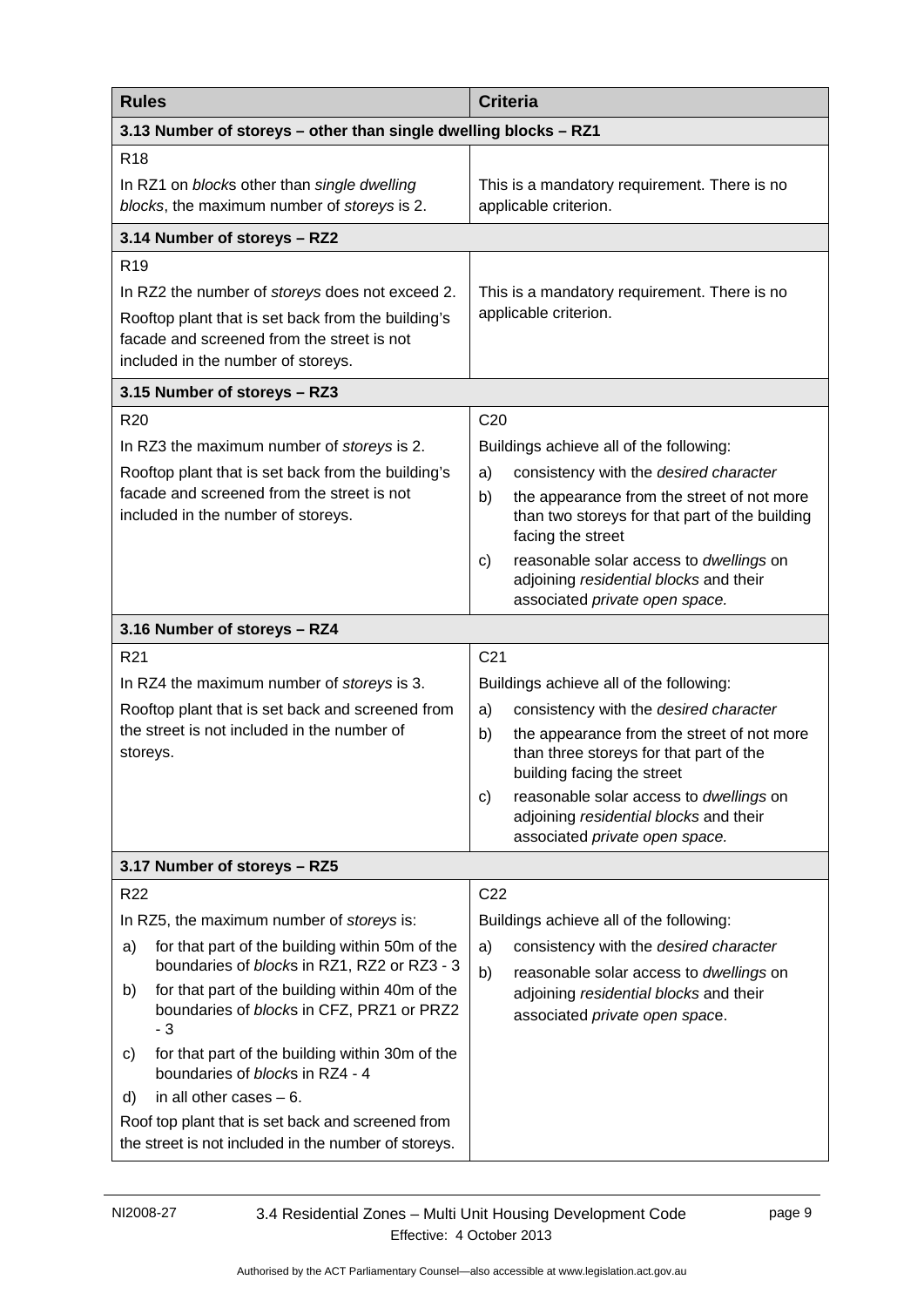<span id="page-13-2"></span><span id="page-13-1"></span><span id="page-13-0"></span>

| <b>Rules</b>                                                                                                                                                                                                                                                                                                                 | <b>Criteria</b>                                                                               |
|------------------------------------------------------------------------------------------------------------------------------------------------------------------------------------------------------------------------------------------------------------------------------------------------------------------------------|-----------------------------------------------------------------------------------------------|
| 3.18 Height of buildings - RZ1 and RZ2                                                                                                                                                                                                                                                                                       |                                                                                               |
| R <sub>23</sub>                                                                                                                                                                                                                                                                                                              | C <sub>23</sub>                                                                               |
| In RZ1 and RZ2 the maximum height of building is                                                                                                                                                                                                                                                                             | Buildings achieve all of the following:                                                       |
| 8.5m.                                                                                                                                                                                                                                                                                                                        | consistency with the desired character<br>a)                                                  |
|                                                                                                                                                                                                                                                                                                                              | b)<br>reasonable solar access to dwellings on                                                 |
|                                                                                                                                                                                                                                                                                                                              | adjoining residential blocks and their<br>associated private open space.                      |
| 3.19 Height of buildings - RZ3, RZ4 and RZ5                                                                                                                                                                                                                                                                                  |                                                                                               |
| R <sub>24</sub>                                                                                                                                                                                                                                                                                                              |                                                                                               |
| Maximum height of building is:                                                                                                                                                                                                                                                                                               | This is a mandatory requirement. There is no                                                  |
| in $RZ3 - 9.5m$<br>a)                                                                                                                                                                                                                                                                                                        | applicable criterion.                                                                         |
| b)<br>in RZ4 - 12.5m                                                                                                                                                                                                                                                                                                         |                                                                                               |
| in $RZ5 - 21.5m$ .<br>c)                                                                                                                                                                                                                                                                                                     |                                                                                               |
| 3.20 Building envelope - all blocks except buildings over 3 storeys in RZ5 and commercial<br>zones                                                                                                                                                                                                                           |                                                                                               |
| R <sub>25</sub>                                                                                                                                                                                                                                                                                                              | C <sub>25</sub>                                                                               |
| This does not apply to one or more of the                                                                                                                                                                                                                                                                                    | Buildings achieve all of the following:                                                       |
| following:                                                                                                                                                                                                                                                                                                                   | consistency with the desired character<br>a)                                                  |
| buildings with more than 3 storeys in<br>i)<br>RZ <sub>5</sub>                                                                                                                                                                                                                                                               | b)<br>reasonable levels of privacy for dwellings on<br>adjoining residential blocks and their |
| buildings with more than 3 storeys in<br>ii)<br>commercial zones.                                                                                                                                                                                                                                                            | associated private open space.                                                                |
| Buildings are sited wholly within the building<br>envelope formed by projecting planes over the<br>subject block comprising lines projected at 45° to<br>the horizontal from an infinite number of points on<br>a line of infinite length 3.5m above each side and<br>rear boundary, except as required by the next<br>rule. |                                                                                               |
| Refer figure A1.                                                                                                                                                                                                                                                                                                             |                                                                                               |
| <b>Note:</b> To remove any doubt, the reference to a building with<br>more than 3 storeys is a reference to the whole building, not<br>just that part of the building over 3 storeys.                                                                                                                                        |                                                                                               |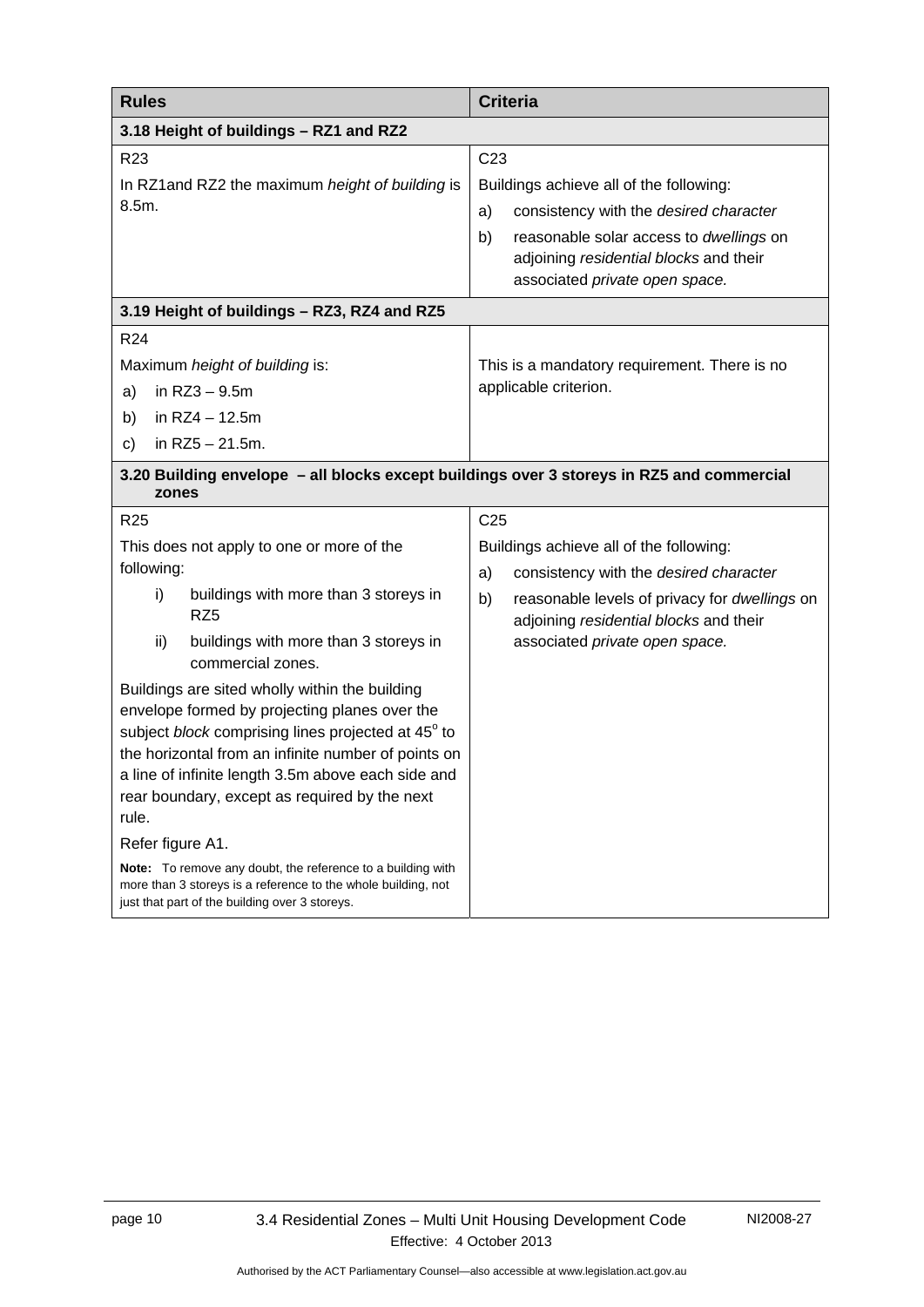| <b>Rules</b>                                                                                                                                                                                                                                                        | <b>Criteria</b>                                                                                                                 |
|---------------------------------------------------------------------------------------------------------------------------------------------------------------------------------------------------------------------------------------------------------------------|---------------------------------------------------------------------------------------------------------------------------------|
| R <sub>26</sub>                                                                                                                                                                                                                                                     | C <sub>26</sub>                                                                                                                 |
| This rule does not apply to one or more of the<br>following:                                                                                                                                                                                                        | Buildings achieve all of the following:                                                                                         |
| i)<br>buildings with more than 3 storeys in RZ5                                                                                                                                                                                                                     | consistency with the desired character<br>a)                                                                                    |
| buildings with more than 3 storeys in<br>ii)<br>commercial zones                                                                                                                                                                                                    | reasonable levels of privacy for dwellings<br>b)<br>on adjoining residential blocks and their<br>associated private open space. |
| Buildings are sited wholly within the building<br>envelope formed by planes projected over the<br>subject block at $X^{\circ}$ to the horizontal from the<br>height of the solar fence on any northern<br>boundary of an adjoining residential block.               | reasonable solar access to dwellings on<br>C)<br>adjoining residential blocks and their<br>associated private open space.       |
| The height of the solar fence is:                                                                                                                                                                                                                                   |                                                                                                                                 |
| in the <i>primary building zone</i> $-2.4m$<br>А.                                                                                                                                                                                                                   |                                                                                                                                 |
| all other parts of the boundary $-1.8m$<br>В.                                                                                                                                                                                                                       |                                                                                                                                 |
| This rule does not apply to any part of a northern<br>boundary to an adjoining residential block that is<br>used primarily to provide access to the main part<br>of the residential block (ie a "battleaxe" handle).<br>The previous rule applies to this boundary. |                                                                                                                                 |
| $X^{\circ}$ is the apparent sun angle at noon on the<br>winter solstice. For the purposes of this rule<br>values for X are given in table A4B.                                                                                                                      |                                                                                                                                 |
| Refer figure A1.                                                                                                                                                                                                                                                    |                                                                                                                                 |
| Note: To remove any doubt, the reference to a building with<br>more than 3 storeys is a reference to the whole building, not<br>just that part of the building over 3 storeys.                                                                                      |                                                                                                                                 |

#### **Table A1 - Maximum number of dwellings for supportive housing allowable on single dwelling blocks in RZ1**

| block size $(m^2)$ | maximum number of<br>dwellings                                      |
|--------------------|---------------------------------------------------------------------|
| <600               | 1*                                                                  |
| over 600           | 1 + 1 for every $250m^{2**}$<br>of site area over 600m <sup>2</sup> |

\* not including a secondary residence

 $**$  not less than 250 $m^2$  is required for every additional dwelling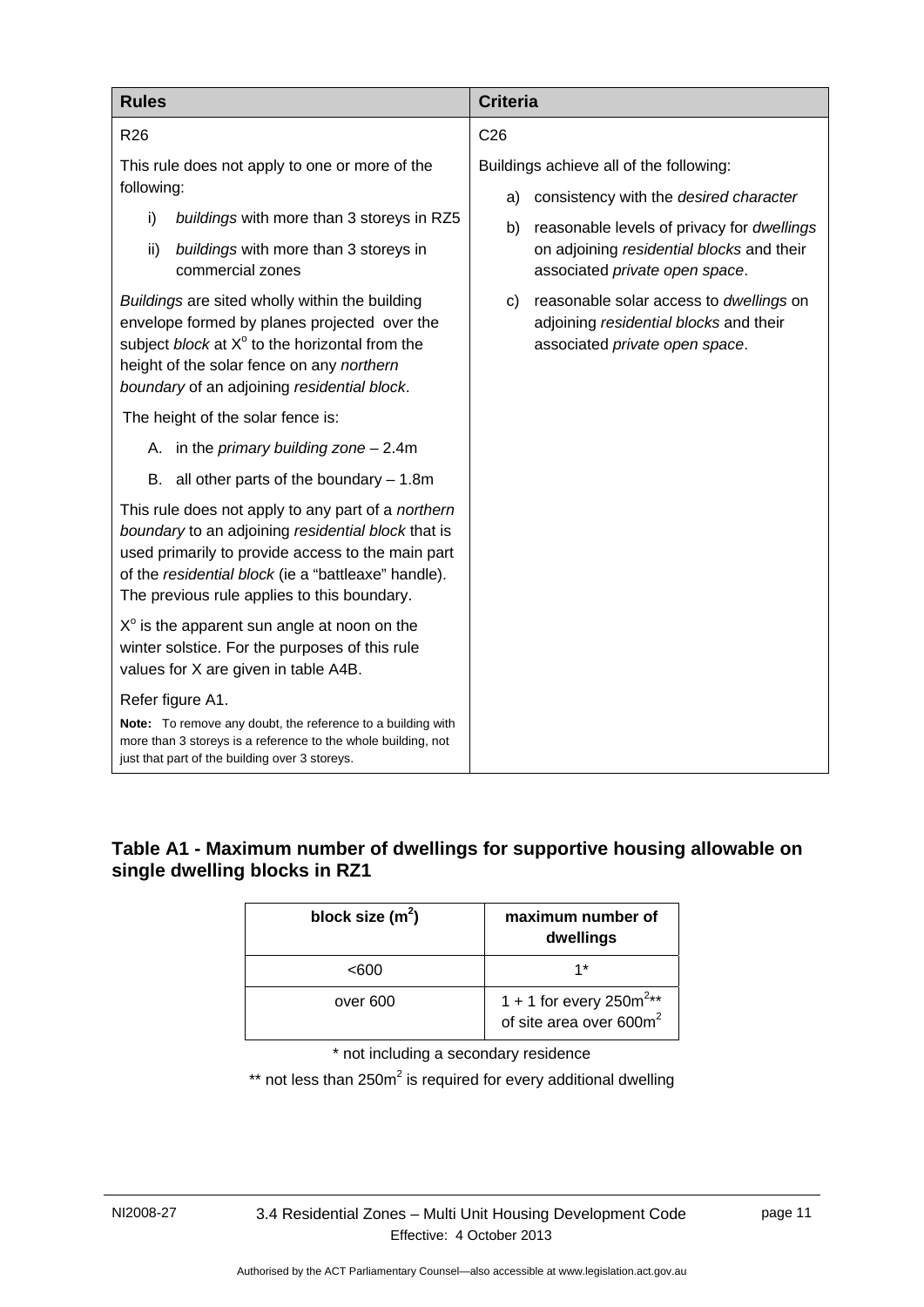**Table A2 - Maximum number of dwellings allowable on single dwelling blocks in RZ2** 

| block size $(m^2)$ | maximum number of<br>dwellings                                       |
|--------------------|----------------------------------------------------------------------|
| < 700              | $1*$                                                                 |
| 700 to <1050       | 2                                                                    |
| 1050 to $<$ 1400   | 3                                                                    |
| 1400 to $<$ 1750   | 4                                                                    |
| 1750 to $<$ 2100   | 5                                                                    |
| 2100 to $<$ 2350   | 6                                                                    |
| over 2350          | 6 + 1 for every $250m^{2**}$<br>of site area over 2350m <sup>2</sup> |

\* not including a secondary residence

 $*$  not less than 250 $m<sup>2</sup>$  is required for every additional dwelling

#### **Table A3 - Maximum number of dwellings for adaptable housing allowable on single dwelling blocks in RZ2**

| block size $(m^2)$ | maximum number of<br>dwellings***                                    |
|--------------------|----------------------------------------------------------------------|
| <600               | 1*                                                                   |
| 600 to $<850$      | 2                                                                    |
| 850 to $<$ 1100    | З                                                                    |
| 1100 to $<$ 1350   | 4                                                                    |
| over 1350          | 4 + 1 for every $250m^{2**}$<br>of site area over 1350m <sup>2</sup> |

\* not including a secondary residence

 $*$  not less than 250 $m<sup>2</sup>$  is required for every additional dwelling \*\*\* all dwellings must be for supportive or adaptable housing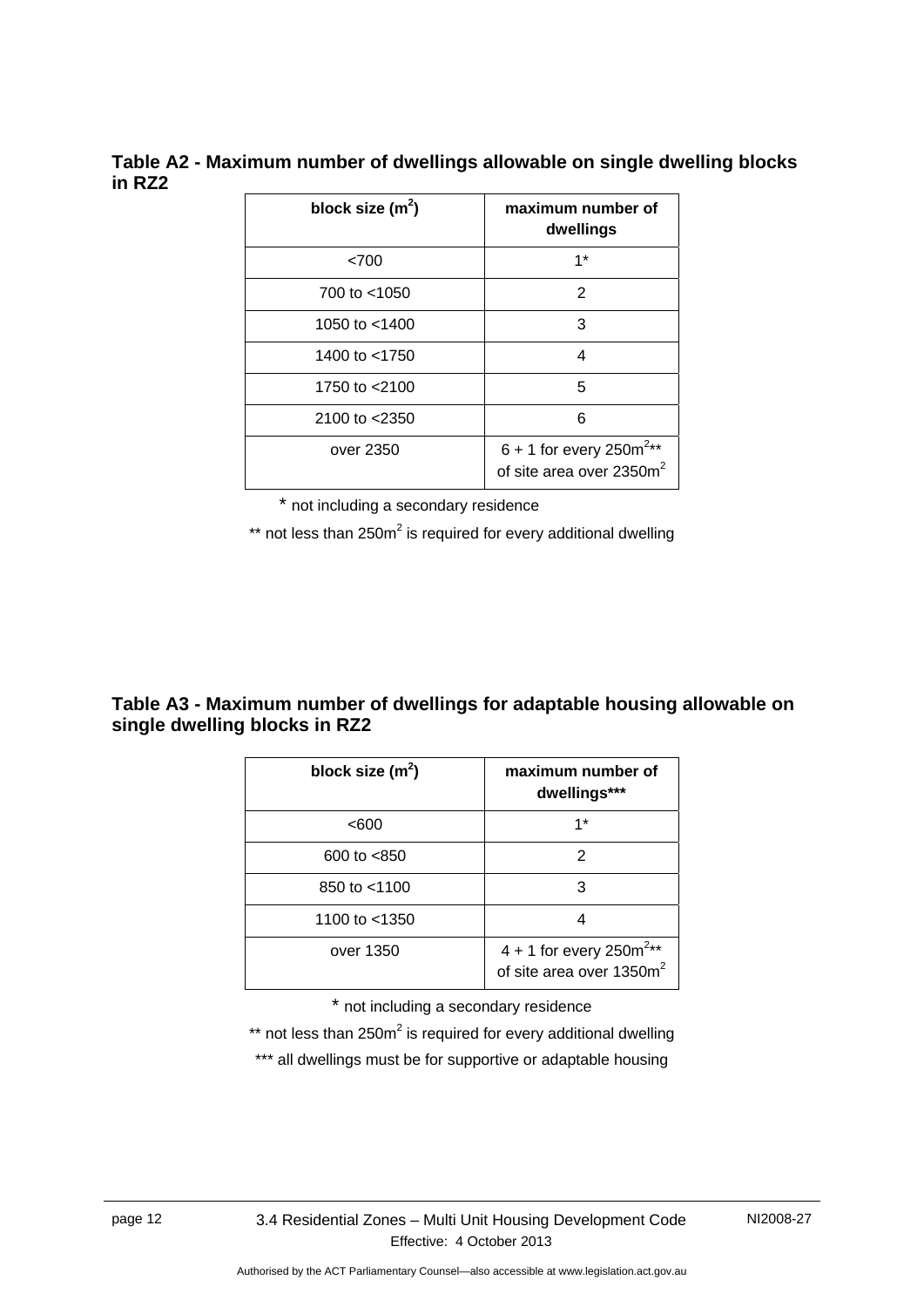| Aspect of northern boundary<br>(bearing of line drawn perpendicular to the<br>boundary) | Angle<br>(X) |
|-----------------------------------------------------------------------------------------|--------------|
| North 0-9° East                                                                         | 31°          |
| North 0-9° West                                                                         |              |
| North 10-19° East                                                                       | $32^{\circ}$ |
| North 10-19° West                                                                       |              |
| North 20-29° East                                                                       | $34^{\circ}$ |
| North 20-29° West                                                                       |              |
| North 30-39° East                                                                       | $36^\circ$   |
| North 30-39° West                                                                       |              |
| North 40-45° East                                                                       | 39°          |
| North 40-45° West                                                                       |              |

#### **Table A4B – Apparent sun angle at noon on the winter solstice**



NI2008-27 3.4 Residential Zones – Multi Unit Housing Development Code Effective: 4 October 2013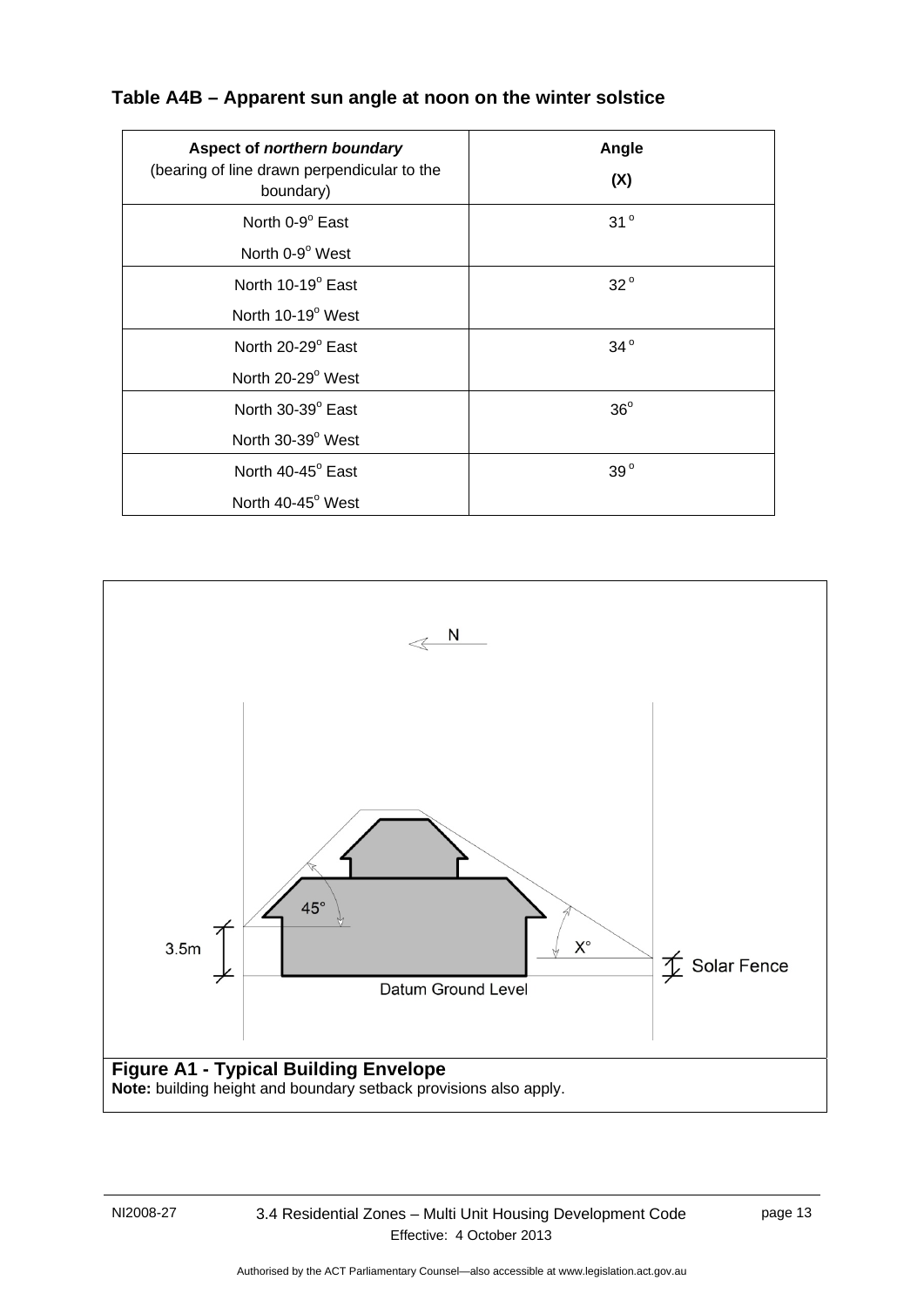<span id="page-17-1"></span><span id="page-17-0"></span>

| <b>Rules</b>                                                                                                                                                                                                                                                                                                                                                                      | <b>Criteria</b>                                                                                                                                                                                                       |  |
|-----------------------------------------------------------------------------------------------------------------------------------------------------------------------------------------------------------------------------------------------------------------------------------------------------------------------------------------------------------------------------------|-----------------------------------------------------------------------------------------------------------------------------------------------------------------------------------------------------------------------|--|
| 3.22 Front boundary setbacks                                                                                                                                                                                                                                                                                                                                                      |                                                                                                                                                                                                                       |  |
| R <sub>29</sub>                                                                                                                                                                                                                                                                                                                                                                   | C <sub>29</sub>                                                                                                                                                                                                       |  |
| Front boundary setbacks comply with Table A5.<br>Minimum boundary setbacks for corner blocks<br>apply only to the street frontage nominated as a<br>secondary street frontage. If street frontages on<br>corner blocks are of equal length, the minimum<br>setbacks apply only to one secondary street<br>frontage. Chamfers may be included in the<br>secondary street frontage. | Front boundary setbacks achieve all of the<br>following:<br>a)<br>consistency with the desired character<br>b)<br>reasonable amenity for residents<br>sufficient space for street trees to grow to<br>c)<br>maturity. |  |
| 3.23 Side and rear boundary setbacks                                                                                                                                                                                                                                                                                                                                              |                                                                                                                                                                                                                       |  |
| R30                                                                                                                                                                                                                                                                                                                                                                               | C <sub>30</sub>                                                                                                                                                                                                       |  |
| Side and rear boundary setbacks comply with the<br>following:                                                                                                                                                                                                                                                                                                                     | Buildings and other structures are sited to<br>achieve all of the following:                                                                                                                                          |  |
| in RZ1 and RZ2 - Table A6<br>a)                                                                                                                                                                                                                                                                                                                                                   | consistency with the desired character<br>a)                                                                                                                                                                          |  |
| in RZ3, RZ4, RZ5 and commercial zones -<br>b)<br>Table A7                                                                                                                                                                                                                                                                                                                         | reasonable separation between adjoining<br>b)<br>developments                                                                                                                                                         |  |
| in all other zones – the relevant zone<br>C)<br>development code                                                                                                                                                                                                                                                                                                                  | reasonable privacy for dwellings on<br>C)<br>adjoining residential blocks                                                                                                                                             |  |
|                                                                                                                                                                                                                                                                                                                                                                                   | d)<br>reasonable privacy for <i>principal private open</i><br>space on adjoining residential blocks                                                                                                                   |  |
|                                                                                                                                                                                                                                                                                                                                                                                   | reasonable solar access to dwellings on<br>e)<br>adjoining residential blocks and their<br>associated principal private open space.                                                                                   |  |

#### **Table A5: All Zones - Front Boundary Setbacks – (explanatory diagram in Appendix 1)**

| Minimum front boundary setbacks |                                                                                    |                                                          |                                                              |                                                  |                                                  |
|---------------------------------|------------------------------------------------------------------------------------|----------------------------------------------------------|--------------------------------------------------------------|--------------------------------------------------|--------------------------------------------------|
| floor level                     | blocks in<br>blocks in                                                             | exceptions                                               |                                                              |                                                  |                                                  |
|                                 | <b>subdivisions</b><br>approved on                                                 | subdivisions<br>approved<br>before<br>18 October<br>1993 | corner blocks                                                |                                                  | public open                                      |
|                                 | or after<br>18 October<br>1993                                                     |                                                          | secondary<br>street frontage<br>- mid-sized<br><b>blocks</b> | secondary<br>street<br>frontage-<br>large blocks | space or<br>pedestrian<br>paths wider<br>than 6m |
| lower floor<br>level            | 4m                                                                                 | 6 <sub>m</sub>                                           | 3m                                                           | 4m                                               | 4m                                               |
| upper floor<br>levels           | 6 <sub>m</sub>                                                                     | 6m                                                       | 3m                                                           | 6 <sub>m</sub>                                   | 4m                                               |
| garage                          | $5.5 \text{ m}$ with a<br>minimum of<br>1.5 m behind<br>the front<br>building line | 6m                                                       | 5.5m                                                         | 5.5 <sub>m</sub>                                 | 4m                                               |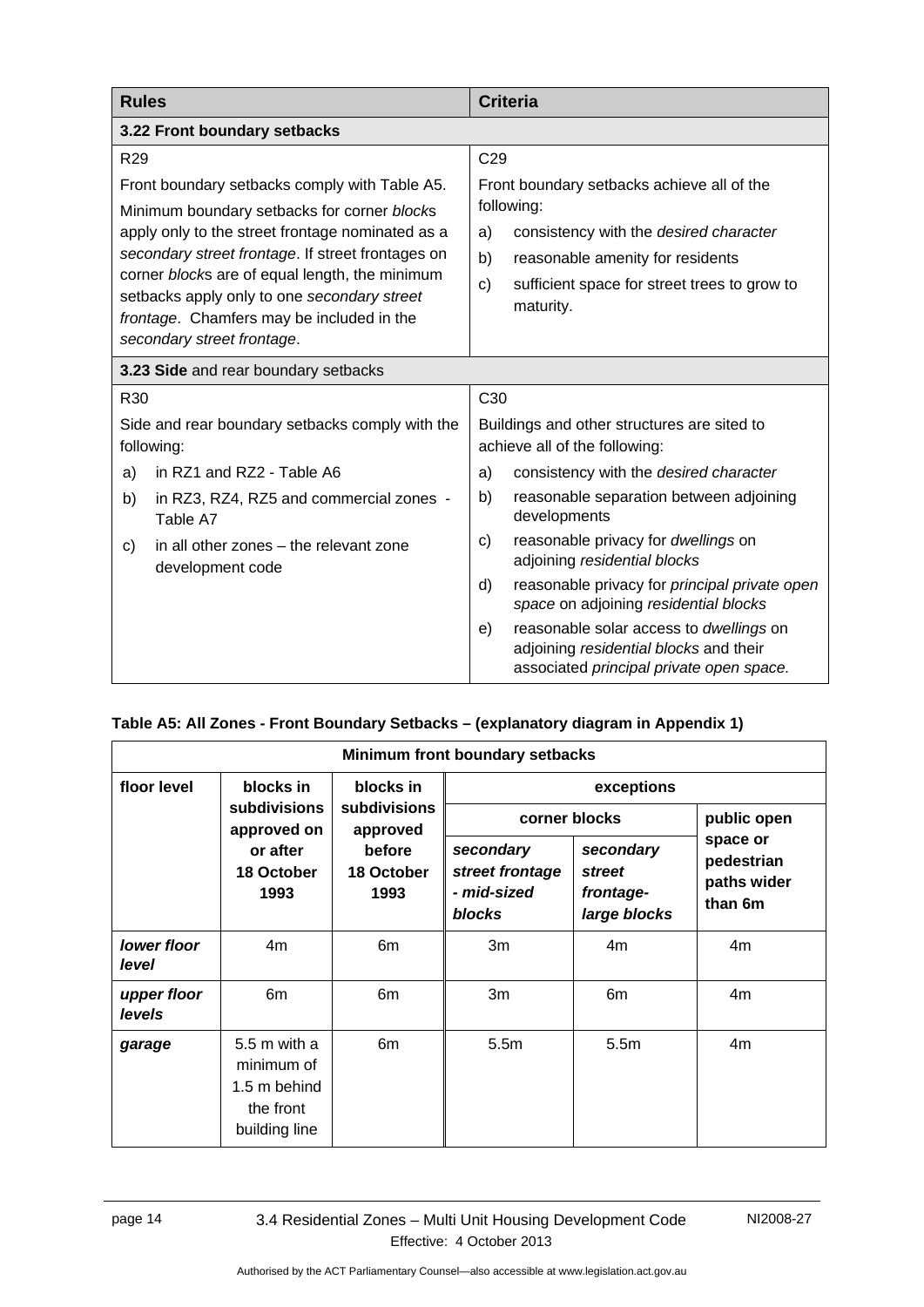**Table A6: RZ1 and RZ2 - Side and Rear Boundary Setbacks (explanatory diagram in Appendix 1)** 

|                                                                             | Minimum side<br>boundary setback<br>within the primary<br>building zone | Minimum side<br>boundary setback<br>within<br>the rear zone | Minimum rear<br>boundary setback |
|-----------------------------------------------------------------------------|-------------------------------------------------------------------------|-------------------------------------------------------------|----------------------------------|
| Lower floor level -<br>external wall,<br>unscreened element<br>and basement | 3m                                                                      | 3m                                                          | 3m                               |
| Upper floor level -<br>external wall                                        | 3m                                                                      | 6 <sub>m</sub>                                              | 6 <sub>m</sub>                   |
| Upper floor level -<br>unscreened element                                   | 6m                                                                      | 6m                                                          | 6m                               |

#### **Table A7: RZ3, RZ4, RZ5 and commercial zones - Side and Rear Boundary Setbacks (explanatory diagram in Appendix 1)**

|                                                     | Minimum side<br>boundary setback<br>within the primary<br>building zone | <b>Minimum side</b><br>boundary setback<br>within<br>the rear zone | Minimum rear<br>boundary setback |
|-----------------------------------------------------|-------------------------------------------------------------------------|--------------------------------------------------------------------|----------------------------------|
| lower floor level -<br>external wall                | nil^                                                                    | 3m                                                                 | 3m                               |
| lower floor level -<br>unscreened element           | 1 <sub>m</sub>                                                          | 3m                                                                 | 3m                               |
| first upper floor level<br>– external wall          | nil^                                                                    | 3m                                                                 | 6m                               |
| first upper floor level<br>– unscreened<br>element  | 6m                                                                      | 6 <sub>m</sub>                                                     | 6m                               |
| second upper floor<br>level - external wall         | nil^                                                                    | 6m                                                                 | 6m                               |
| second upper floor<br>level - unscreened<br>element | 6m                                                                      | 6m                                                                 | 6m                               |

^ does not apply to that part of a wall with a window of any sort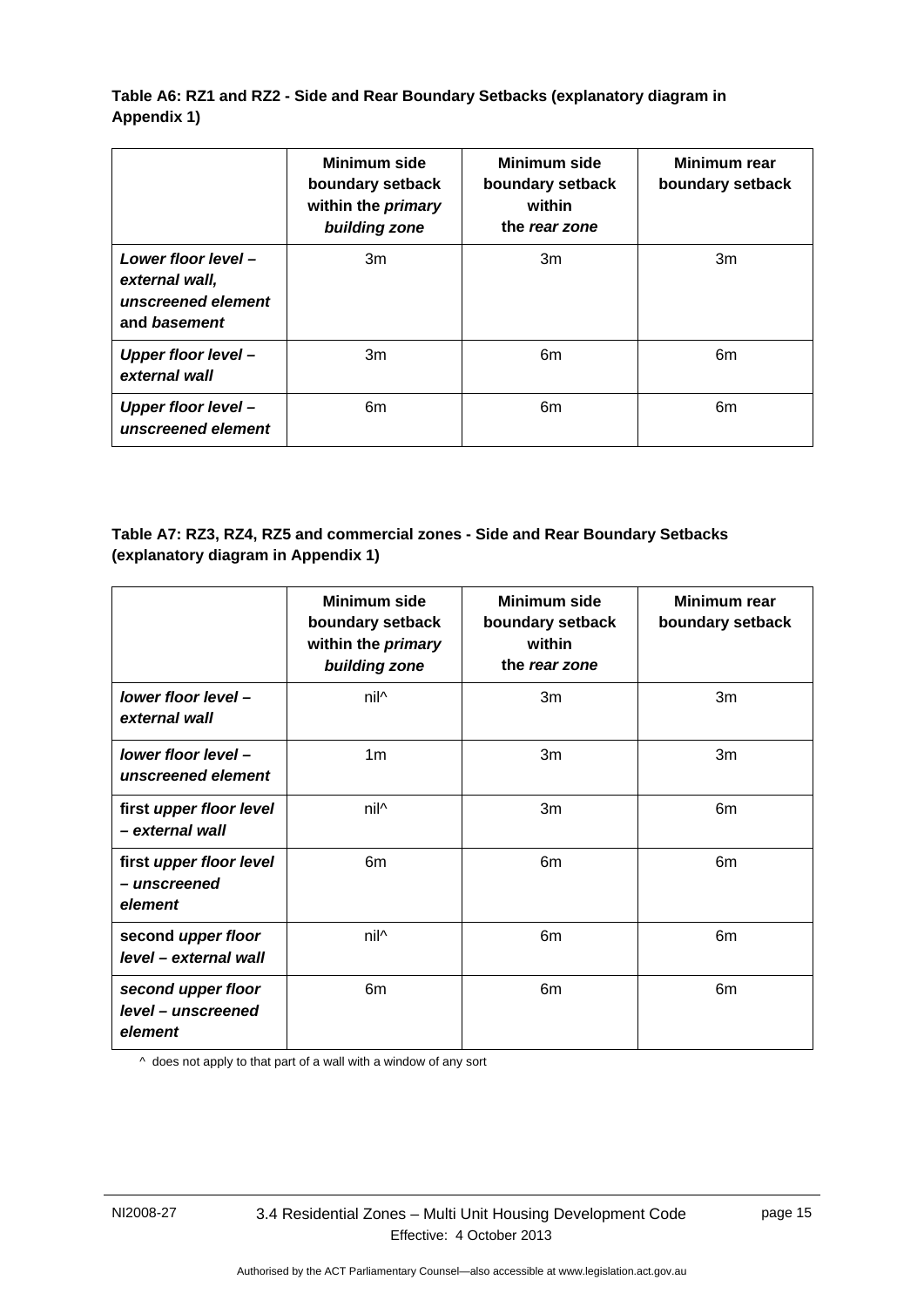<span id="page-19-1"></span><span id="page-19-0"></span>

| <b>Rules</b>                                                                                                                                                                                                             | <b>Criteria</b>                                                                                                                |  |
|--------------------------------------------------------------------------------------------------------------------------------------------------------------------------------------------------------------------------|--------------------------------------------------------------------------------------------------------------------------------|--|
| 3.24 Allowable encroachments - setbacks                                                                                                                                                                                  |                                                                                                                                |  |
| R31                                                                                                                                                                                                                      | C <sub>31</sub>                                                                                                                |  |
| Encroachments into one or more of the following:<br>i)<br>minimum side setback                                                                                                                                           | Buildings and other structures achieve all of the<br>following:                                                                |  |
| ii)<br>minimum rear setback                                                                                                                                                                                              | a)<br>consistency with the desired character                                                                                   |  |
| are permitted for one or more of the following<br>building elements:                                                                                                                                                     | b)<br>reasonable levels of privacy on adjoining<br>residential blocks for dwellings and their<br>associated private open space |  |
| a)<br>an eave or roof overhang with a horizontal<br>width of not more than 600mm                                                                                                                                         | reasonable solar access to dwellings on<br>C)                                                                                  |  |
| fascias, gutters, downpipes, rainwater tanks,<br>b)<br>chimneys, flues, domestic fuel tanks, cooling<br>or heating appliances, light fittings,<br>electricity and gas meters, aerials,<br>antennae, pergolas, sun blinds | adjoining residential blocks and their<br>associated private open space.                                                       |  |
| unroofed terraces, landings, steps or ramps,<br>C)<br>none of which are more than 1m above<br>finished ground level.                                                                                                     |                                                                                                                                |  |
| R32                                                                                                                                                                                                                      | C32                                                                                                                            |  |
| Encroachments into the front setback are<br>permitted for one or more of the following building                                                                                                                          | Buildings and other structures achieve all of the<br>following:                                                                |  |
| elements:                                                                                                                                                                                                                | a)<br>consistency with the desired character                                                                                   |  |
| an eave or roof overhang with a horizontal<br>a)<br>width of not more than 600mm                                                                                                                                         | reasonable levels of privacy on adjoining<br>b)<br>residential blocks for dwellings and their                                  |  |
| b)<br>fascias, gutters, downpipes, light fittings,<br>sun blinds                                                                                                                                                         | associated private open space                                                                                                  |  |
| landings, steps or ramps, none of which are<br>C)<br>more than 1m above finished ground level.                                                                                                                           | reasonable solar access to dwellings on<br>c)<br>adjoining residential blocks and their<br>associated private open space.      |  |
| 3.25 Allowable encroachments - building envelopes                                                                                                                                                                        |                                                                                                                                |  |
| R33                                                                                                                                                                                                                      | C33                                                                                                                            |  |
| Encroachments outside the building envelope<br>specified in this element are permitted for one or                                                                                                                        | Buildings and other structures achieve all of the<br>following:                                                                |  |
| more of the following:                                                                                                                                                                                                   | a)<br>consistency with the desired character                                                                                   |  |
| flues<br>a)<br>b)<br>chimneys                                                                                                                                                                                            | reasonable levels of privacy on adjoining<br>b)<br>residential blocks for dwellings and their                                  |  |
| c)<br>antennae                                                                                                                                                                                                           | associated private open space                                                                                                  |  |
| d)<br>aerials                                                                                                                                                                                                            | reasonable solar access to dwellings on<br>C)                                                                                  |  |
| cooling appliances<br>e)                                                                                                                                                                                                 | adjoining residential blocks and their                                                                                         |  |
| heating appliances.<br>f)                                                                                                                                                                                                | associated private open space.                                                                                                 |  |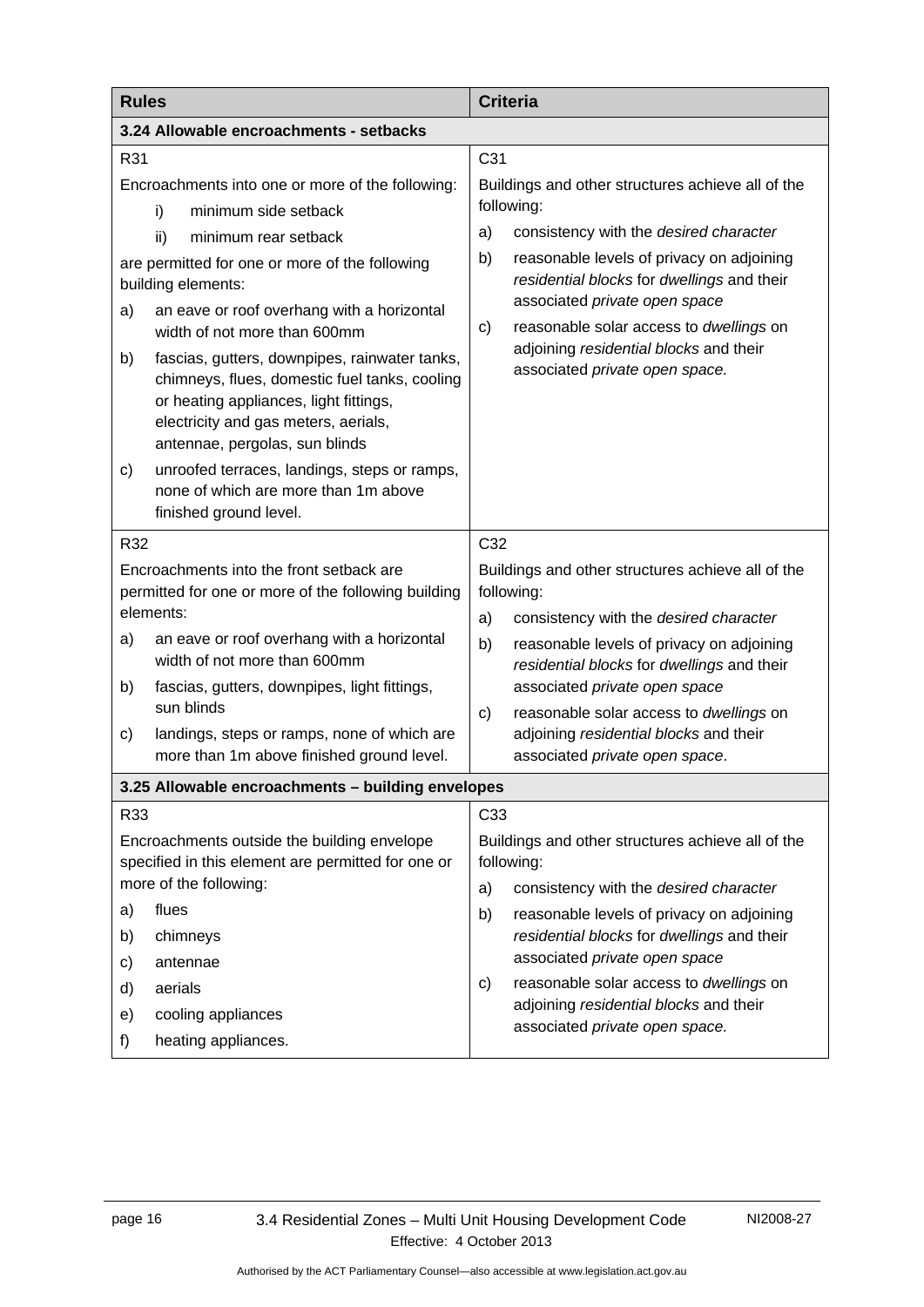<span id="page-20-0"></span>

| <b>Rules</b>                                                                                      | <b>Criteria</b>                                                                               |  |
|---------------------------------------------------------------------------------------------------|-----------------------------------------------------------------------------------------------|--|
| 3.26 Allowable setback encroachments                                                              |                                                                                               |  |
| R35                                                                                               | C <sub>35</sub>                                                                               |  |
| Encroachments into one or more of the following<br>minimum front setback are permitted for one or | Buildings and other structures achieve all of the<br>following:                               |  |
| more of the following building elements:                                                          | a)<br>consistency with the desired character                                                  |  |
| a)<br>an eave or roof overhang with a horizontal<br>width of not more than 600mm                  | b)<br>reasonable levels of privacy on adjoining<br>residential blocks for dwellings and their |  |
| fascias, gutters, downpipes, light fittings,<br>b)                                                | associated private open space                                                                 |  |
| sun blinds                                                                                        | reasonable solar access to dwellings on<br>C)                                                 |  |
| landings, steps or ramps, none of which are<br>C)<br>more than 1m above finished ground level.    | adjoining residential blocks and their<br>associated private open space.                      |  |
| 3.27 Building separation - single dwelling blocks - RZ2                                           |                                                                                               |  |
| R36                                                                                               | C36                                                                                           |  |
| This rule applies to single dwelling blocks in RZ2.                                               | The siting of buildings on single dwelling blocks in                                          |  |
| The minimum horizontal separation between a                                                       | RZ2 achieves all of the following:                                                            |  |
| building containing 2 or more dwellings and any                                                   | consistency with the desired character<br>a)                                                  |  |
| other building on the site is 4m.                                                                 | b)<br>consistency with the separation of existing                                             |  |
| For the purposes of this rule, basements are not<br>part of a building.                           | buildings in the immediate neighbourhood.                                                     |  |

#### <span id="page-20-2"></span><span id="page-20-1"></span>**Element 4: Site design**

<span id="page-20-4"></span><span id="page-20-3"></span>

| <b>Rules</b>                                                                                                                                                                                                                                                                                                                                                                           | <b>Criteria</b>                                                                                                                                                                                                                                                                                                                                                                                |  |
|----------------------------------------------------------------------------------------------------------------------------------------------------------------------------------------------------------------------------------------------------------------------------------------------------------------------------------------------------------------------------------------|------------------------------------------------------------------------------------------------------------------------------------------------------------------------------------------------------------------------------------------------------------------------------------------------------------------------------------------------------------------------------------------------|--|
| 4.1 Site design                                                                                                                                                                                                                                                                                                                                                                        |                                                                                                                                                                                                                                                                                                                                                                                                |  |
| R37                                                                                                                                                                                                                                                                                                                                                                                    | C37                                                                                                                                                                                                                                                                                                                                                                                            |  |
| For developments (other than apartments) of 40<br>dwellings or more, the design of the common<br>areas, pedestrian and vehicle access areas<br>comply with all of the following provisions of the<br><b>Estate Development Code:</b><br>public realm standards for on-street parking<br>a)<br>b)<br>pedestrian paths<br>verge landscaping<br>c)<br>d)<br>water sensitive urban design. | Publicly accessible and communal areas within<br>large developments that are intended to be unit<br>titled or community titled achieve all of the<br>following:<br>reasonable safety<br>a)<br>b)<br>reasonable functionality<br>reasonable residential amenity<br>C)<br>d)<br>landscaping beside internal driveways<br>provision for pedestrians<br>e)<br>f)<br>sufficient off-street parking. |  |
|                                                                                                                                                                                                                                                                                                                                                                                        |                                                                                                                                                                                                                                                                                                                                                                                                |  |
| 4.2 Site open space – RZ1 and RZ2                                                                                                                                                                                                                                                                                                                                                      |                                                                                                                                                                                                                                                                                                                                                                                                |  |
| <b>R38</b>                                                                                                                                                                                                                                                                                                                                                                             | C38                                                                                                                                                                                                                                                                                                                                                                                            |  |
| This rule applies to RZ1 and RZ2.<br>Not less than 40% of the total site area is                                                                                                                                                                                                                                                                                                       | Open space on the site achieves all of the<br>following:                                                                                                                                                                                                                                                                                                                                       |  |
| allocated to one or more of the following:<br>communal open space with a minimum<br>a)                                                                                                                                                                                                                                                                                                 | sufficient space for the recreation and<br>a)<br>relaxation of residents                                                                                                                                                                                                                                                                                                                       |  |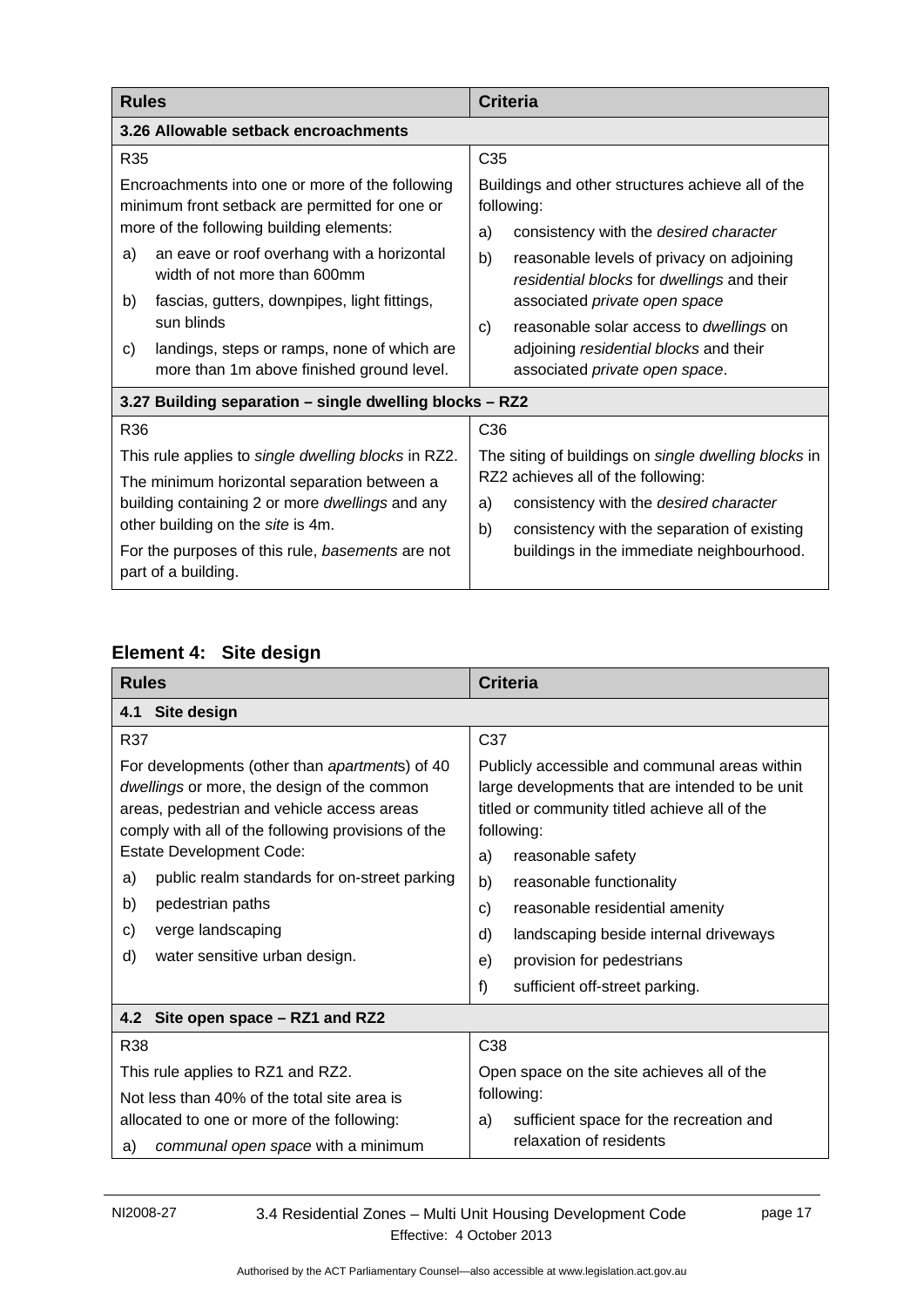<span id="page-21-0"></span>

| <b>Rules</b>                                                                               | <b>Criteria</b>                                                                                                                           |
|--------------------------------------------------------------------------------------------|-------------------------------------------------------------------------------------------------------------------------------------------|
| dimension of 2.5m                                                                          | sufficient space for planting, particularly<br>b)                                                                                         |
| b)<br>private open space that complies with all of                                         | trees with deep root systems                                                                                                              |
| the following -                                                                            | provision for on-site infiltration of stormwater<br>c)                                                                                    |
| a minimum dimension of 2.5m<br>i)                                                          | run-off                                                                                                                                   |
| ii)<br>is associated with dwellings at the<br>lower floor level.                           | provision of outdoor areas that are readily<br>d)<br>accessible by residents for a range of uses                                          |
| Not less than 20% of the total site area is planting                                       | and activities.                                                                                                                           |
| area.                                                                                      | One or more of the following matters may be<br>considered when determining compliance with<br>this criterion:                             |
|                                                                                            | i)<br>whether the total area of upper floor<br>level private open space contributes to<br>the function of other open space on the<br>site |
|                                                                                            | whether any adjoining or adjacent<br>ii)<br>public open space is readily available<br>for the use of residents.                           |
| 4.3 Site open space - RZ3, RZ4, RZ5 and commercial zones                                   |                                                                                                                                           |
| R39                                                                                        | C <sub>39</sub>                                                                                                                           |
| This rule applies to RZ3, RZ4, RZ5 and                                                     | Open space on the site achieves all of the                                                                                                |
| commercial zones.                                                                          | following:                                                                                                                                |
| Not less than 20% of the total site area is<br>allocated to the following:                 | sufficient space for a range of recreational<br>a)<br>activities for residents                                                            |
| for developments with fewer than 20<br>a)                                                  | sufficient space for planting, particularly<br>b)                                                                                         |
| dwellings, none of which are apartments,                                                   | trees with deep root systems                                                                                                              |
| one or more of the following -                                                             | a contribution to on-site infiltration of<br>C)                                                                                           |
| communal open space that complies<br>i)<br>with all of the following                       | stormwater run-off                                                                                                                        |
| a minimum dimension of 2.5m<br>a)                                                          | reasonable accessibility to all residents.<br>d)                                                                                          |
| b)<br>is directly accessible from                                                          | One or more of the following matters may<br>be considered when determining compliance with                                                |
| common entries and pathways                                                                | this criterion:                                                                                                                           |
| private open space that complies with<br>ii)<br>all of the following                       | i)<br>whether the total area of upper floor<br>level private open space contributes to                                                    |
| a minimum dimension of 2.5m<br>a)                                                          | the function of other open space on the                                                                                                   |
| is associated with dwellings at<br>b)<br>the lower floor level                             | site<br>whether any adjoining or adjacent<br>ii)                                                                                          |
| b)<br>in all other cases, communal open space<br>that complies with all of the following - | public open space is readily available<br>for the use of residents.                                                                       |
| a minimum dimension of 2.5m<br>i)                                                          |                                                                                                                                           |
| is directly accessible from common<br>ii)<br>entries and pathways.                         |                                                                                                                                           |
| Not less than 10% of the total site area is planting                                       |                                                                                                                                           |
| area.                                                                                      |                                                                                                                                           |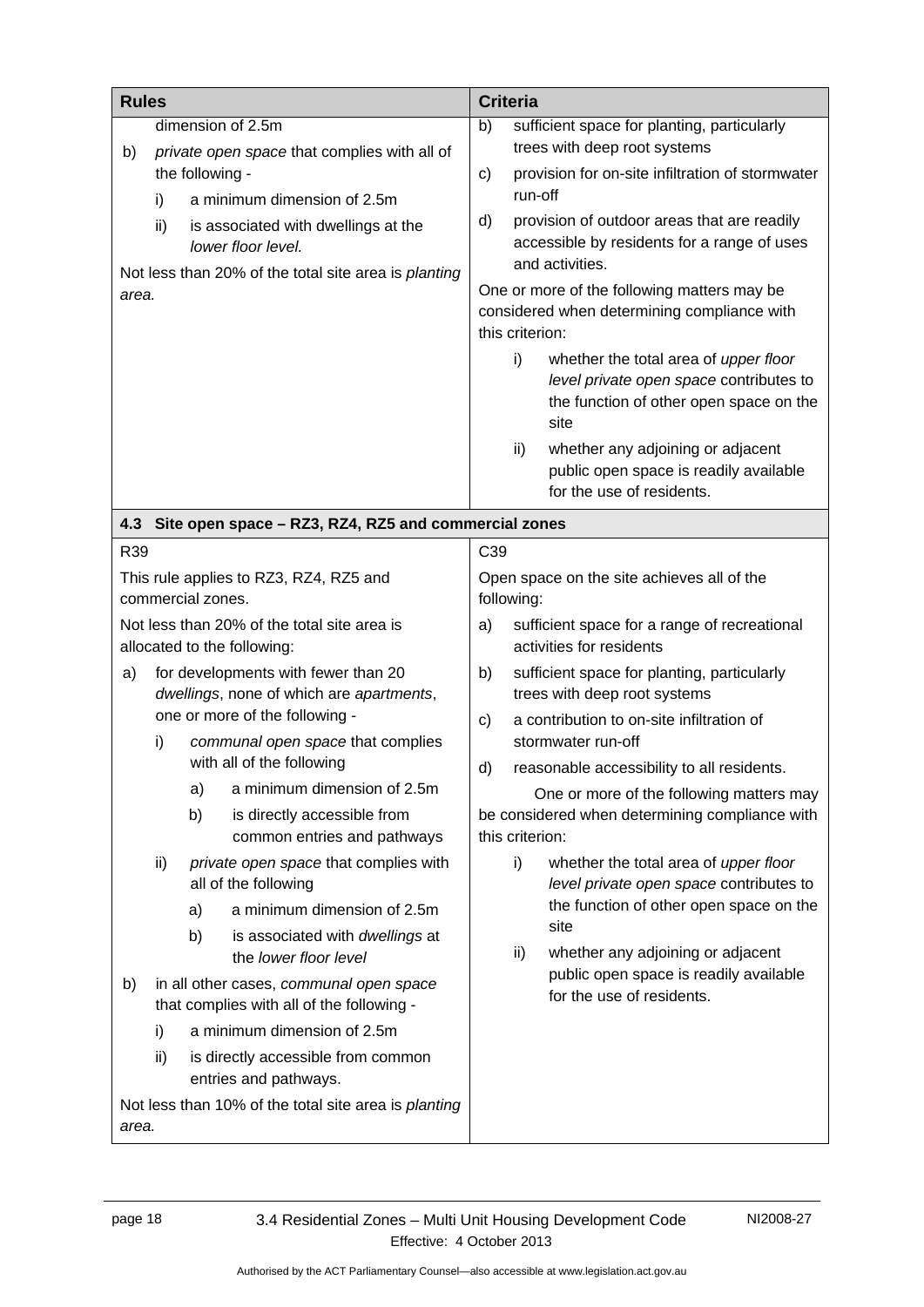<span id="page-22-2"></span><span id="page-22-1"></span><span id="page-22-0"></span>

| <b>Rules</b>                                                                                                                    |                                                                                                                                                                           | <b>Criteria</b>                                                                                                                                                                                                                                            |  |
|---------------------------------------------------------------------------------------------------------------------------------|---------------------------------------------------------------------------------------------------------------------------------------------------------------------------|------------------------------------------------------------------------------------------------------------------------------------------------------------------------------------------------------------------------------------------------------------|--|
|                                                                                                                                 | 4.4 Landscape design                                                                                                                                                      |                                                                                                                                                                                                                                                            |  |
|                                                                                                                                 |                                                                                                                                                                           | C40                                                                                                                                                                                                                                                        |  |
| There is no applicable rule.                                                                                                    |                                                                                                                                                                           | Landscape and site design achieves all of the<br>following:                                                                                                                                                                                                |  |
|                                                                                                                                 |                                                                                                                                                                           | planting of trees of semi-mature stock<br>a)                                                                                                                                                                                                               |  |
|                                                                                                                                 |                                                                                                                                                                           | planting of trees with a minimum mature<br>b)<br>height of 4m                                                                                                                                                                                              |  |
|                                                                                                                                 |                                                                                                                                                                           | a contribution to energy efficiency by<br>c)<br>providing substantial shade in summer,<br>especially to west-facing windows and open<br>car-parking areas, and admitting winter<br>sunlight to outdoor and indoor living areas,<br>especially to the north |  |
|                                                                                                                                 |                                                                                                                                                                           | reasonable residential amenity<br>d)                                                                                                                                                                                                                       |  |
|                                                                                                                                 |                                                                                                                                                                           | reasonable visibility along paths and<br>e)<br>driveways                                                                                                                                                                                                   |  |
|                                                                                                                                 |                                                                                                                                                                           | visual interest in pavement materials and<br>f)<br>finishes                                                                                                                                                                                                |  |
|                                                                                                                                 |                                                                                                                                                                           | species with appropriate growth habits and<br>g)<br>mature height in relation to site conditions.                                                                                                                                                          |  |
|                                                                                                                                 | 4.5 Fences                                                                                                                                                                |                                                                                                                                                                                                                                                            |  |
| R41                                                                                                                             |                                                                                                                                                                           | C41                                                                                                                                                                                                                                                        |  |
| Fences are permitted forward in the front zone or<br>on the front boundary only where they comply<br>with any of the following: |                                                                                                                                                                           | Fences may be permitted where the proposal<br>meets the requirements contained in the<br>Residential Boundaries Fences General Code.                                                                                                                       |  |
| a)                                                                                                                              | it is a gate to a maximum height of 1.8m and<br>1m width in an established hedge                                                                                          |                                                                                                                                                                                                                                                            |  |
| b)                                                                                                                              | exempt under the Planning and<br>Development Act 2007                                                                                                                     |                                                                                                                                                                                                                                                            |  |
| c)                                                                                                                              | permitted under the Common Boundaries<br>Act 1981.                                                                                                                        |                                                                                                                                                                                                                                                            |  |
| 4.6                                                                                                                             | <b>Courtyard walls</b>                                                                                                                                                    |                                                                                                                                                                                                                                                            |  |
| R42                                                                                                                             |                                                                                                                                                                           | C42                                                                                                                                                                                                                                                        |  |
| a)                                                                                                                              | Courtyard walls are permitted forward of the<br>building line where they comply with all of the<br>following:<br>maximum height of 1.8m above datum                       | Courtyard walls achieve all of the following:<br>consistency with the desired character<br>a)<br>visual softening though associated planting<br>b)<br>reduced traffic noise, where necessary<br>c)                                                         |  |
|                                                                                                                                 | ground level                                                                                                                                                              | reasonable privacy to lower floor level<br>d)                                                                                                                                                                                                              |  |
| b)                                                                                                                              | a minimum setback to the front boundary<br>complying with the following:                                                                                                  | windows<br>opportunities for natural surveillance of<br>e)                                                                                                                                                                                                 |  |
|                                                                                                                                 | where the wall encloses the principal<br>i)<br>private open space of a ground floor<br>dwellings that is located to the west,<br>north-west, north, north-east or east of | public areas and the street<br>the articulation of elements<br>f)                                                                                                                                                                                          |  |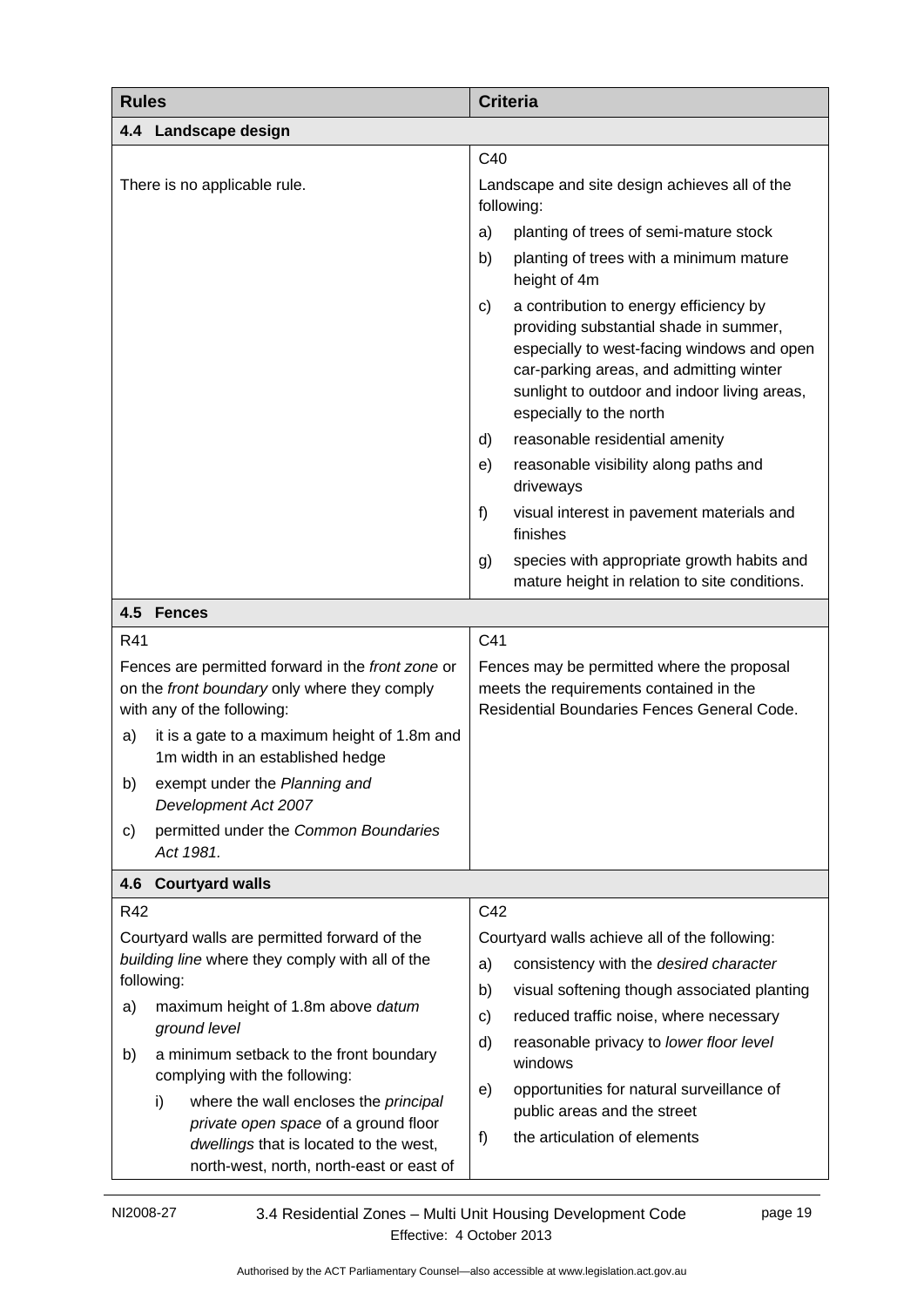<span id="page-23-1"></span><span id="page-23-0"></span>

| <b>Rules</b> |                                                                                                                                                                                   | <b>Criteria</b> |                                                                                                                                                                                                                                             |
|--------------|-----------------------------------------------------------------------------------------------------------------------------------------------------------------------------------|-----------------|---------------------------------------------------------------------------------------------------------------------------------------------------------------------------------------------------------------------------------------------|
|              | the dwelling $-0.7m$                                                                                                                                                              | g)              | a variety of materials                                                                                                                                                                                                                      |
|              | ii)<br>in all other cases - half the front<br>boundary setback nominated<br>elsewhere in this code                                                                                | h)              | reasonable solar access to <i>principal private</i><br>open space.                                                                                                                                                                          |
| c)           | trees and/or shrubs between the wall and<br>the front boundary, in accordance with an<br>approved landscape plan                                                                  |                 |                                                                                                                                                                                                                                             |
| d)           | a variety of materials or indentations not<br>less than 15m apart where the indents are<br>not less than 1m in depth and 4m in length                                             |                 |                                                                                                                                                                                                                                             |
| e)           | constructed of brick, block or stonework,<br>any of which may be combined with timber<br>or metal panels that include openings not<br>less than 25% the surface area of the panel |                 |                                                                                                                                                                                                                                             |
| f)           | maintain clear sightlines between vehicles<br>on driveways and pedestrians on public<br>paths in accordance with A2890.1- The<br>Australian Standard for Off-Street Parking.      |                 |                                                                                                                                                                                                                                             |
| 4.7          | <b>External facilities</b>                                                                                                                                                        |                 |                                                                                                                                                                                                                                             |
|              | There is no applicable rule.                                                                                                                                                      | C43<br>areas:   | The following external facilities or equipment are<br>screened or adequately separated from public                                                                                                                                          |
|              |                                                                                                                                                                                   | a)              | external storage areas                                                                                                                                                                                                                      |
|              |                                                                                                                                                                                   | b)              | water tanks                                                                                                                                                                                                                                 |
|              |                                                                                                                                                                                   | C)              | waste storage enclosures                                                                                                                                                                                                                    |
|              |                                                                                                                                                                                   | d)              | mechanical services (including air<br>conditioners and hot water storage units)                                                                                                                                                             |
|              |                                                                                                                                                                                   | e)              | clothes drying areas.                                                                                                                                                                                                                       |
|              |                                                                                                                                                                                   | C44             |                                                                                                                                                                                                                                             |
|              | There is no applicable rule.                                                                                                                                                      |                 | Mailboxes are located for convenient access by<br>residents and deliverers with passive surveillance<br>from the street or from active uses.                                                                                                |
|              |                                                                                                                                                                                   |                 | To demonstrate compliance with this criterion a<br>site plan is submitted with the application<br>showing the location and design of mail boxes.                                                                                            |
| 4.8          | <b>Electrical and telecommunication facilities</b>                                                                                                                                |                 |                                                                                                                                                                                                                                             |
| R45          |                                                                                                                                                                                   | C45             |                                                                                                                                                                                                                                             |
|              | Electrical and telecommunication reticulation<br>within existing residential areas or streets with<br>residential access complies with all of the<br>following:                   |                 | Electrical and telecommunication reticulation<br>within existing residential areas or streets with<br>residential access limits the amount of visual<br>clutter in the streetscape, particularly from supply<br>poles and overhead cabling. |
| a)<br>b)     | do not result in continuous rows of supply<br>poles erected on residential streets<br>for developments involving up to 2 blocks or                                                |                 |                                                                                                                                                                                                                                             |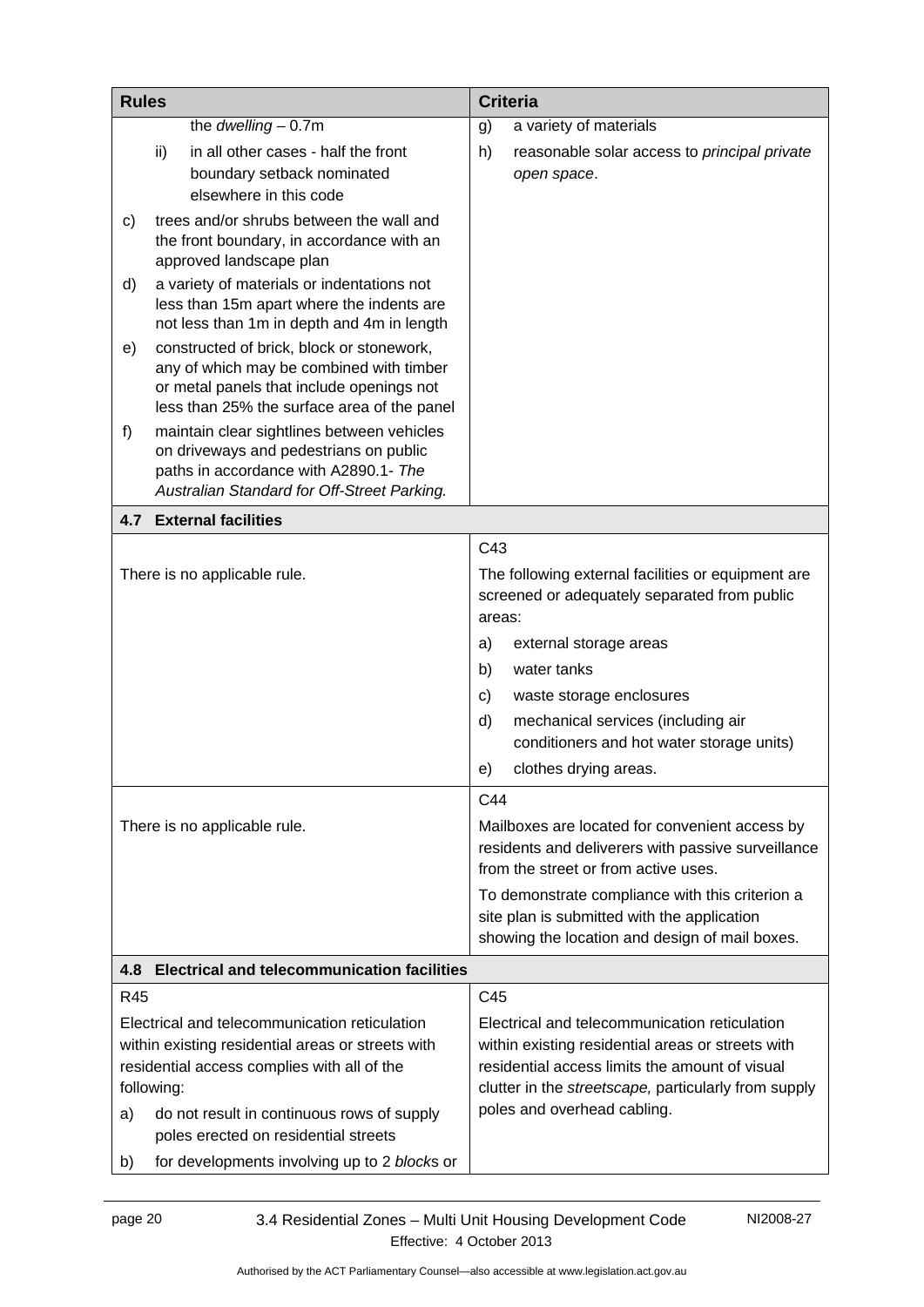| <b>Rules</b> |                                                                                  | <b>Criteria</b>                                                                                                                                                                                                                                                                                                           |
|--------------|----------------------------------------------------------------------------------|---------------------------------------------------------------------------------------------------------------------------------------------------------------------------------------------------------------------------------------------------------------------------------------------------------------------------|
|              | 2 dwellings, are underground or along the<br>rear spine or side of blocks        |                                                                                                                                                                                                                                                                                                                           |
| C)           | for developments involving more than 2<br>blocks or 2 dwellings, are underground |                                                                                                                                                                                                                                                                                                                           |
| d)           | there is no overhead cabling to <i>dwellings</i><br>within the site.             |                                                                                                                                                                                                                                                                                                                           |
|              |                                                                                  | C46                                                                                                                                                                                                                                                                                                                       |
|              | There is no applicable rule.                                                     | Ground level electrical and telecommunication<br>facilities (such as electrical substations, switching<br>stations, telecommunications nodes) within<br>existing residential areas or streets with<br>residential access are screened from public view<br>whilst allowing for reasonable access for service<br>providers. |

#### <span id="page-24-0"></span>**Element 5: Building design**

Related code: Access and Mobility General Code

<span id="page-24-2"></span><span id="page-24-1"></span>

| <b>Rules</b>                                                                                        | <b>Criteria</b>                                                                          |
|-----------------------------------------------------------------------------------------------------|------------------------------------------------------------------------------------------|
| <b>Surveillance</b><br>5.1                                                                          |                                                                                          |
| <b>R47</b>                                                                                          | C47                                                                                      |
| This rule applies to building facades facing a<br>public street or public open space.               | Buildings achieve passive surveillance of all of<br>the following:                       |
| Building facades have all of the following:                                                         | adjoining streets<br>a)                                                                  |
| a)<br>at least one window to a habitable room that<br>is not screened by a courtyard wall           | b)<br>adjoining <i>public</i> open space.                                                |
| at least one door with roofed element such<br>b)<br>as a verandah or balcony.                       |                                                                                          |
| <b>Building entries</b><br>5.2                                                                      |                                                                                          |
| <b>R48</b>                                                                                          | C <sub>48</sub>                                                                          |
| Common entries to dwellings have all of the<br>following features:                                  | Common entries to dwellings achieve all of the<br>following:                             |
| an external sheltered area outside the<br>a)                                                        | a transitional area from the street<br>a)                                                |
| entrance                                                                                            | b)<br>secure, all-weather access                                                         |
| a direct line of sight between the front door<br>b)<br>and the public footpath or road              | surveillance of public areas (including<br>C)<br>between buildings and open space areas, |
| separate access to any non-residential uses,<br>C)<br>which are clearly distinguishable and secured | paths, dwelling entries, car parking areas and<br>driveways)                             |
| after hours.                                                                                        | safety, security and convenience for<br>d)<br>residents and visitors                     |
|                                                                                                     | the separation of residential entries and<br>e)<br>commercial entries.                   |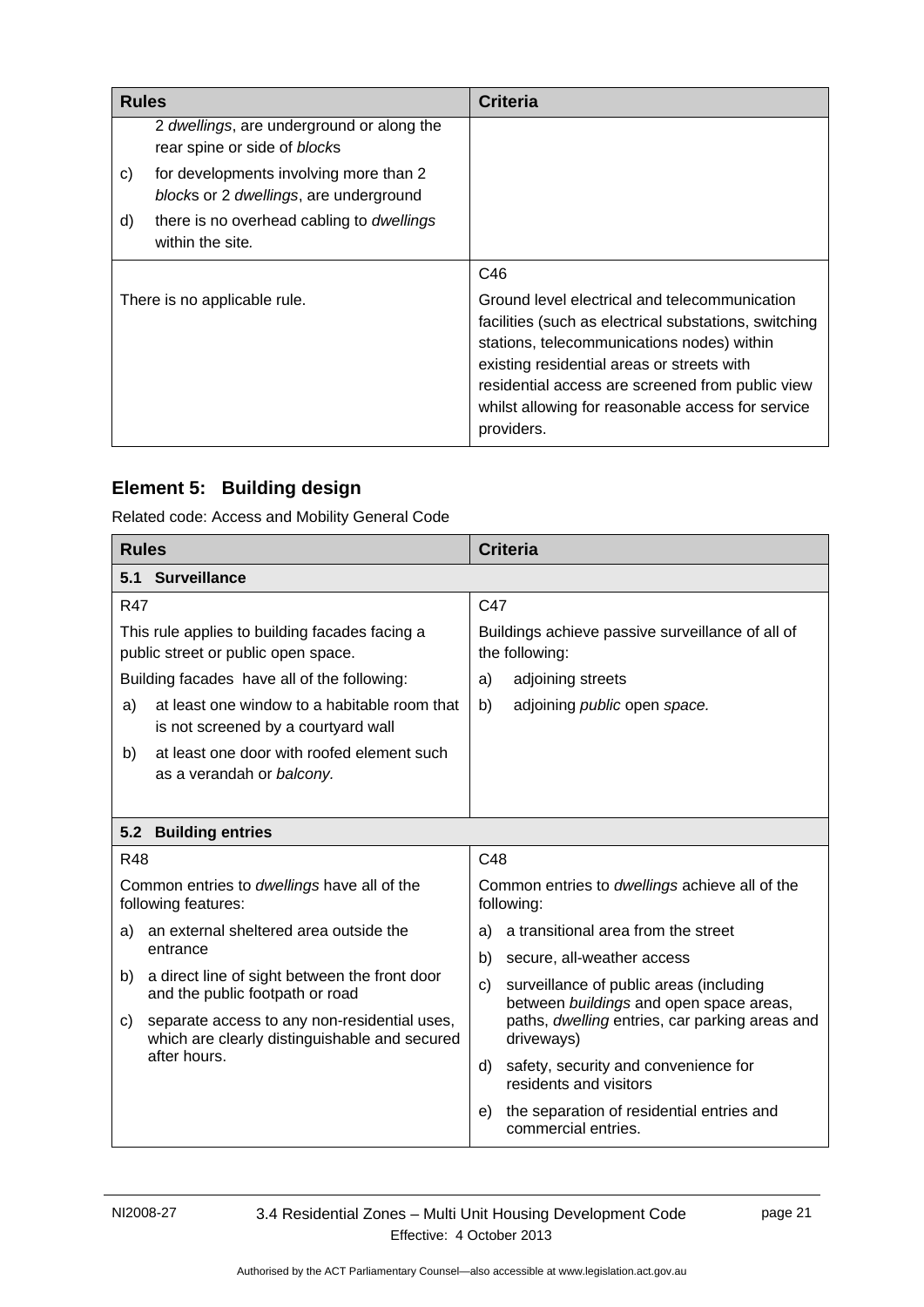<span id="page-25-1"></span><span id="page-25-0"></span>

| <b>Rules</b>                                                                                                                   | <b>Criteria</b>                                                                                                                                                                                      |  |
|--------------------------------------------------------------------------------------------------------------------------------|------------------------------------------------------------------------------------------------------------------------------------------------------------------------------------------------------|--|
| <b>Building design</b><br>5.3                                                                                                  |                                                                                                                                                                                                      |  |
| R49                                                                                                                            | C49                                                                                                                                                                                                  |  |
| This rule applies to buildings containing more<br>than 2 dwellings.                                                            | Building design, articulation, detailing and finish<br>provide an appropriate scale, add visual interest                                                                                             |  |
| Maximum length of unarticulated walls in<br>buildings is 15m.                                                                  | and enable visual differentiation between<br>dwellings when viewed from adjoining public                                                                                                             |  |
| Wall articulation is provided by at least one of the<br>following:                                                             | spaces and adjoining residential blocks.                                                                                                                                                             |  |
| a)<br>changes in wall planes of a minimum 1m in<br>depth and 4m in length                                                      |                                                                                                                                                                                                      |  |
| inclusion of balconies, bay windows,<br>b)<br>verandas, fin walls, etc.                                                        |                                                                                                                                                                                                      |  |
| horizontally stepping facades by at least 1m.<br>c)                                                                            |                                                                                                                                                                                                      |  |
| <b>R50</b>                                                                                                                     | C <sub>50</sub>                                                                                                                                                                                      |  |
| This rule applies to buildings containing more<br>than 2 dwellings.<br>Maximum length of an unarticulated roof is 15m.         | Building design, articulation, detailing and finish<br>provide an appropriate scale, add visual interest<br>and enable visual differentiation between<br>dwellings when viewed from adjoining public |  |
|                                                                                                                                | spaces and adjoining residential blocks.                                                                                                                                                             |  |
| R <sub>51</sub>                                                                                                                | C <sub>51</sub>                                                                                                                                                                                      |  |
| Garages and carports within 15m of the front<br>boundary are constructed with the same material                                | The exterior colours and finishes of garages and<br>carports achieve all of the following:                                                                                                           |  |
| as the corresponding elements of the dwelling.                                                                                 | compatibility with the dwelling design when<br>a)<br>viewed from public spaces                                                                                                                       |  |
|                                                                                                                                | integration with the overall design<br>b)                                                                                                                                                            |  |
|                                                                                                                                | a contribution to the articulation of the<br>c)<br>building.                                                                                                                                         |  |
| 5.4 Building design - RZ2                                                                                                      |                                                                                                                                                                                                      |  |
| R <sub>52</sub>                                                                                                                | C <sub>52</sub>                                                                                                                                                                                      |  |
| This rule applies to single dwelling blocks in RZ2<br>containing 2 or more dwellings.                                          | Dwellings address the street wherever<br>practicable.                                                                                                                                                |  |
| All dwellings adjacent to a public street (other<br>than a rear lane) have at least one of the<br>following facing the street: |                                                                                                                                                                                                      |  |
| front door<br>a)                                                                                                               |                                                                                                                                                                                                      |  |
| living room window<br>b)                                                                                                       |                                                                                                                                                                                                      |  |
| living room glass sliding door.<br>c)                                                                                          |                                                                                                                                                                                                      |  |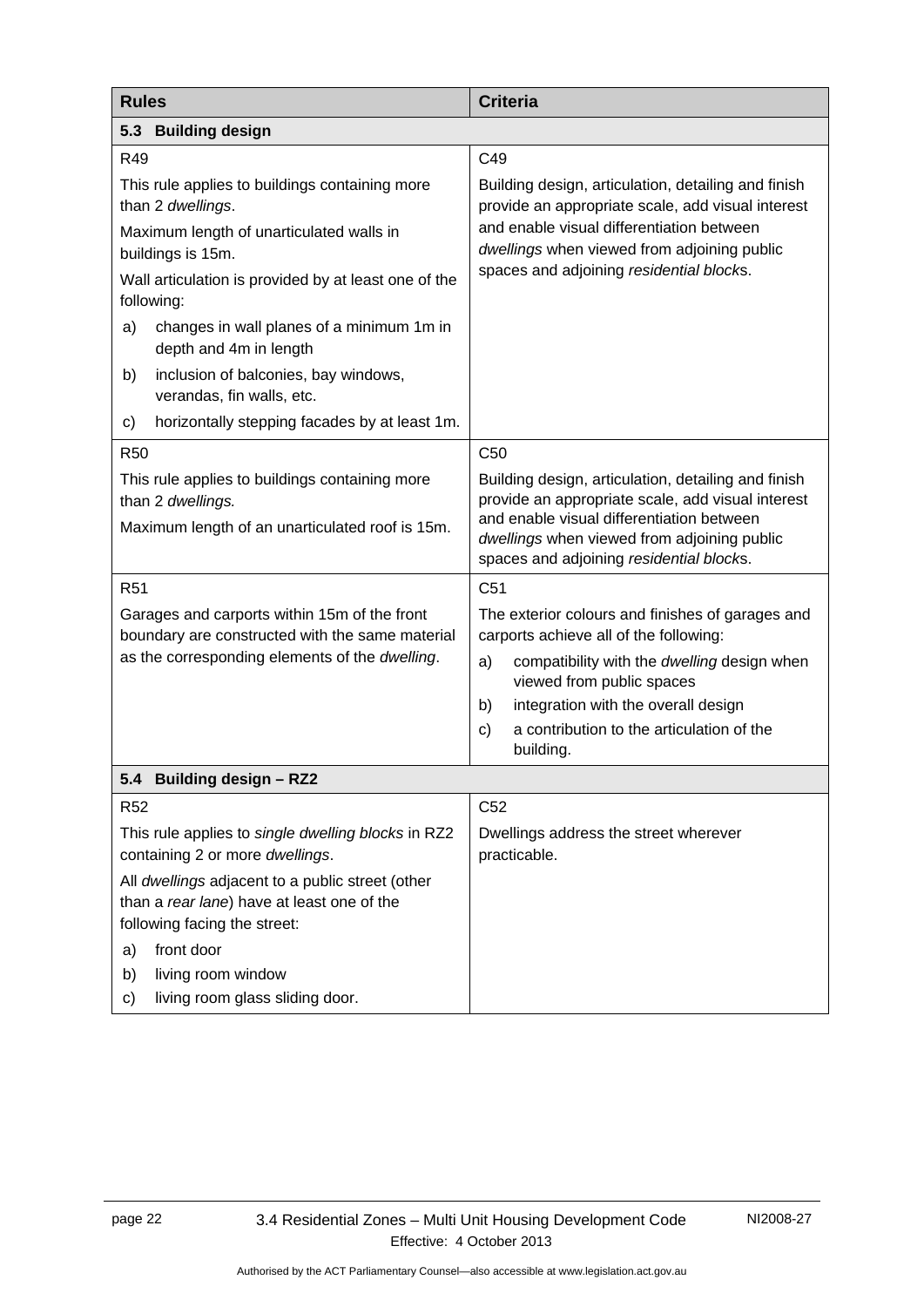<span id="page-26-3"></span><span id="page-26-2"></span><span id="page-26-1"></span><span id="page-26-0"></span>

| <b>Rules</b>                                                                                                          | <b>Criteria</b>                                                                                       |  |
|-----------------------------------------------------------------------------------------------------------------------|-------------------------------------------------------------------------------------------------------|--|
| 5.5 Basements and undercroft parking                                                                                  |                                                                                                       |  |
| <b>R53</b>                                                                                                            | C <sub>53</sub>                                                                                       |  |
| This rule applies to all of the following:<br>i)<br>basements                                                         | Basements and undercroft parking structures<br>achieve all of the following:                          |  |
| ii)<br>undercroft parking.                                                                                            | visual interest through architectural<br>a)                                                           |  |
| Exposed external walls comply with all of the                                                                         | elements, features or modulation                                                                      |  |
| following:                                                                                                            | visual softening by landscaping<br>b)                                                                 |  |
| except for ventilation openings, are finished<br>a)<br>in the same manner as the building                             | avoidance of prominent ventilation<br>C)<br>openings.                                                 |  |
| where ventilation openings are provided,<br>b)<br>they are treated as part of the façade with<br>grilles and screens. |                                                                                                       |  |
| Adaptability of dwellings for use by disabled persons<br>5.6                                                          |                                                                                                       |  |
| <b>R54</b>                                                                                                            |                                                                                                       |  |
| This rule applies to multi-unit housing comprising<br>more than 9 dwellings.                                          | This is a mandatory requirement. There is no<br>applicable criterion.                                 |  |
| The minimum number of dwellings designed to                                                                           |                                                                                                       |  |
| meet to meet Australian Standard AS4299 -<br>Adaptable Housing (Class C) is shown in table                            |                                                                                                       |  |
| A8.                                                                                                                   |                                                                                                       |  |
| <b>Minimum dwelling size</b><br>5.7                                                                                   |                                                                                                       |  |
| <b>R55</b>                                                                                                            | C <sub>55</sub>                                                                                       |  |
| Minimum dwelling floor areas are as follows:                                                                          | Dwelling sizes and layouts provide functional                                                         |  |
| studio dwellings - 40 m <sup>2</sup><br>a)                                                                            | living spaces, flexibility in furniture layout, and                                                   |  |
| one-bedroom dwellings - 50 $m2$<br>b)                                                                                 | adequate storage and service areas.                                                                   |  |
| 2-bedroom dwellings - 70 m <sup>2</sup><br>c)                                                                         | The provision of shared facilities (eg. open space,<br>laundry, lounge and storage) may be considered |  |
| dwellings with 3 or more bedrooms -<br>d)<br>$95 \text{ m}^2$                                                         | when determining compliance with the criterion.                                                       |  |
| The minimum dwelling floor area excludes<br>balconies and car parking facilities. Storage                             |                                                                                                       |  |
| within dwellings is included in the area                                                                              |                                                                                                       |  |
| calculations.                                                                                                         |                                                                                                       |  |
| 5.8 Housing diversity                                                                                                 |                                                                                                       |  |
| R <sub>56</sub>                                                                                                       | C <sub>56</sub>                                                                                       |  |
| For developments containing 40 or more                                                                                | Housing developments comprising multiple                                                              |  |
| dwellings, a combination of dwelling types,                                                                           | dwellings are required to achieve all of the                                                          |  |
|                                                                                                                       |                                                                                                       |  |
| including studio or 1-bedroom dwellings, 2-                                                                           | following:                                                                                            |  |
| bedroom dwellings, and dwellings with 3 or more<br>bedrooms are provided.                                             | a range of housing types<br>a)<br>b)<br>increased diversity of dwelling types within a                |  |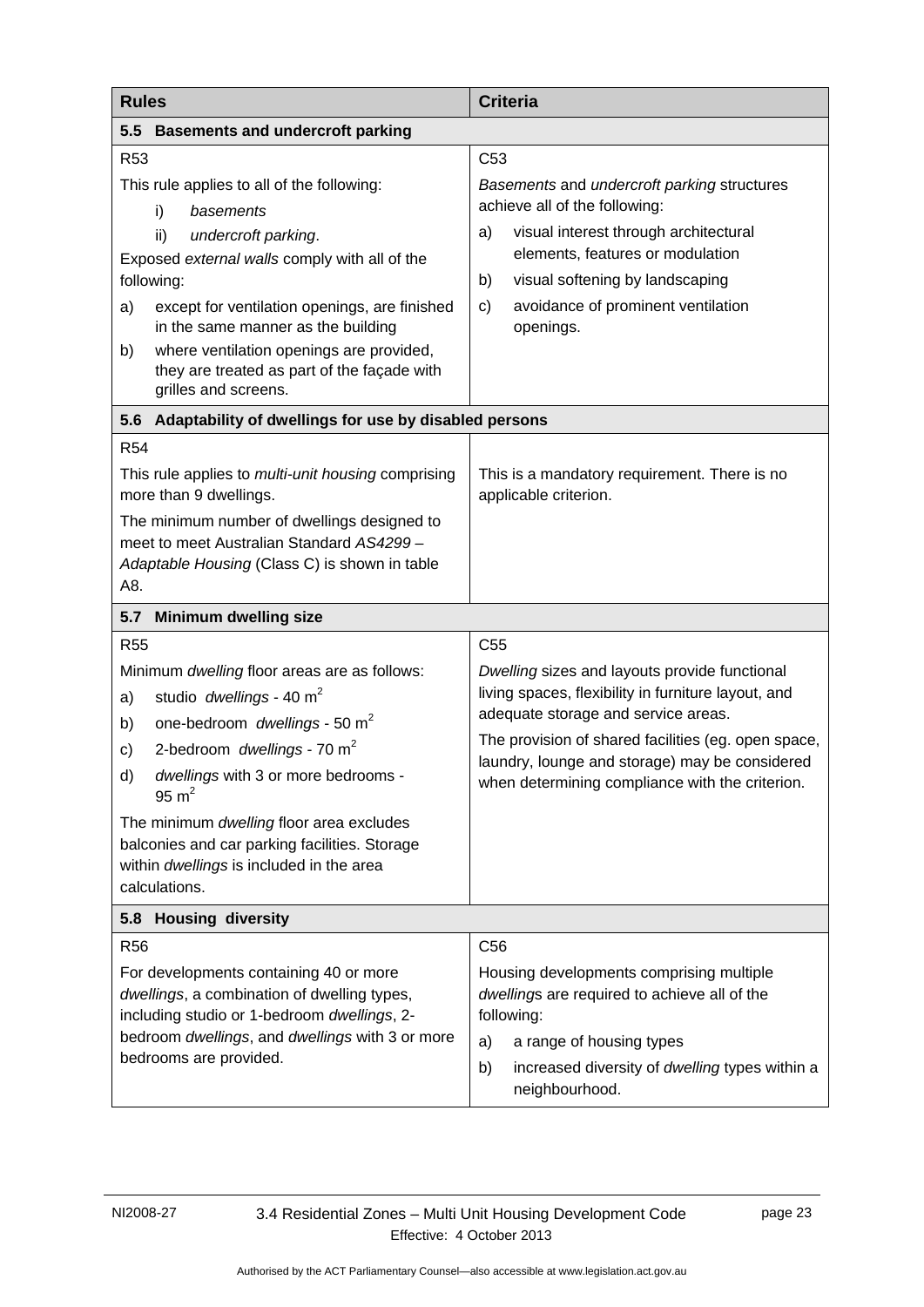#### **Table A8 – Minimum number of dwellings designed to meet Australian Standard AS4299 – Adaptable Housing (Class C)**

| total number of dwellings | minimum number of<br>dwellings designed to<br>meet Australian<br>Standard AS4299 -<br><b>Adaptable Housing</b><br>(Class C) |
|---------------------------|-----------------------------------------------------------------------------------------------------------------------------|
| 9                         | nil                                                                                                                         |
| 10                        | 1                                                                                                                           |
| 11 to $20$                | 2                                                                                                                           |
| 21 to 30                  | 3                                                                                                                           |
| 31 to 40                  | 4                                                                                                                           |
| 41 and over               | $4 + 1$ for every 10<br>dwellings (or part thereof)                                                                         |

### <span id="page-27-0"></span>**Element 6: Amenity**

<span id="page-27-2"></span><span id="page-27-1"></span>

| <b>Rules</b>                                                                                                                                                                                                                            | <b>Criteria</b>                                                       |
|-----------------------------------------------------------------------------------------------------------------------------------------------------------------------------------------------------------------------------------------|-----------------------------------------------------------------------|
| 6.1 Solar access - other than apartments                                                                                                                                                                                                |                                                                       |
| <b>R57</b>                                                                                                                                                                                                                              |                                                                       |
| This rule applies to multi unit housing other than<br>apartments.                                                                                                                                                                       | This is a mandatory requirement. There is no<br>applicable criterion. |
| The floor or internal wall of a daytime living area<br>of a dwelling is exposed to not less than 3 hours<br>of direct sunlight between the hours of 9am and<br>3pm on the winter solstice (21 June).                                    |                                                                       |
| Note: Where a development comprises a mixture of<br>apartments and other multi unit housing, this rule will apply to<br>the multi unit housing.                                                                                         |                                                                       |
| 6.2 Solar access - apartments                                                                                                                                                                                                           |                                                                       |
| <b>R58</b>                                                                                                                                                                                                                              | C <sub>58</sub>                                                       |
| This rule applies apartments.                                                                                                                                                                                                           | Daytime living areas have reasonable access to                        |
| The floor or internal wall of a daytime living area<br>of not fewer than 70% of apartments on a site is<br>exposed to not less than 3 hours of direct sunlight<br>between the hours of 9am and 3pm on the winter<br>solstice (21 June). | sunlight.                                                             |
| Note: Where a development comprises a mixture of<br>apartments and other multi unit housing, this rule will apply to<br>the apartments.                                                                                                 |                                                                       |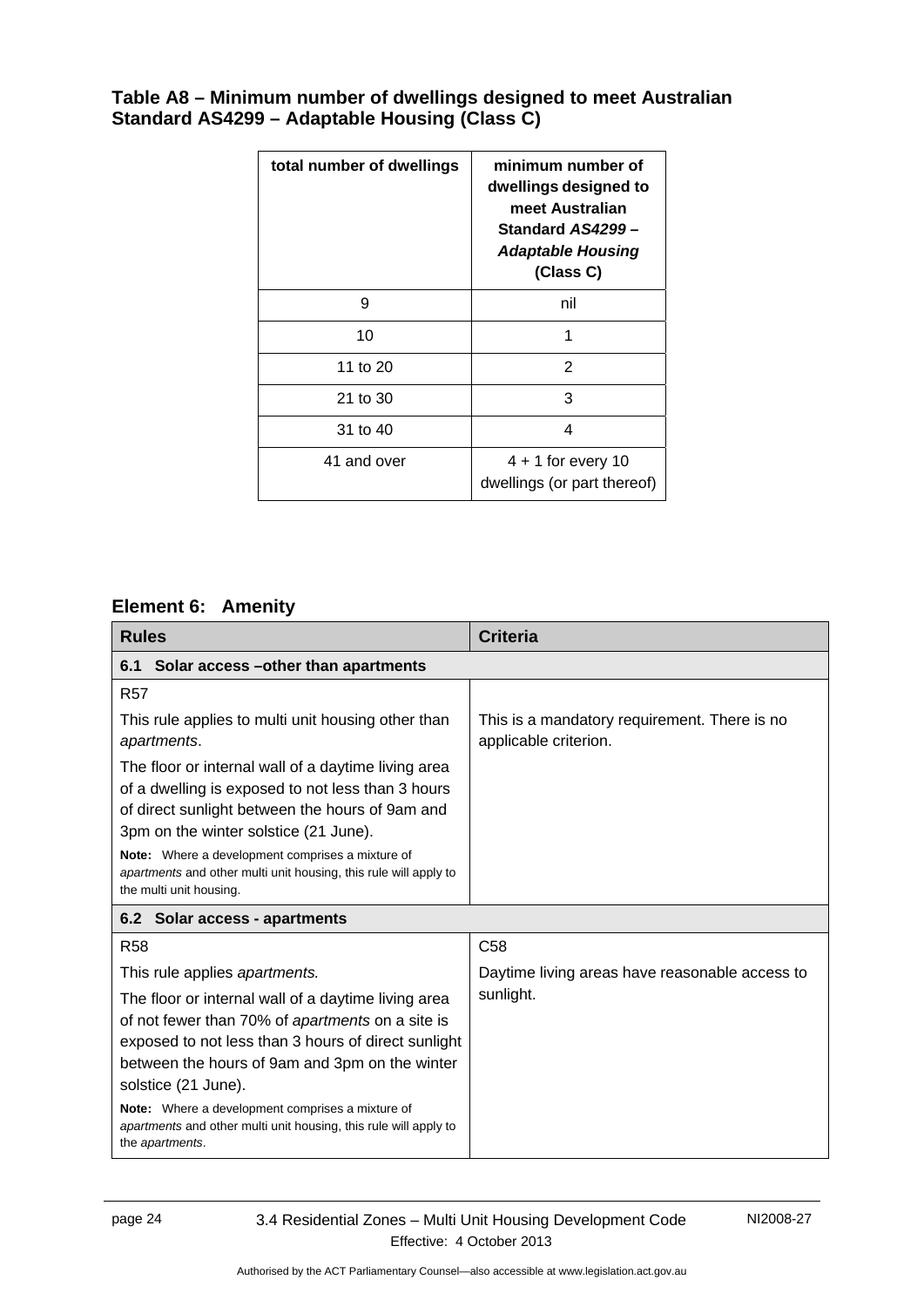<span id="page-28-1"></span><span id="page-28-0"></span>

| <b>Rules</b>    |                                                                                                                                                                                                                                                                         | <b>Criteria</b> |                                                                                                              |
|-----------------|-------------------------------------------------------------------------------------------------------------------------------------------------------------------------------------------------------------------------------------------------------------------------|-----------------|--------------------------------------------------------------------------------------------------------------|
|                 | 6.3 Privacy                                                                                                                                                                                                                                                             |                 |                                                                                                              |
| R <sub>59</sub> |                                                                                                                                                                                                                                                                         | C <sub>59</sub> |                                                                                                              |
|                 | This rule applies to dwellings on the same block.                                                                                                                                                                                                                       |                 | Reasonable privacy between dwellings on the                                                                  |
|                 | The relationship between unscreened elements<br>of one dwelling and the primary windows of<br>another dwelling complies with one of the<br>following:                                                                                                                   |                 | same block is achieved.                                                                                      |
| a)              | a person (with an eye height of 1.5m)<br>standing at any and every point on the<br>extremity of an unscreened element of one<br>dwelling shall not have a direct line of sight<br>into the primary window of any other<br>dwelling                                      |                 |                                                                                                              |
| b)              | the direct line of sight referred to in item a) is<br>more than 12m.                                                                                                                                                                                                    |                 |                                                                                                              |
| R <sub>60</sub> |                                                                                                                                                                                                                                                                         | C60             |                                                                                                              |
|                 | This rule applies to principal private open space<br>on the same block and on adjacent blocks.                                                                                                                                                                          |                 | Reasonable privacy of principal private open<br>space of each dwelling is achieved.                          |
|                 | The relationship between unscreened elements<br>of one dwelling and the principal private open<br>space of another dwelling complies with one of<br>the following:                                                                                                      |                 |                                                                                                              |
| a)              | a person (with an eye height of 1.5m)<br>standing at any and every point on the<br>extremity of an unscreened element of one<br>dwelling shall not have a direct line of sight<br>to more than 50% of the minimum principal<br>private open space of any other dwelling |                 |                                                                                                              |
| b)              | the direct line of sight referred to in item a) is<br>more than 12m.                                                                                                                                                                                                    |                 |                                                                                                              |
| 6.4             | Principal private open space                                                                                                                                                                                                                                            |                 |                                                                                                              |
| R61             |                                                                                                                                                                                                                                                                         | C61             |                                                                                                              |
|                 | Each dwelling has at least one area of principal<br>private open space that complies with all of the                                                                                                                                                                    |                 | Principal private open space for each dwelling<br>achieves all of the following:                             |
| a)              | following:<br>located on the site                                                                                                                                                                                                                                       | a)              | an area proportionate to the size of the<br>dwelling                                                         |
| b)              | has minimum area and dimensions specified<br>in table A9                                                                                                                                                                                                                | b)              | an extension of the function of the dwelling<br>for relaxation, dining, entertainment,                       |
| C)              | is screened from adjoining public streets                                                                                                                                                                                                                               |                 | recreation                                                                                                   |
| d)              | and public open space<br>is directly accessible from, and adjacent to,<br>a habitable room other than a bedroom                                                                                                                                                         | c)<br>d)        | directly accessible from the dwelling<br>service functions such as clothes drying and<br>mechanical services |
| e)              | is not located to the south, south-east or                                                                                                                                                                                                                              | e)              | reasonable privacy                                                                                           |
|                 | south-west of the dwelling, unless it                                                                                                                                                                                                                                   | f)              | reasonable solar access.                                                                                     |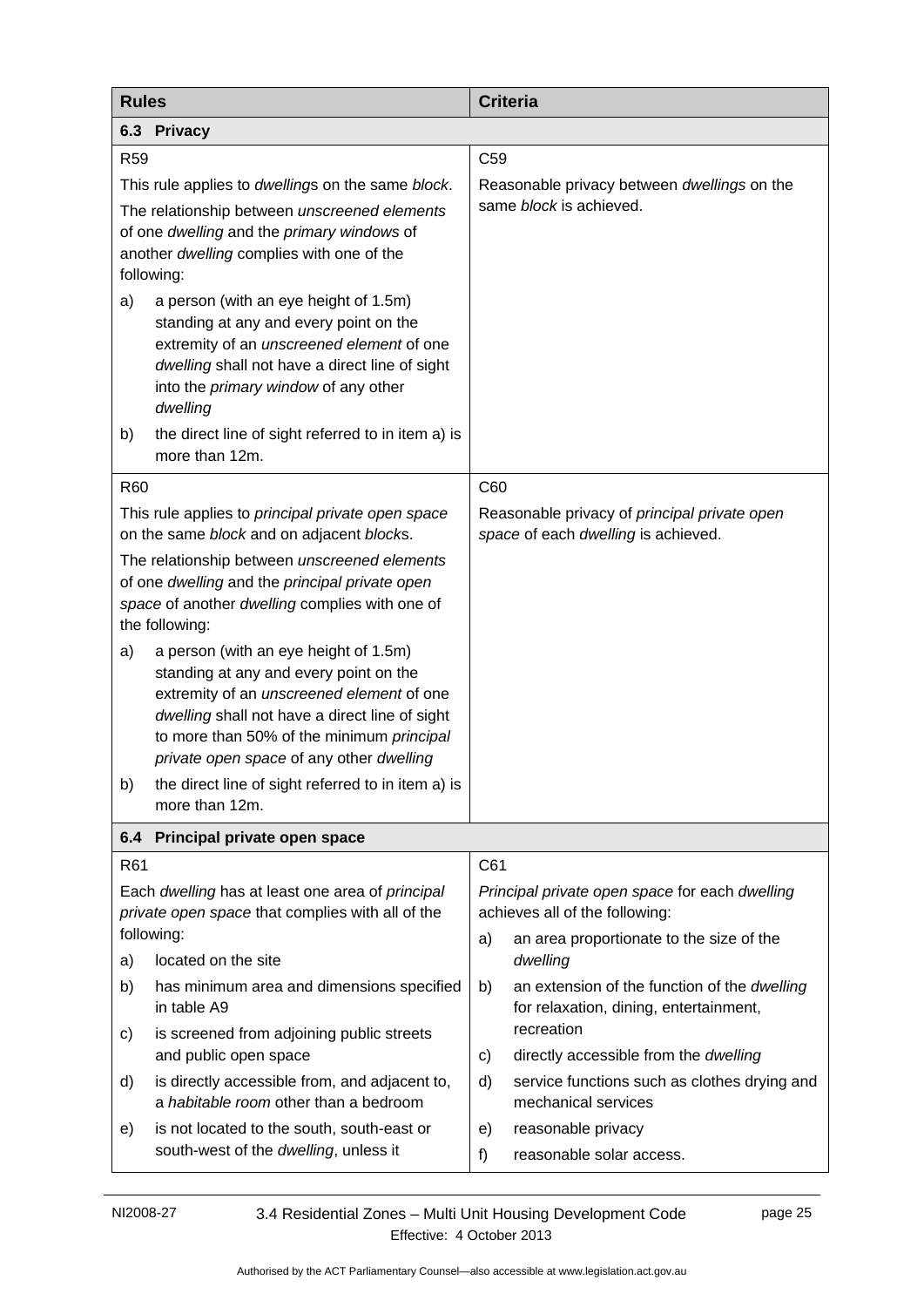| <b>Rules</b> |                                                                                                                                                           | <b>Criteria</b> |
|--------------|-----------------------------------------------------------------------------------------------------------------------------------------------------------|-----------------|
|              | achieves one or more of the following -                                                                                                                   |                 |
| i)           | not less than 3 hours of direct sunlight<br>onto 50% of the minimum required<br>area between the hours of 9am and<br>3pm on the winter solstice (21 June) |                 |
| ii)          | located at an <i>upper floor level</i> and<br>overlooks a public street or public open<br>space.                                                          |                 |

**Table A9 - Principal Private Open Space** 

|                                 |                       | dwellings wholly or partially at |                      | dwellings located entirely on an               |                   |
|---------------------------------|-----------------------|----------------------------------|----------------------|------------------------------------------------|-------------------|
|                                 |                       | lower floor level                |                      | upper floor level                              |                   |
| zone                            | dwelling<br>size      | minimum<br>area                  | minimum<br>dimension | minimum<br>area                                | minimum dimension |
| RZ1<br>RZ <sub>2</sub>          | 1 bedroom             | $28m^{2*}$                       | 5m                   | $6m2$ plus $2m2$<br>for service<br>functions** | 1.8 <sub>m</sub>  |
|                                 | 2 or 3<br>bedrooms    | $36m^{2*}$                       | 6 <sub>m</sub>       | $36m^{2*}$                                     | 2.5m              |
|                                 | 4 or more<br>bedrooms | $45m^{2*}$                       | 6m                   | $45m^{2*}$                                     | 2.5m              |
| RZ3<br>RZ4                      | 1 or 2<br>bedrooms    | $24m^{2*}$                       | 4m                   | $6m2$ plus $2m2$<br>for service<br>functions** | 1.8 <sub>m</sub>  |
|                                 | 3 or more<br>bedrooms | $36m^{2*}$                       | 6m                   | $24m^{2*}$                                     | 2.5m              |
| <b>RZ5 and commercial zones</b> |                       | $24m^{2*}$                       | 4m                   | $6m2$ plus $2m2$<br>for service<br>functions** | 1.8 <sub>m</sub>  |

 $*$  Includes allowance of 2m<sup>2</sup> area for service functions such as clothes drying and air conditioners and require screening from public areas as described under Rule R61.

\*\* Service functions include clothes drying and air conditioners and require screening from public areas. Service functions may be provided on a separate balcony to the *principal private open space*.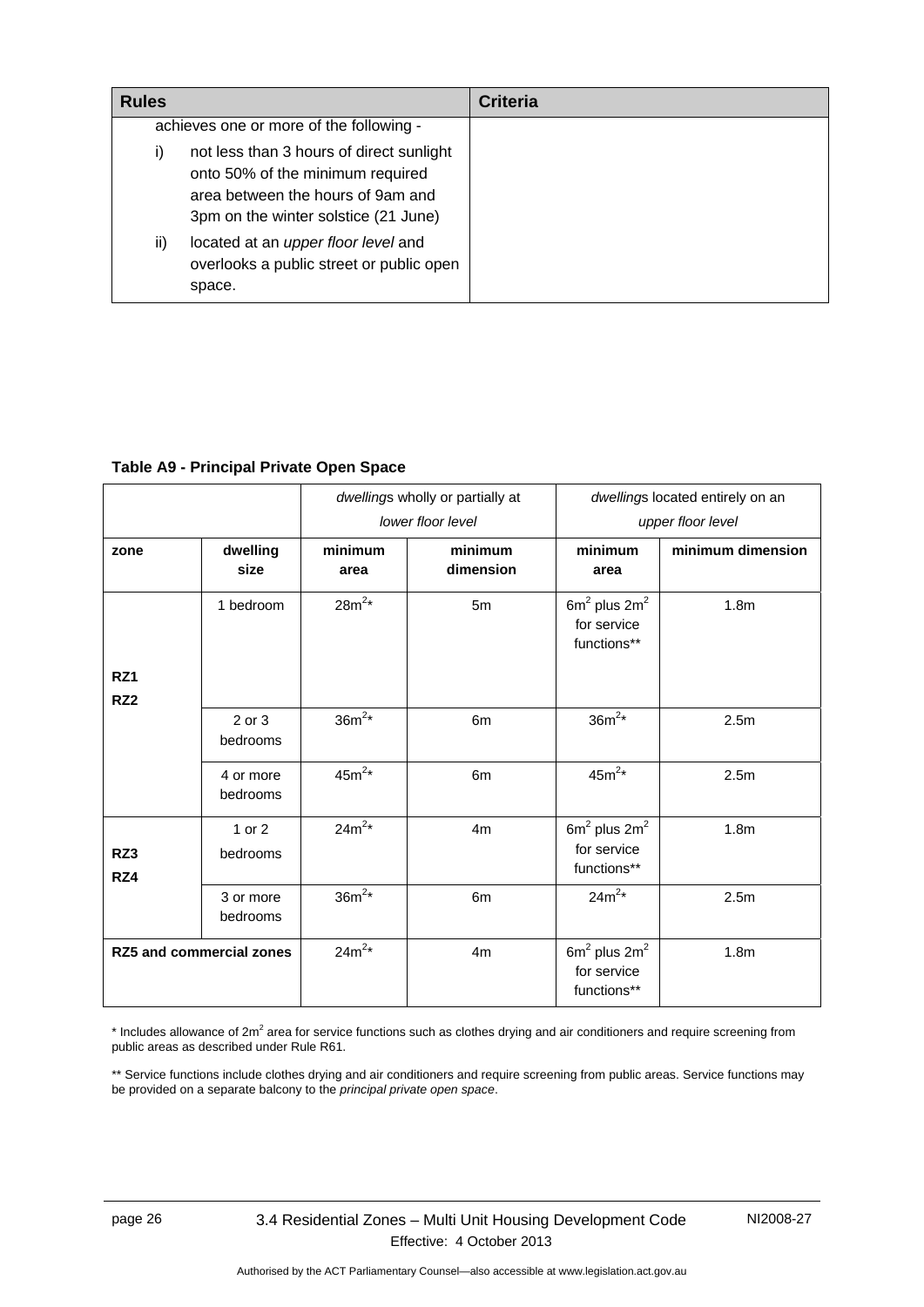<span id="page-30-2"></span><span id="page-30-1"></span><span id="page-30-0"></span>

| <b>Rules</b>                                                                                                                                                                                                                                                                                                                                                                                                                                                                                                                                                                                                                     | <b>Criteria</b>                                                                                                                                                                                                                                      |
|----------------------------------------------------------------------------------------------------------------------------------------------------------------------------------------------------------------------------------------------------------------------------------------------------------------------------------------------------------------------------------------------------------------------------------------------------------------------------------------------------------------------------------------------------------------------------------------------------------------------------------|------------------------------------------------------------------------------------------------------------------------------------------------------------------------------------------------------------------------------------------------------|
| Separation between external walls<br>6.5                                                                                                                                                                                                                                                                                                                                                                                                                                                                                                                                                                                         |                                                                                                                                                                                                                                                      |
| R62                                                                                                                                                                                                                                                                                                                                                                                                                                                                                                                                                                                                                              | C62                                                                                                                                                                                                                                                  |
| The minimum separation between an unscreened<br>element and an external wall on the same block<br>or an adjoining block, is 3m.                                                                                                                                                                                                                                                                                                                                                                                                                                                                                                  | The outlook from an <i>unscreened element</i> is not<br>unreasonably impeded by external walls on the<br>same or adjoining blocks.                                                                                                                   |
| R63                                                                                                                                                                                                                                                                                                                                                                                                                                                                                                                                                                                                                              | C63                                                                                                                                                                                                                                                  |
| The separation between external walls at the<br>lower floor level on the same block or an<br>adjoining blocknot less than 1m.                                                                                                                                                                                                                                                                                                                                                                                                                                                                                                    | The separation between blank walls on the same<br>or adjoining blocks at ground level achieves both<br>of the following:                                                                                                                             |
|                                                                                                                                                                                                                                                                                                                                                                                                                                                                                                                                                                                                                                  | reasonable access for maintenance<br>a)<br>b)<br>reasonable management of rodents.                                                                                                                                                                   |
| <b>Balustrades</b><br>6.6                                                                                                                                                                                                                                                                                                                                                                                                                                                                                                                                                                                                        |                                                                                                                                                                                                                                                      |
| R64                                                                                                                                                                                                                                                                                                                                                                                                                                                                                                                                                                                                                              | C64                                                                                                                                                                                                                                                  |
| This rule applies to balconies with both of the<br>following characteristics:<br>i)<br>located on the third upper floor level or<br>lower (ie the first four storeys)<br>facing public streets or public open<br>ii)<br>space.<br>Balustrades are constructed of one or more of the<br>following:<br>obscure glass panels<br>a)<br>solid panels<br>b)<br>with a total of all openings or clear glass panels<br>not more than 25% of the surface area of the<br>balustrade. For this rule obscure glass prevents<br>printed text of 10mm high characters from being<br>read through the glass when position 1m from the<br>glass. | Balustrades achieve reasonable privacy for<br>residents and screen household items from<br>adjoining public streets and public open space.                                                                                                           |
| 6.7<br><b>Storage</b>                                                                                                                                                                                                                                                                                                                                                                                                                                                                                                                                                                                                            |                                                                                                                                                                                                                                                      |
| R65<br>This rule applies to dwellings without an<br>associated garage.<br>An enclosed storage area complying with all of<br>the following is provided for each dwelling:<br>at least 2m in height and 0.6m internal<br>a)<br>dimension<br>an area of not less than -<br>b)<br>in RZ1 and RZ2 - $4m^2$<br>i)<br>in all other zones $-1.5m^2$<br>ii)<br>one of the following -<br>c)<br>accessible externally from the dwelling<br>i)<br>adjacent to a dedicated car space.<br>ii)                                                                                                                                                 | C65<br>All dwellings are provided with adequate and<br>secure storage areas for all of the following:<br>equipment such as gardening, sporting,<br>a)<br>leisure and fitness equipment<br>accommodate bicycles as per Bicycle<br>b)<br>Parking Code. |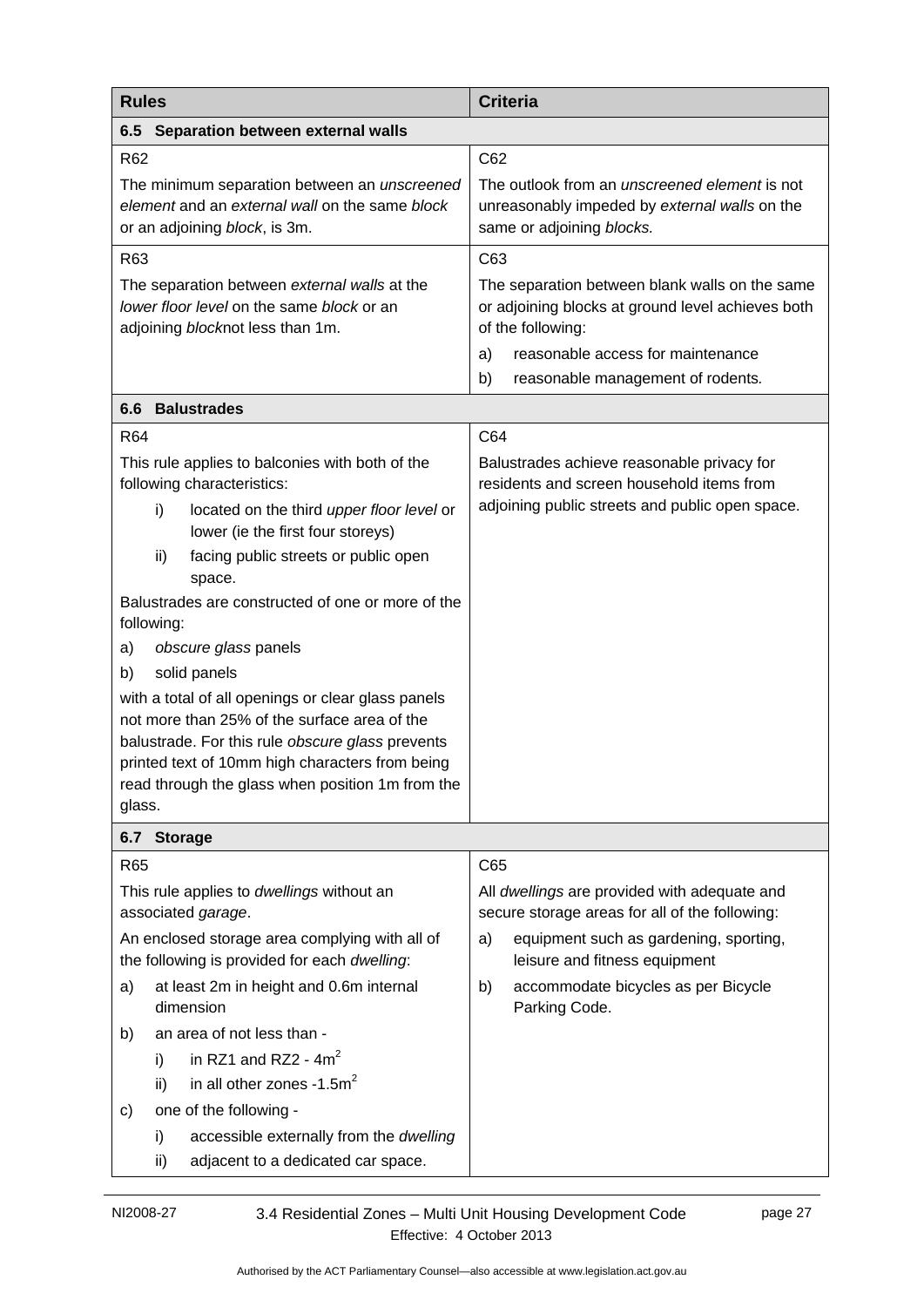<span id="page-31-1"></span><span id="page-31-0"></span>

| <b>Rules</b>                                                                                                                                                                                                                                                                                                                                                                                                                                                                                                                                                                                                                                                                                                                                                                             | <b>Criteria</b>                                                                                                                                                                                                                           |  |  |
|------------------------------------------------------------------------------------------------------------------------------------------------------------------------------------------------------------------------------------------------------------------------------------------------------------------------------------------------------------------------------------------------------------------------------------------------------------------------------------------------------------------------------------------------------------------------------------------------------------------------------------------------------------------------------------------------------------------------------------------------------------------------------------------|-------------------------------------------------------------------------------------------------------------------------------------------------------------------------------------------------------------------------------------------|--|--|
| <b>Natural Ventilation</b><br>6.8                                                                                                                                                                                                                                                                                                                                                                                                                                                                                                                                                                                                                                                                                                                                                        |                                                                                                                                                                                                                                           |  |  |
| There is no applicable rule.                                                                                                                                                                                                                                                                                                                                                                                                                                                                                                                                                                                                                                                                                                                                                             | C66<br>For buildings containing 3 or more dwellings,<br>dwelling layouts are to ensure natural ventilation<br>is provided to habitable rooms by cross or stack<br>effect ventilation by maximising separation<br>between opening windows. |  |  |
| Noise attenuation - external sources<br>6.9                                                                                                                                                                                                                                                                                                                                                                                                                                                                                                                                                                                                                                                                                                                                              |                                                                                                                                                                                                                                           |  |  |
| R67<br>Where a block has one or more of the following<br>characteristics:<br>i)<br>identified in a precinct code as being<br>potentially affected by noise from<br>external sources<br>adjacent to a road carrying or forecast<br>ii)                                                                                                                                                                                                                                                                                                                                                                                                                                                                                                                                                    | This is a mandatory requirement. There is no<br>applicable criterion.                                                                                                                                                                     |  |  |
| to carry traffic volumes greater than<br>12,000 vehicles per day<br>located in a commercial zone<br>iii)<br>adjacent to a commercial or industrial<br>iv)<br>zone                                                                                                                                                                                                                                                                                                                                                                                                                                                                                                                                                                                                                        |                                                                                                                                                                                                                                           |  |  |
| dwellings shall be constructed to comply with the<br>relevant sections of all of the following:<br>AS/NZS 2107:2000 - Acoustics -<br>a)<br>Recommended design sound levels and<br>reverberation times for building interiors<br>(the relevant satisfactory recommended<br>interior design sound level)<br>AS/NZS 3671 - Acoustics - Road Traffic<br>b)<br>Noise Intrusion Building Siting and                                                                                                                                                                                                                                                                                                                                                                                            |                                                                                                                                                                                                                                           |  |  |
| Design.<br>For other than road traffic noise, compliance with<br>this rule is demonstrated by a noise management<br>plan prepared by a member of the Australian<br>Acoustical Society with experience in the<br>assessment of noise, and endorsed by the EPA.<br>For other than road traffic noise, the noise level<br>immediately adjacent to the dwelling is assumed<br>to be the relevant noise zone standard specified<br>in the ACT Environment Protection Regulation<br>2005.<br>For road traffic noise, compliance with this rule is<br>demonstrated by an acoustic assessment and<br>noise management plan, prepared by a member<br>of the Australian Acoustical Society with<br>experience in the assessment of road traffic<br>noise, and endorsed by the Transport Planning & |                                                                                                                                                                                                                                           |  |  |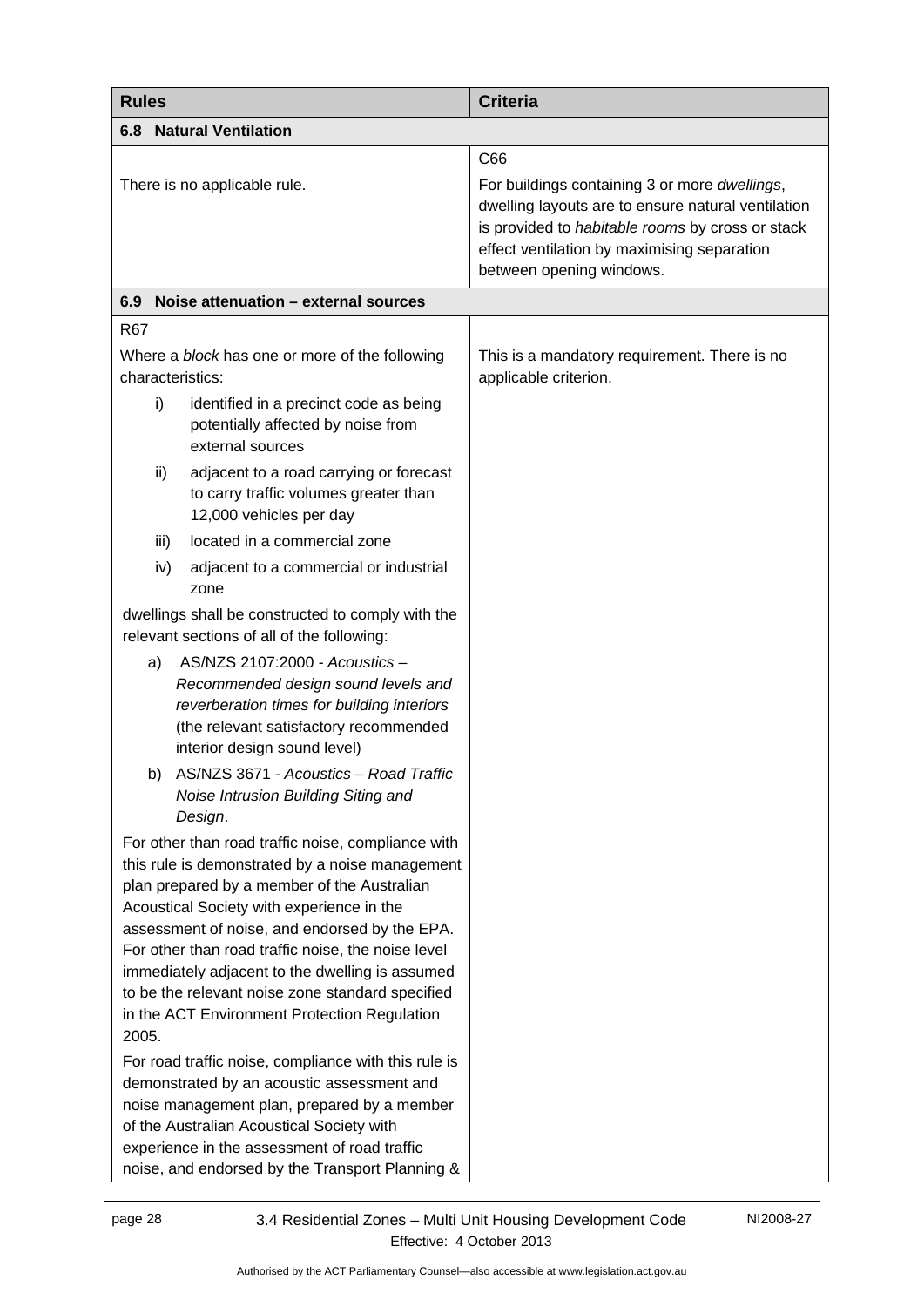| <b>Rules</b>                                                                                                                        | <b>Criteria</b> |
|-------------------------------------------------------------------------------------------------------------------------------------|-----------------|
| Projects Section in ESDD.                                                                                                           |                 |
| <b>Note:</b> A condition of development approval may be imposed<br>to ensure compliance with the endorsed noise management<br>plan. |                 |

#### <span id="page-32-0"></span>**Element 7: Parking and vehicular access**

Related codes: Parking and Access General Code, Bicycle Parking General Code

<span id="page-32-2"></span><span id="page-32-1"></span>

| <b>Rules</b>                                                                                          | <b>Criteria</b>                                                                                                 |  |  |
|-------------------------------------------------------------------------------------------------------|-----------------------------------------------------------------------------------------------------------------|--|--|
| Ramps to basement car parking - RZ1 and RZ2<br>7.1                                                    |                                                                                                                 |  |  |
| <b>R68</b>                                                                                            | C68                                                                                                             |  |  |
| This rule applies to blocks with all of the following<br>characteristics:                             | Ramps accessing basement car parking forward<br>of the building line may be allowed where all of                |  |  |
| a)<br>zoned RZ1 or RZ2                                                                                | the following are achieved:                                                                                     |  |  |
| single dwelling blocks<br>b)                                                                          | i)<br>compatibility with the streetscape                                                                        |  |  |
| less than 30 m wide at the street<br>$\mathbf{C}$                                                     | retention of existing street trees<br>ii)                                                                       |  |  |
| frontage.<br>Ramps accessing basement car parking are not                                             | safe and convenient pedestrian and<br>iii)<br>bicycle crossings                                                 |  |  |
| permitted forward of the building line.                                                               | iv) adequate line of sight for cars entering<br>and/or leaving the car parking area                             |  |  |
| 7.2 Driveway verge crossings                                                                          |                                                                                                                 |  |  |
| R69                                                                                                   | C69                                                                                                             |  |  |
| This rule applies to previously undeveloped<br>blocks.<br>No more than one driveway verge crossing is | More than one driveway verge crossing to each<br>block may be allowed in one of the following<br>circumstances: |  |  |
| provided to each block.                                                                               | where forward entry to roads carrying more<br>a)<br>than 3000 vehicles per day is desirable                     |  |  |
|                                                                                                       | where all of the following are achieved:<br>b)                                                                  |  |  |
|                                                                                                       | i)<br>compatibility with the streetscape                                                                        |  |  |
|                                                                                                       | ii)<br>priority for pedestrians and cyclists                                                                    |  |  |
|                                                                                                       | iii)<br>retention of existing street tress                                                                      |  |  |
|                                                                                                       | iv)<br>protection of existing landscape<br>features                                                             |  |  |
|                                                                                                       | public safety<br>V)                                                                                             |  |  |
|                                                                                                       | where the block is a corner block.<br>C)                                                                        |  |  |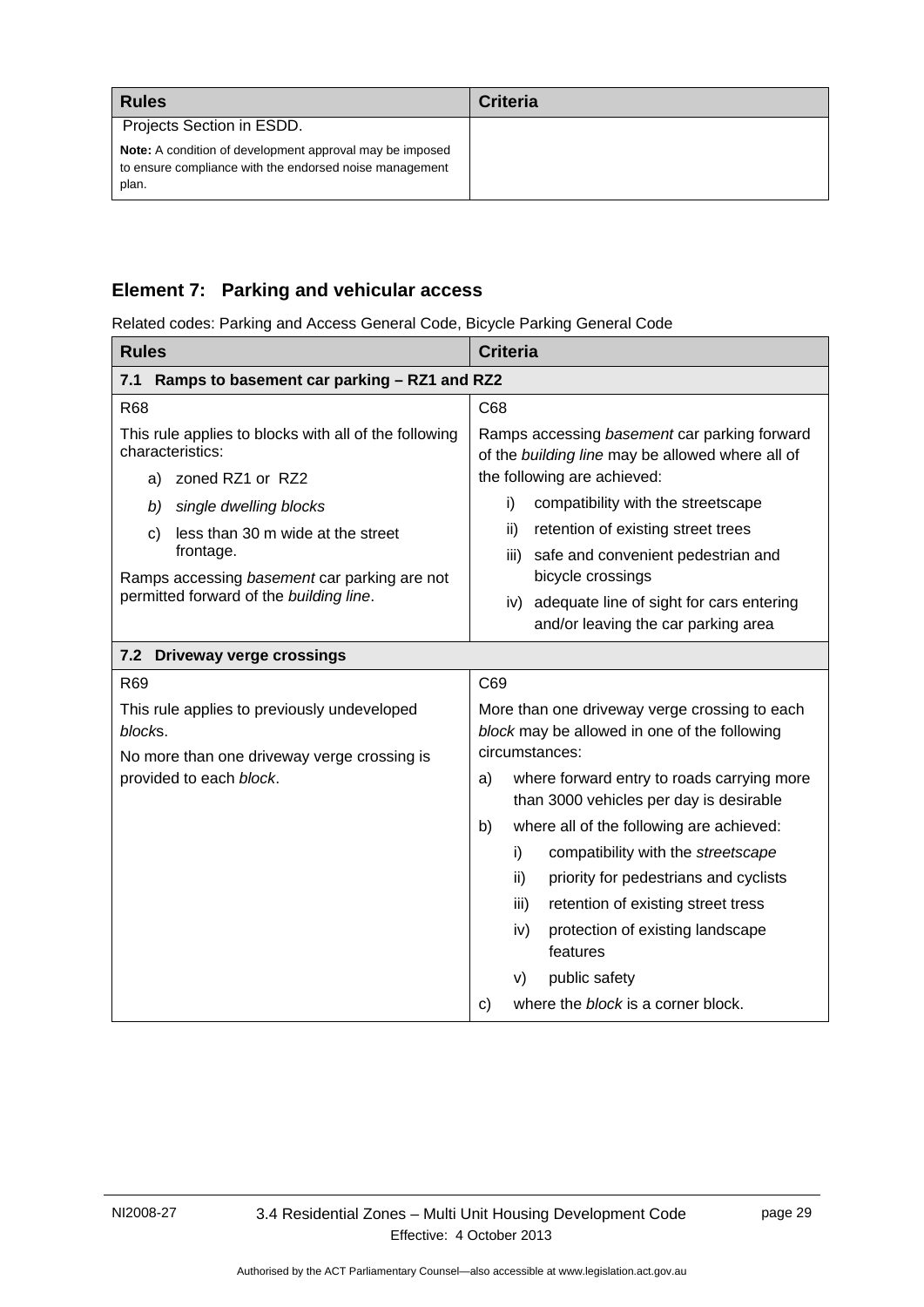| <b>Rules</b>                                                                                                                                                                                                                                               | <b>Criteria</b>                                                                                                                                                                             |  |
|------------------------------------------------------------------------------------------------------------------------------------------------------------------------------------------------------------------------------------------------------------|---------------------------------------------------------------------------------------------------------------------------------------------------------------------------------------------|--|
| <b>R70</b>                                                                                                                                                                                                                                                 | C70                                                                                                                                                                                         |  |
| This rule applies to previously developed blocks<br>or the consolidation of previously developed<br>blocks.<br>No additional driveway verge crossings are                                                                                                  | Additional driveway verge crossings may be<br>allowed in one of the following circumstances:<br>where forward entry to roads carrying more<br>a)<br>than 3000 vehicles per day is desirable |  |
| permitted.                                                                                                                                                                                                                                                 | where all of the following are achieved -<br>b)                                                                                                                                             |  |
|                                                                                                                                                                                                                                                            | compatibility with the streetscape<br>i)                                                                                                                                                    |  |
|                                                                                                                                                                                                                                                            | ii)<br>priority for pedestrians and cyclists                                                                                                                                                |  |
|                                                                                                                                                                                                                                                            | iii)<br>retention of existing street tress                                                                                                                                                  |  |
|                                                                                                                                                                                                                                                            | protection of existing landscape<br>iv)<br>features                                                                                                                                         |  |
|                                                                                                                                                                                                                                                            | public safety<br>V)                                                                                                                                                                         |  |
|                                                                                                                                                                                                                                                            | where the block is a corner block.<br>C)                                                                                                                                                    |  |
| R71                                                                                                                                                                                                                                                        |                                                                                                                                                                                             |  |
| This rule applies to previously developed blocks<br>or the consolidation of previously developed<br>blocks.                                                                                                                                                | This is a mandatory requirement. There is no<br>applicable criterion.                                                                                                                       |  |
| Redundant driveway verge crossings are                                                                                                                                                                                                                     |                                                                                                                                                                                             |  |
| removed, and the verge and kerb restored.                                                                                                                                                                                                                  |                                                                                                                                                                                             |  |
| Note: a condition of development approval may be imposed<br>to ensure compliance with this rule.                                                                                                                                                           |                                                                                                                                                                                             |  |
| <b>R72</b>                                                                                                                                                                                                                                                 | C72                                                                                                                                                                                         |  |
| Driveway verge crossings comply with all of the<br>following:                                                                                                                                                                                              | Driveway verge crossings are endorsed by<br>Department of Territory and Municipal Services.                                                                                                 |  |
| 1.2m horizontally clear of stormwater sumps<br>a)<br>and other services                                                                                                                                                                                    |                                                                                                                                                                                             |  |
| 1.5m horizontally clear of transformers, bus<br>b)<br>stops, public light poles                                                                                                                                                                            |                                                                                                                                                                                             |  |
| 6m horizontally clear of the tangent point of<br>C)<br>the radius of the curve on a corner block<br>(excluding locations with roundabouts and<br>signalised intersections, which require<br>separate formal approval and support from<br>Asset Acceptance) |                                                                                                                                                                                             |  |
| uphill grade of less than 17% as measured<br>d)<br>from the kerb; downhill grade of less than<br>12% as measured from the kerb                                                                                                                             |                                                                                                                                                                                             |  |
| at a right angle to the kerb line with a<br>e)<br>maximum 10% deviation                                                                                                                                                                                    |                                                                                                                                                                                             |  |
| a maximum of 5.5m wide, and a minimum of<br>f)<br>5m wide at the kerb, a minimum 3m wide at<br>the front boundary, and a maximum width<br>no greater than the width at the kerb                                                                            |                                                                                                                                                                                             |  |
| except for <i>block</i> s 250m <sup>2</sup> or less, 3m wide at<br>g)<br>the front street boundary                                                                                                                                                         |                                                                                                                                                                                             |  |
| outside of the drip line of mature street trees<br>h)                                                                                                                                                                                                      |                                                                                                                                                                                             |  |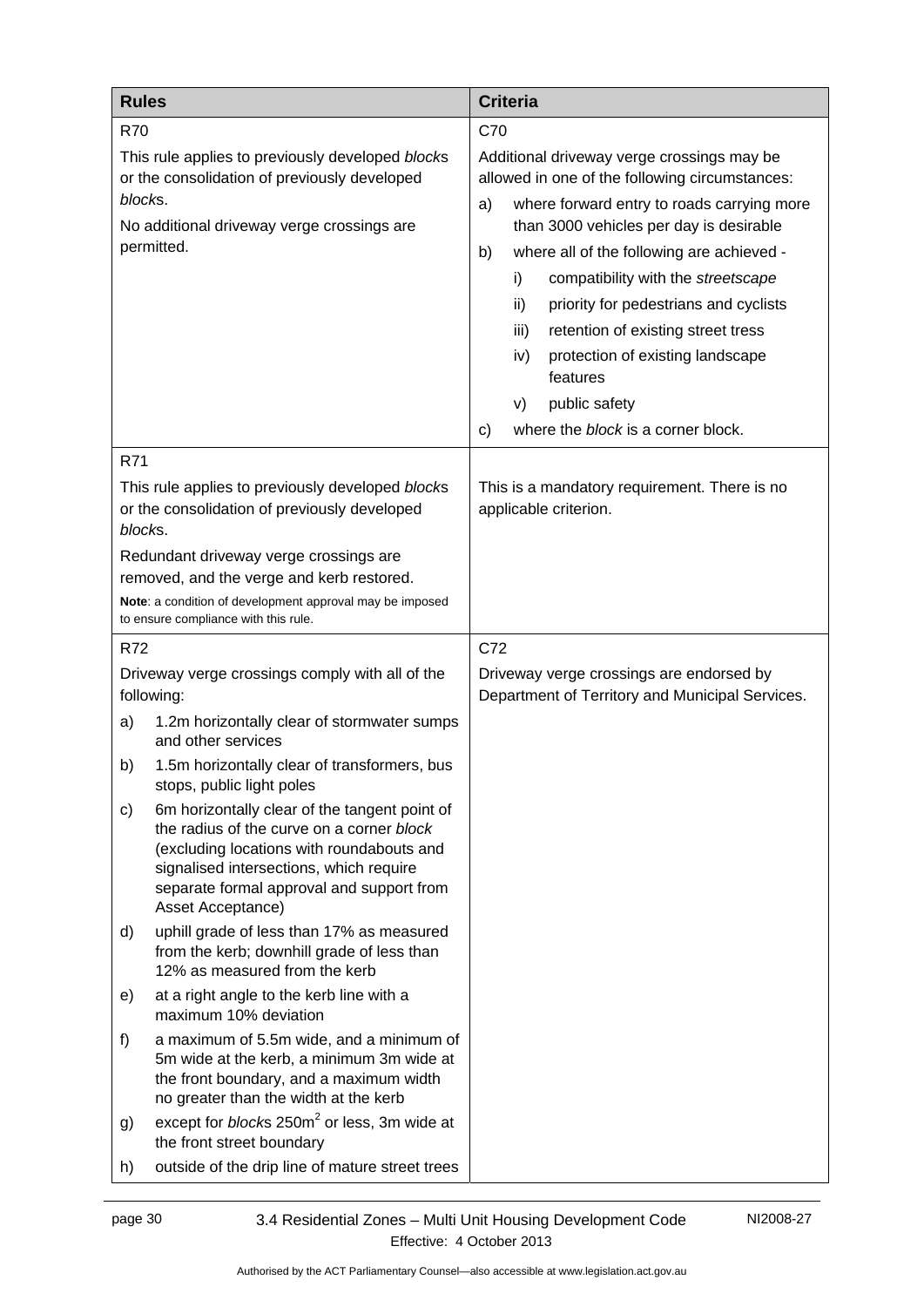<span id="page-34-0"></span>

| <b>Rules</b> |                                                                                                                                                    | <b>Criteria</b>                                                                                        |
|--------------|----------------------------------------------------------------------------------------------------------------------------------------------------|--------------------------------------------------------------------------------------------------------|
| i)           | a minimum of 3m clear of small and new<br>street trees                                                                                             |                                                                                                        |
| j)           | compliant with Australian Standard<br>AS2890.1 - Off Street Parking, having<br>particular regard for sightlines and cross fall<br>of the site      |                                                                                                        |
| k)           | where there is a public footpath across the<br>driveway verge crossing, the footpath is<br>continuous (i.e. the footpath is to have<br>precedence) |                                                                                                        |
| $\vert$      | if the existing footpath is replaced, it is to be<br>constructed at the same level in the same<br>material and colour as the original.             |                                                                                                        |
|              | Note: a condition of development approval may be imposed<br>to ensure compliance with this rule.                                                   |                                                                                                        |
|              | 7.3 Internal driveways                                                                                                                             |                                                                                                        |
| <b>R73</b>   |                                                                                                                                                    | C73                                                                                                    |
|              | This rule applies to internal driveways that are<br>used by residents of more than one dwelling.                                                   | Internal driveways achieve all of the following:<br>sufficient space for planting along property<br>a) |
|              | Internal driveways comply with all of the                                                                                                          | boundaries                                                                                             |
|              | following:                                                                                                                                         | sufficient space for planting between internal<br>b)                                                   |
| a)           | are set back from external block boundaries<br>by not less than 1m                                                                                 | driveways and buildings<br>reasonable residential amenity, particularly                                |
| b)           | are set back from the external walls of<br>buildings on the site by not less than 1m                                                               | C)<br>in relation to the intrusion of light and noise<br>into habitable rooms                          |
| c)           | the setbacks referred to in items a) and b)<br>are planted to a width of not less than 1m                                                          | clear differentiation between the driveway<br>d)<br>and parking spaces.                                |
| d)           | windows to <i>habitable rooms</i> and exterior<br>doors within 1.5 of an internal driveway have<br>at least one of the following                   |                                                                                                        |
|              | an intervening fence or wall not less<br>i)<br>than 1.5m high                                                                                      |                                                                                                        |
|              | for windows, a sill height not less than<br>ii)<br>1.5m above the driveway                                                                         |                                                                                                        |
| e)           | the relevant requirements in Australian<br>Standard AS2890.1 - Off Street Parking for<br>sightlines and gradients                                  |                                                                                                        |
| f)           | provide internal radius of at least 4m at<br>changes in direction and intersections                                                                |                                                                                                        |
| g)           | have a surface treatment that is distinct from<br>car parking spaces.                                                                              |                                                                                                        |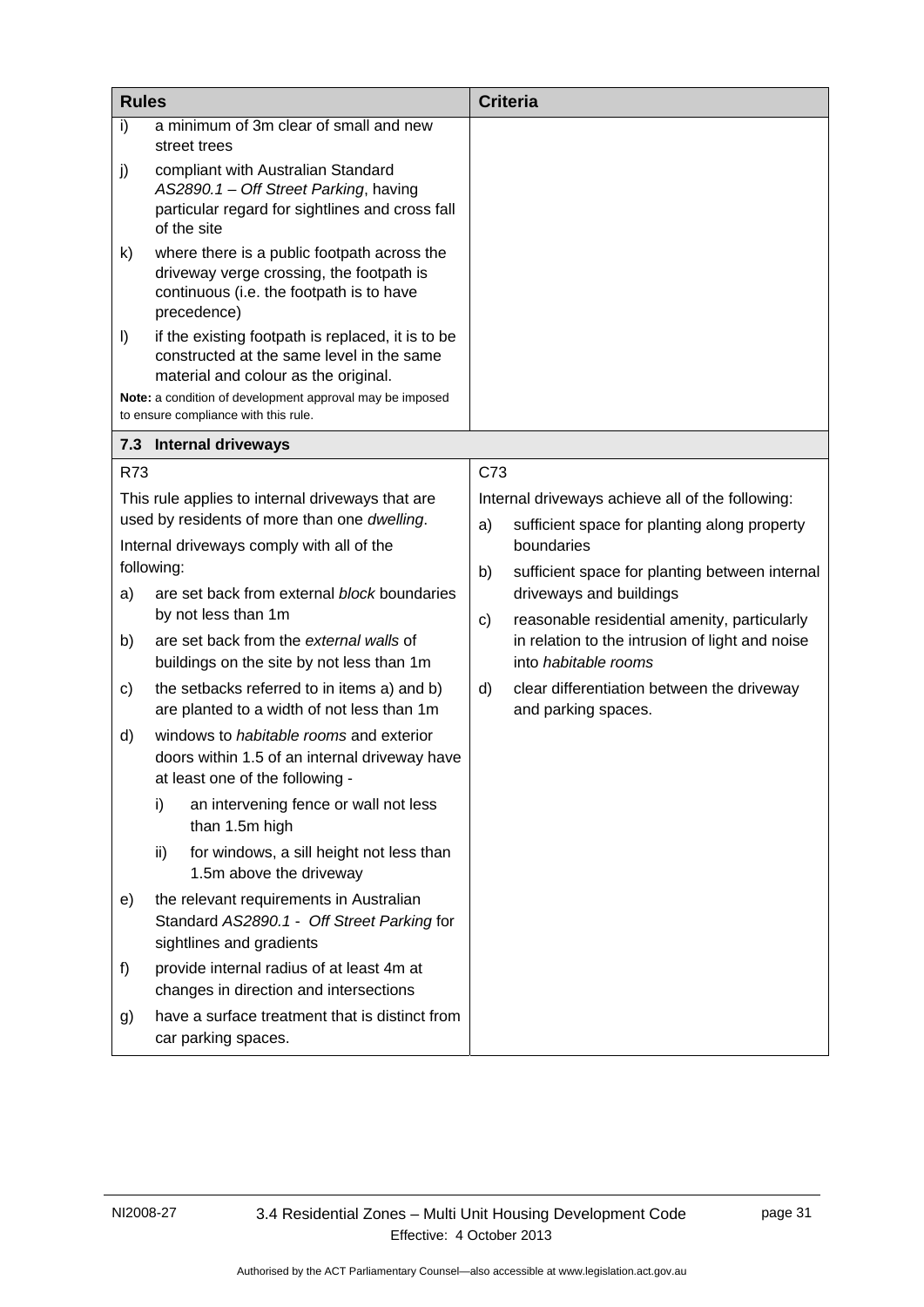<span id="page-35-0"></span>

| <b>Rules</b>                                                                                                                                             | <b>Criteria</b>                                                                                                                                                             |  |
|----------------------------------------------------------------------------------------------------------------------------------------------------------|-----------------------------------------------------------------------------------------------------------------------------------------------------------------------------|--|
| <b>R74</b>                                                                                                                                               | C74                                                                                                                                                                         |  |
| This rule applies to internal driveways with both<br>of the following characteristics:                                                                   | Internal driveways achieve reasonable levels of<br>public safety.                                                                                                           |  |
| a)<br>serve 4 or more car parking spaces                                                                                                                 |                                                                                                                                                                             |  |
| b)<br>connect to a major road.                                                                                                                           |                                                                                                                                                                             |  |
| Turning spaces are provided on the block to allow<br>vehicles to leave in a forward direction.                                                           |                                                                                                                                                                             |  |
| <b>R75</b>                                                                                                                                               | C75                                                                                                                                                                         |  |
| This rule applies to internal driveways with both<br>of the following characteristics:                                                                   | Internal driveways avoid unreasonable levels of<br>queuing and congestion at vehicular entrances.                                                                           |  |
| serve more than 10 car parking spaces<br>a)                                                                                                              |                                                                                                                                                                             |  |
| b)<br>connect to a public road.                                                                                                                          |                                                                                                                                                                             |  |
| The internal driveway is not less than 5m wide for<br>not less than the first 7m of its length measured<br>from the relevant block boundary.             |                                                                                                                                                                             |  |
|                                                                                                                                                          | C76                                                                                                                                                                         |  |
| There is no applicable rule.                                                                                                                             | Internal driveways are designed to be safely used<br>by both pedestrians and vehicles, including<br>emergency vehicles.                                                     |  |
|                                                                                                                                                          | Measures to reduce vehicle speed on internal<br>driveways will be considered when determining<br>compliance with this criterion, including one or<br>more of the following: |  |
|                                                                                                                                                          | changes in pavement materials<br>a)                                                                                                                                         |  |
|                                                                                                                                                          | the lack of kerb and gutters<br>b)                                                                                                                                          |  |
|                                                                                                                                                          | difference in height to adjacent streets<br>C)                                                                                                                              |  |
|                                                                                                                                                          | d)<br>avoiding long lengths of driveway                                                                                                                                     |  |
|                                                                                                                                                          | suitable planting<br>e)                                                                                                                                                     |  |
|                                                                                                                                                          | f)<br>signage.                                                                                                                                                              |  |
| <b>Residents' car parking</b><br>7.4                                                                                                                     |                                                                                                                                                                             |  |
| <b>R77</b>                                                                                                                                               | C77                                                                                                                                                                         |  |
| Car-parking spaces on the site for residents<br>comply with all of the following:                                                                        | Car parking for residents achieves all of the<br>following:                                                                                                                 |  |
| located behind the front zone (except for<br>a)<br>apartment car parking)                                                                                | a)<br>reasonable residential amenity<br>b)<br>consistency with the desired character                                                                                        |  |
| can be in tandem where they belong to the<br>b)<br>same dwelling                                                                                         | public safety<br>C)                                                                                                                                                         |  |
| do not encroach any property boundaries<br>c)                                                                                                            | reasonable opportunities for surveillance<br>d)                                                                                                                             |  |
| d)<br>one car space per dwelling is roofed and<br>located behind the front zone                                                                          | the reasonable requirements of residents<br>e)<br>for car parking                                                                                                           |  |
| are separated by not less than 1.5m from<br>e)<br>windows or doors to habitable rooms of<br>dwellings that are not associated with the<br>parking space. | reasonable privacy.<br>f)                                                                                                                                                   |  |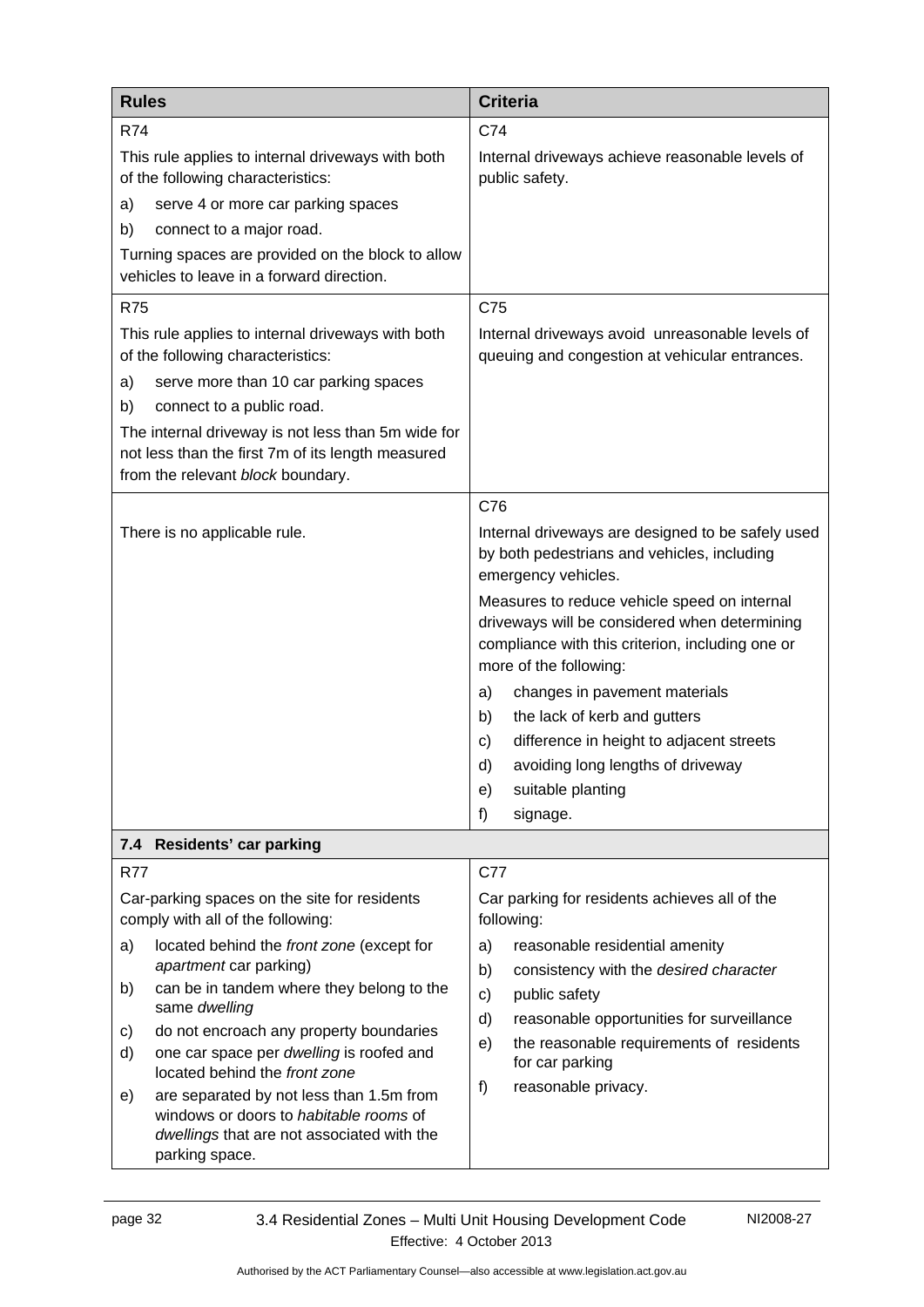| <b>Rules</b>                                                                                                                      | <b>Criteria</b>                                                                      |
|-----------------------------------------------------------------------------------------------------------------------------------|--------------------------------------------------------------------------------------|
| <b>R78</b>                                                                                                                        | C78                                                                                  |
| This rule applies to resident car parking spaces<br>with both of the following characteristics:                                   | Car parking spaces are located close to, and with<br>convenient access to dwellings. |
| not allocated to a particular dwelling<br>a)                                                                                      |                                                                                      |
| shared between 2 or more dwellings.<br>b)                                                                                         |                                                                                      |
| Parking spaces are located within 50m walking<br>distance any dwelling that is sharing the space.                                 |                                                                                      |
| R79                                                                                                                               | C79                                                                                  |
| The maximum total width of garage door<br>openings and external width of carports facing a<br>street complies with the following: | Garages and car parking structures are<br>consistent with the desired character.     |
| for up to 3 dwellings, the lesser of the<br>a)<br>following                                                                       |                                                                                      |
| i)<br>6m                                                                                                                          |                                                                                      |
| 50% of the total length of the building<br>ii)<br>façade facing that street                                                       |                                                                                      |
| for more than 3 dwellings, 50% of the total<br>b)<br>length of the building façade facing that<br>street.                         |                                                                                      |
| R80                                                                                                                               | C80                                                                                  |
| The maximum total width of an entry and/or exit<br>to basement car parking facing the street is 8m.                               | Entries to basements do not dominate the<br>streetscape.                             |
| R81                                                                                                                               | C81                                                                                  |
| This rule applies to all of the following:                                                                                        | Approaches to basements achieve all of the                                           |
| developments containing 10 dwellings<br>i)                                                                                        | following:                                                                           |
| or more                                                                                                                           | public safety<br>a)                                                                  |
| development with a combined entry<br>ii)<br>and exit to apartment car parking less<br>than 6m wide.                               | b)<br>convenience for all users                                                      |
| Approaches to basements containing car parking<br>comply with one of the following:                                               |                                                                                      |
| include sufficient areas for vehicles to wait<br>a)<br>to allow for an entering or leaving vehicle to<br>pass                     |                                                                                      |
| at least one waiting area and traffic signals.<br>b)                                                                              |                                                                                      |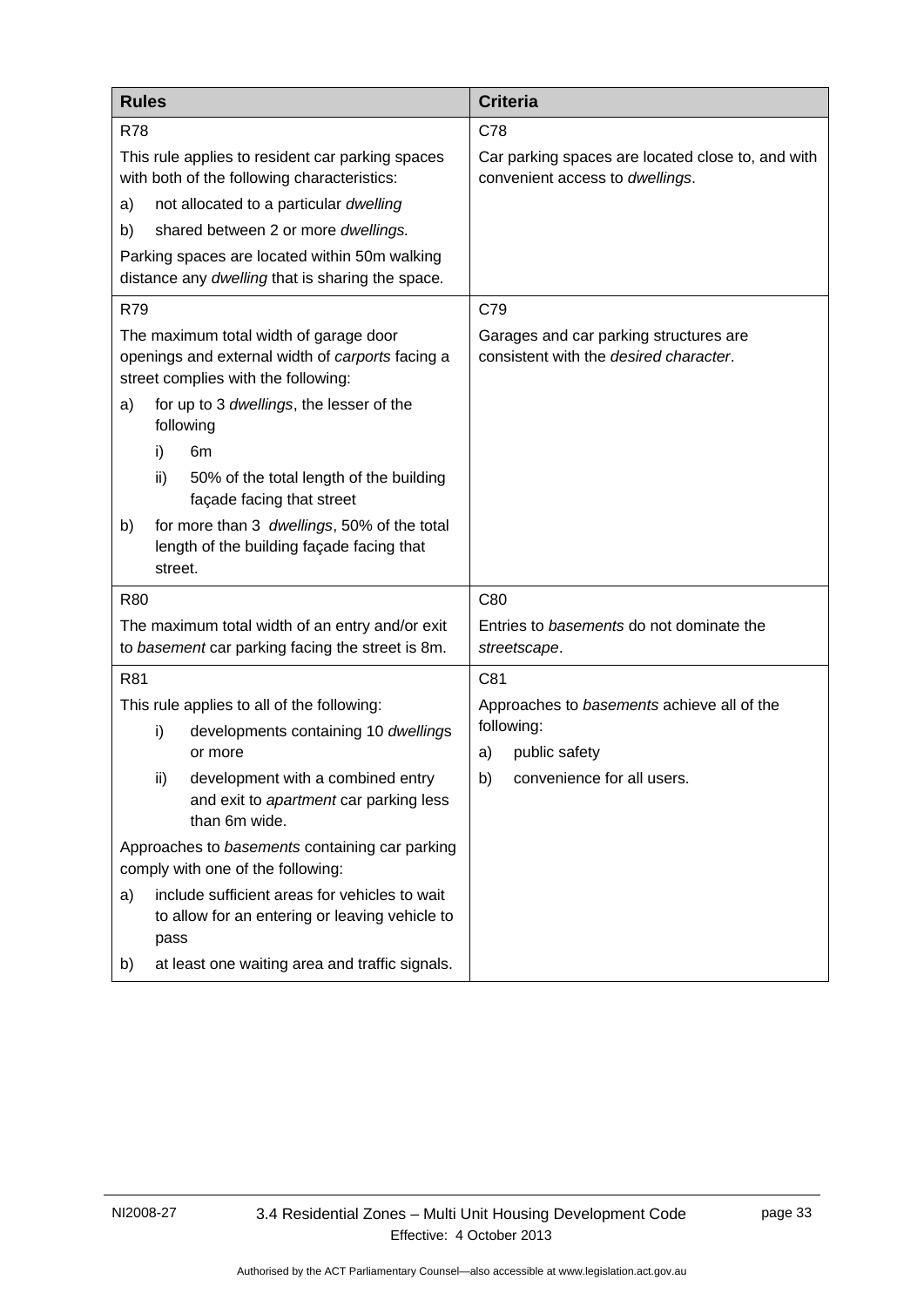<span id="page-37-2"></span><span id="page-37-1"></span><span id="page-37-0"></span>

| <b>Rules</b>                                                                                                                                         |                                                                                                                                                       | <b>Criteria</b>                                                                                                                                           |
|------------------------------------------------------------------------------------------------------------------------------------------------------|-------------------------------------------------------------------------------------------------------------------------------------------------------|-----------------------------------------------------------------------------------------------------------------------------------------------------------|
| 7.5                                                                                                                                                  | <b>Visitor parking</b>                                                                                                                                |                                                                                                                                                           |
| R82                                                                                                                                                  |                                                                                                                                                       | C82                                                                                                                                                       |
| a)                                                                                                                                                   | Visitor car-parking spaces on the site comply with<br>all of the following:<br>located behind the front zone (except for<br>apartment car parking)    | Visitor parking achieves all of the following:<br>accessible for all visitors<br>a)<br>b)<br>safe and direct visitor entry to common<br>building entries. |
| b)                                                                                                                                                   | do not encroach any property boundaries                                                                                                               |                                                                                                                                                           |
| c)                                                                                                                                                   | are separated by not less than 1.5m from<br>windows and doors to habitable rooms of<br>dwellings                                                      |                                                                                                                                                           |
| d)                                                                                                                                                   | are not more than 50m walking distance<br>from any common building entry                                                                              |                                                                                                                                                           |
| e)                                                                                                                                                   | clearly identified and visible from driveways.                                                                                                        |                                                                                                                                                           |
| R83                                                                                                                                                  |                                                                                                                                                       | C83                                                                                                                                                       |
| Visitor car parking complies with one of the<br>following:                                                                                           |                                                                                                                                                       | Visitor parking is accessible to all visitors.                                                                                                            |
| a)                                                                                                                                                   | is located outside of any security barriers                                                                                                           |                                                                                                                                                           |
| b)                                                                                                                                                   | an intercom and remote barrier release<br>system allows access to visitor parking<br>located behind security barriers.                                |                                                                                                                                                           |
| 7.6                                                                                                                                                  | Number of co-located parking spaces - RZ2                                                                                                             |                                                                                                                                                           |
| <b>R84</b>                                                                                                                                           |                                                                                                                                                       | C84                                                                                                                                                       |
| In RZ2 on single dwelling blocks, co-located car<br>parking spaces on the site comply with all of the<br>following:                                  |                                                                                                                                                       | Car parking spaces on the site (including garages<br>but excluding basement car parking) achieves all<br>of the following:                                |
| a)                                                                                                                                                   | the maximum number of car parking spaces<br>(including spaces in garages but excluding<br>those in basements) is 4                                    | do not dominate site landscaping<br>a)<br>b)<br>are consistent with the <i>desired character</i>                                                          |
| b)                                                                                                                                                   | the minimum separation between groups of<br>co-located car parking spaces (including<br>spaces in garages but excluding those in<br>basements) is 4m. |                                                                                                                                                           |
| 7.7                                                                                                                                                  | Delivery and removalist vans                                                                                                                          |                                                                                                                                                           |
| R85<br>For developments with 40 or more dwellings, at<br>least one short stay parking space and<br>associated access is provided for delivery trucks |                                                                                                                                                       | C85<br>Reasonable provision is made for short stay<br>parking for delivery trucks.                                                                        |
| such as furniture delivery and removalist vans.                                                                                                      |                                                                                                                                                       |                                                                                                                                                           |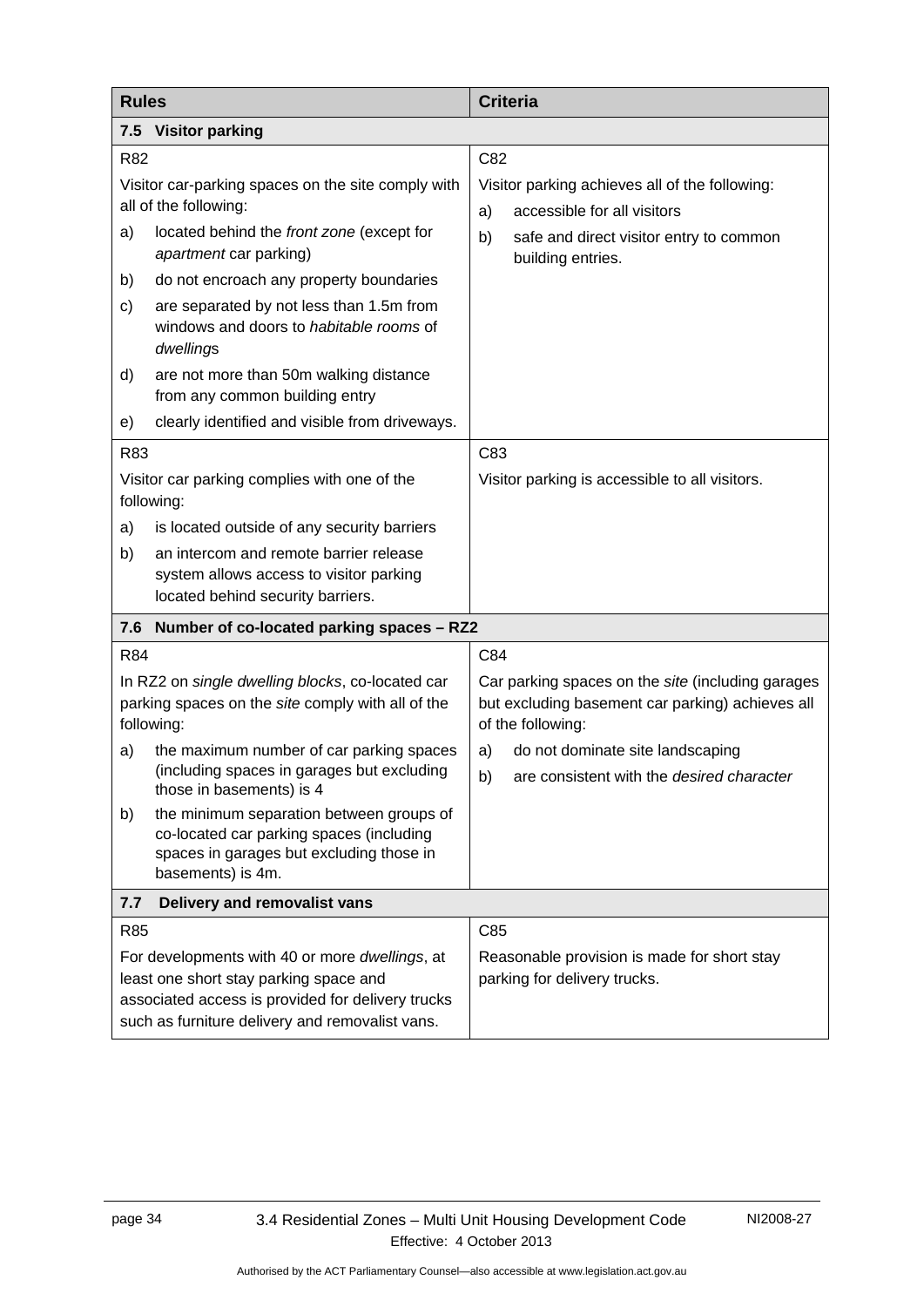#### <span id="page-38-0"></span>**Element 8: Environment**

Related codes: Water Ways: Water Sensitive Urban Design General Code, Planning for Bushfire Risk Mitigation General Code.

<span id="page-38-1"></span>

| <b>Rules</b>                                                                                                                                                                                                                                                                       | <b>Criteria</b>                                                                                                        |
|------------------------------------------------------------------------------------------------------------------------------------------------------------------------------------------------------------------------------------------------------------------------------------|------------------------------------------------------------------------------------------------------------------------|
| Water sensitive urban design<br>8.1                                                                                                                                                                                                                                                |                                                                                                                        |
| <b>R86</b>                                                                                                                                                                                                                                                                         |                                                                                                                        |
| This rule applies to all multi-unit residential<br>development except for minor extensions.                                                                                                                                                                                        | This is a mandatory requirement. There is no<br>applicable criterion.                                                  |
| The development achieves a minimum 40%<br>reduction in mains water consumption compared<br>to an equivalent development constructed in<br>2003, without any reliance on landscaping<br>measures.                                                                                   |                                                                                                                        |
| Compliance with this rule is demonstrated by a<br>report by a suitably qualified person using the<br>ACTPLA on-line assessment tool or another tool<br>referred to in the Water Ways: Water Sensitive<br>Urban Design General Code.                                                |                                                                                                                        |
| For this element:                                                                                                                                                                                                                                                                  |                                                                                                                        |
| minor extension means an extension where the<br>increase in the combined roof plan area,<br>driveway, car manoeuvring areas and car<br>parking areas is less than 25% of the total of the<br>areas of these components at the date of<br>lodgement of the development application. |                                                                                                                        |
| R87                                                                                                                                                                                                                                                                                | C87                                                                                                                    |
| This rule applies to all multi-unit housing except<br>minor extensions.                                                                                                                                                                                                            | On sites larger than $2,000m^2$ all of the following<br>stormwater management measures are achieved:                   |
| On sites larger than 2,000m <sup>2</sup> stormwater<br>management measures comply with all of the<br>following:                                                                                                                                                                    | the equivalent of 1-in-3 month stormwater<br>a)<br>peak pre-development stormwater run-off is<br>retained on the block |
| provision for the retention of stormwater on<br>a)<br>the block is equivalent to at least 1.4kl per<br>100m <sup>2</sup> of impervious area                                                                                                                                        | b)<br>the retained stormwater complies with one<br>or more of the following -<br>it is stored for later reuse<br>i)    |
| the retained stormwater complies with one<br>b)<br>or more of the following -                                                                                                                                                                                                      | its is released to the stormwater<br>ii)<br>system over a reasonable period.                                           |
| it is stored for later reuse<br>i)                                                                                                                                                                                                                                                 | Compliance with this criterion is demonstrated by                                                                      |
| it is released to the stormwater system<br>ii)<br>over a period of not less than 1 day.                                                                                                                                                                                            | a report by a suitably qualified person.                                                                               |
| Rainwater tanks connected to at least the toilet<br>and all external taps may be counted towards this<br>requirement.                                                                                                                                                              |                                                                                                                        |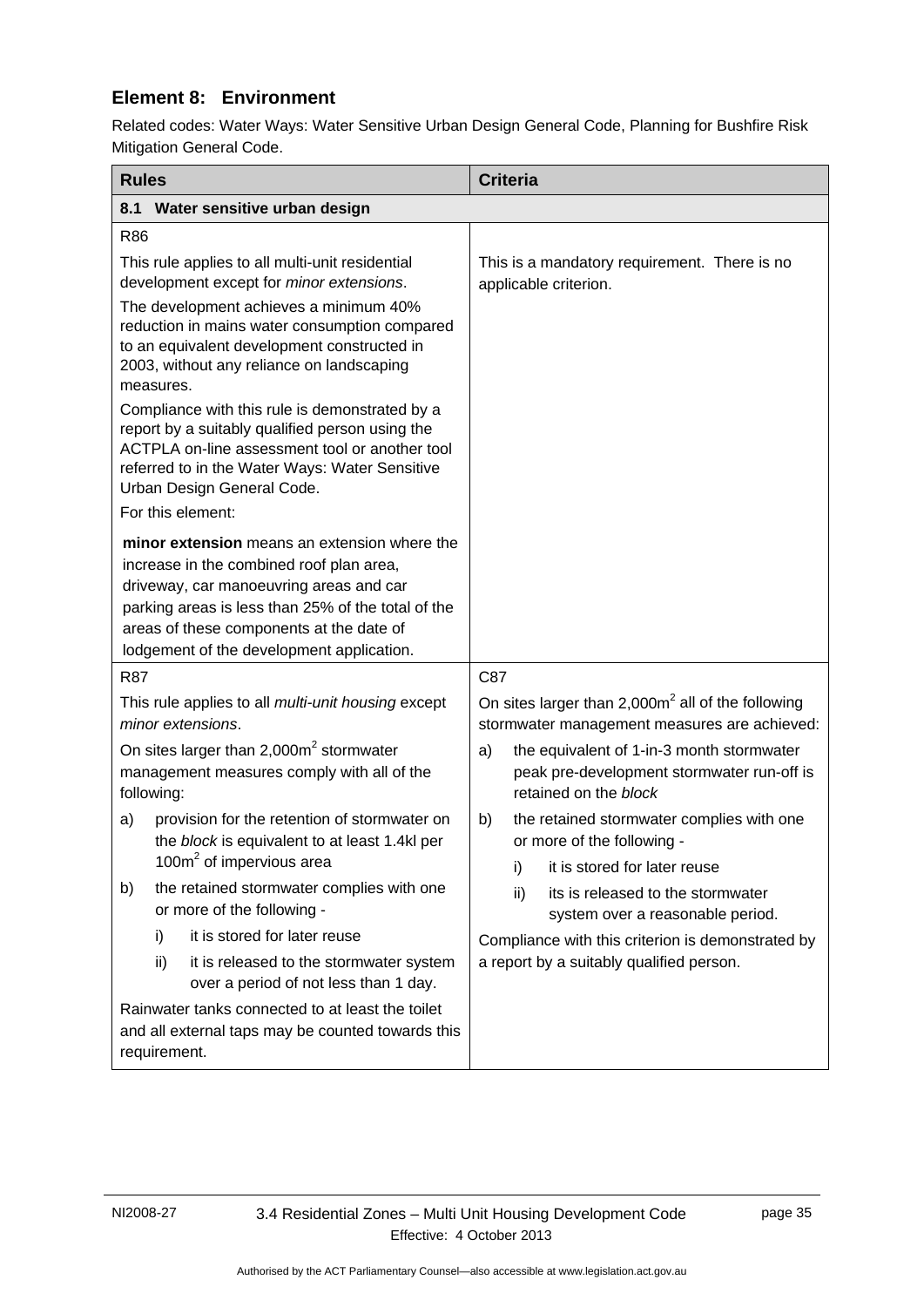<span id="page-39-1"></span><span id="page-39-0"></span>

| <b>Rules</b>                                                                                                                                                                                                                      | <b>Criteria</b>                                                       |
|-----------------------------------------------------------------------------------------------------------------------------------------------------------------------------------------------------------------------------------|-----------------------------------------------------------------------|
| <b>R88</b>                                                                                                                                                                                                                        |                                                                       |
| This rule applies to all multi-unit housing except<br>minor extensions.                                                                                                                                                           | This is a mandatory requirement. There is no<br>applicable criterion. |
| For blocks 5,000m <sup>2</sup> or larger, the average annual<br>stormwater pollutant export is reduced for all of<br>the following:                                                                                               |                                                                       |
| suspended solids by at least 60%<br>a)                                                                                                                                                                                            |                                                                       |
| total phosphorous by at least 45%<br>b)                                                                                                                                                                                           |                                                                       |
| total nitrogen by at least 40%<br>C)                                                                                                                                                                                              |                                                                       |
| compared with an urban catchment with no water<br>quality management controls.                                                                                                                                                    |                                                                       |
| Compliance with this rule is demonstrated by a                                                                                                                                                                                    |                                                                       |
| report by a suitably qualified person, using the<br>MUSIC model or another nationally recognised                                                                                                                                  |                                                                       |
| model.                                                                                                                                                                                                                            |                                                                       |
| R89                                                                                                                                                                                                                               | C89                                                                   |
| On previously developed blocks larger than                                                                                                                                                                                        | On previously developed blocks larger than                            |
| 2,000 $m2$ the capacity of the existing pipe (minor)                                                                                                                                                                              | 2,000 $m2$ the 1-in-5 year and 1-in-100 year                          |
| stormwater connection is not exceeded in                                                                                                                                                                                          | stormwater peak run off does not exceed pre-<br>development levels.   |
| 1-in-10 year storm event and the capacity of the<br>existing major overland stormwater system is not                                                                                                                              | Compliance with this criterion is demonstrated by                     |
| exceeded in 1-in-100 year storm event                                                                                                                                                                                             | a report by a suitably qualified person.                              |
| Compliance with this rule is demonstrated by a                                                                                                                                                                                    |                                                                       |
| report by a suitably qualified person.                                                                                                                                                                                            |                                                                       |
| 8.2 Heritage                                                                                                                                                                                                                      |                                                                       |
| R90                                                                                                                                                                                                                               |                                                                       |
| This rule applies to land containing places or<br>objects registered or provisionally registered<br>under section 41 of the Heritage Act 2004. The<br>authority shall refer a development application to<br>the Heritage Council. | This is a mandatory requirement. There is no<br>applicable criterion. |
| Note: The authority will consider any advice from the Heritage<br>Council before determining the application.                                                                                                                     |                                                                       |
| 8.3<br><b>Tree protection</b>                                                                                                                                                                                                     |                                                                       |
| R91                                                                                                                                                                                                                               |                                                                       |
| This rule applies to a development that has one                                                                                                                                                                                   | This is a mandatory requirement. There is no                          |
| or more of the following characteristics:                                                                                                                                                                                         | applicable criterion.                                                 |
| requires groundwork within the tree<br>a)<br>protection zone of a protected tree                                                                                                                                                  |                                                                       |
| is likely to cause damage to or removal of<br>b)<br>any protected trees.                                                                                                                                                          |                                                                       |
| The authority shall refer the development<br>application to the Conservator of Flora and<br>Fauna.                                                                                                                                |                                                                       |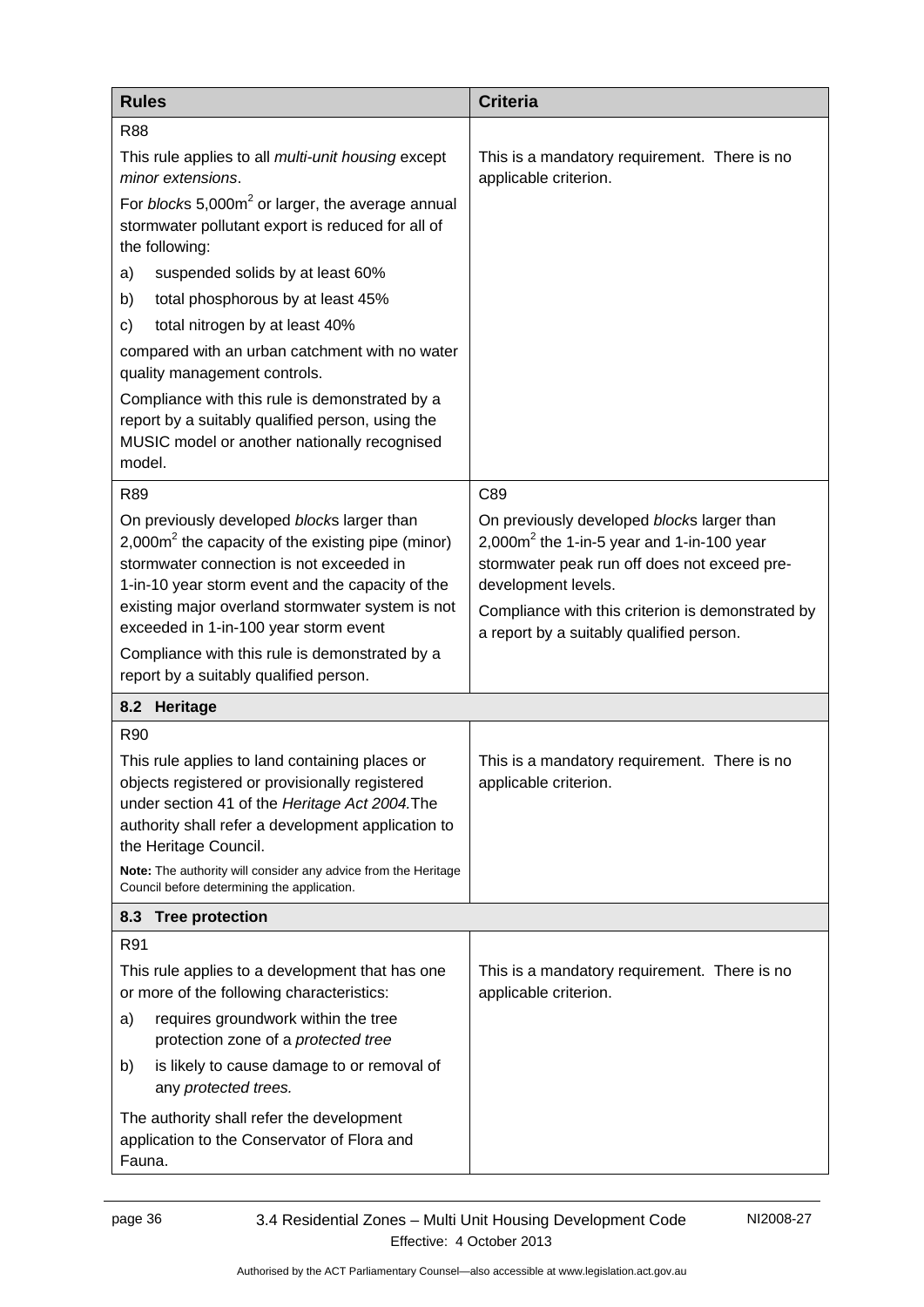<span id="page-40-0"></span>

| <b>Rules</b>                                                                                                                                                                                                                                                                                     | <b>Criteria</b>                                                       |  |
|--------------------------------------------------------------------------------------------------------------------------------------------------------------------------------------------------------------------------------------------------------------------------------------------------|-----------------------------------------------------------------------|--|
| <b>Note:</b> The authority will consider any advice from the<br>Conservator or Flora and Fauna before determining the<br>application in accordance with the Planning and Development<br>Act 2007. Protected tree and declared site are defined under<br>the Tree Protection Act 2005.            |                                                                       |  |
| 8.4 Bushfire                                                                                                                                                                                                                                                                                     |                                                                       |  |
| R92<br>Where identified in a precinct code or lease and<br>development conditions as being within a<br>bushfire prone area, buildings are to be<br>constructed in accordance with the relevant<br>Building Code of Australia bushfire provisions.                                                | This is a mandatory requirement. There is no<br>applicable criterion. |  |
| <b>Erosion and sediment control</b><br>8.5                                                                                                                                                                                                                                                       |                                                                       |  |
| R93                                                                                                                                                                                                                                                                                              |                                                                       |  |
| For sites less than $3,000m^2$ , the development<br>complies with the Environment Protection<br>Authority, Environment Protection Guidelines for<br>Construction and Land Development in the ACT.                                                                                                | This is a mandatory requirement. There is no<br>applicable criterion. |  |
| <b>Note 1:</b> If no evidence of compliance with the above guideline<br>is provided, the application may be referred to the relevant<br>agency in accordance with the requirements of the Planning<br>and Development Act 2007.<br><b>Note 2:</b> see part D for sites over 3000m <sup>2</sup> . |                                                                       |  |

<span id="page-40-1"></span>

<span id="page-40-3"></span><span id="page-40-2"></span>

| <b>Rules</b>                           | <b>Criteria</b>                                                                                                                        |
|----------------------------------------|----------------------------------------------------------------------------------------------------------------------------------------|
| Post occupancy waste management<br>9.1 |                                                                                                                                        |
|                                        | C94                                                                                                                                    |
| There is no applicable rule.           | Post occupancy waste management achieves all<br>of the following:                                                                      |
|                                        | consistency with the <i>desired character</i><br>a)                                                                                    |
|                                        | b)<br>reasonable levels of residential amenity for<br>dwellings and their associated private open<br>space on the subject site         |
|                                        | reasonable levels of amenity for <i>dwellings</i><br>C)<br>on adjoining residential blocks and their<br>associated private open space. |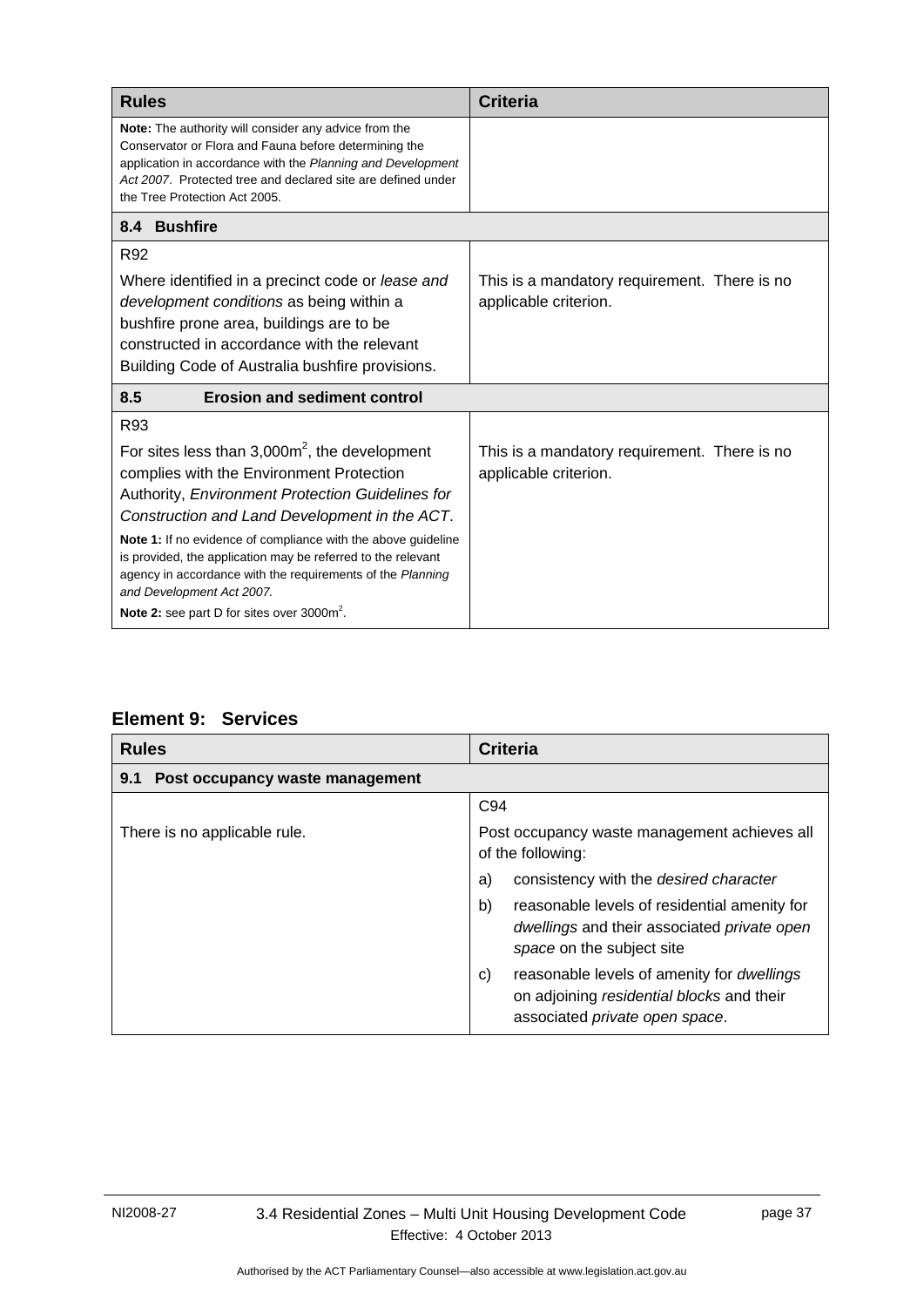# <span id="page-41-0"></span>**Part B – Additional controls for multi unit housing with 4 or more storeys**

Part B contains rules and criteria additional to those in part A. They apply to *multi-unit housing* with 4 or more storeys.

To remove any doubt, the provisions of this part apply to the whole building, including the first 3 storeys.

Where there is an inconsistency between part A and part B, the latter shall prevail to the extent of that inconsistency.

#### <span id="page-41-1"></span>**Element 10: Building and site design – buildings with 4 or more storeys**

<span id="page-41-2"></span>

| <b>Rules</b>                                                    | <b>Criteria</b>                                                                                                                            |  |
|-----------------------------------------------------------------|--------------------------------------------------------------------------------------------------------------------------------------------|--|
| 10.1 Side and rear boundary setbacks                            |                                                                                                                                            |  |
| R95                                                             | C <sub>95</sub>                                                                                                                            |  |
| In RZ5 side and rear boundary setbacks comply<br>with table B1. | Buildings and other structures are sited to<br>achieve all of the following:                                                               |  |
|                                                                 | consistency with the <i>desired character</i><br>a)                                                                                        |  |
|                                                                 | b)<br>reasonable separation between adjoining<br>developments                                                                              |  |
|                                                                 | reasonable privacy for <i>dwellings</i> on<br>C)<br>adjoining residential blocks                                                           |  |
|                                                                 | d)<br>reasonable privacy for principal private open<br>space on adjoining residential blocks                                               |  |
|                                                                 | reasonable solar access to <i>dwellings</i> on<br>e)<br>adjoining residential blocks and their<br>associated principal private open space. |  |

#### **Table B1: Side and Rear Boundary Setbacks - buildings with 4 or more storeys**

| parts of buildings                                         | minimum side boundary<br>setback | minimum rear boundary<br>setback |
|------------------------------------------------------------|----------------------------------|----------------------------------|
| first 4 storeys - external wall                            | 3m                               | 3m                               |
| first 4 storeys - unscreened element                       | 6m                               | 6m                               |
| between 5 and 8 storeys - external<br>wall                 | 4.5m                             | 4.5m                             |
| between 5 and 8 storeys -<br>unscreened element            | 6m                               | 6m                               |
| 9 storeys or more - external wall or<br>unscreened element | 6m                               | 6m                               |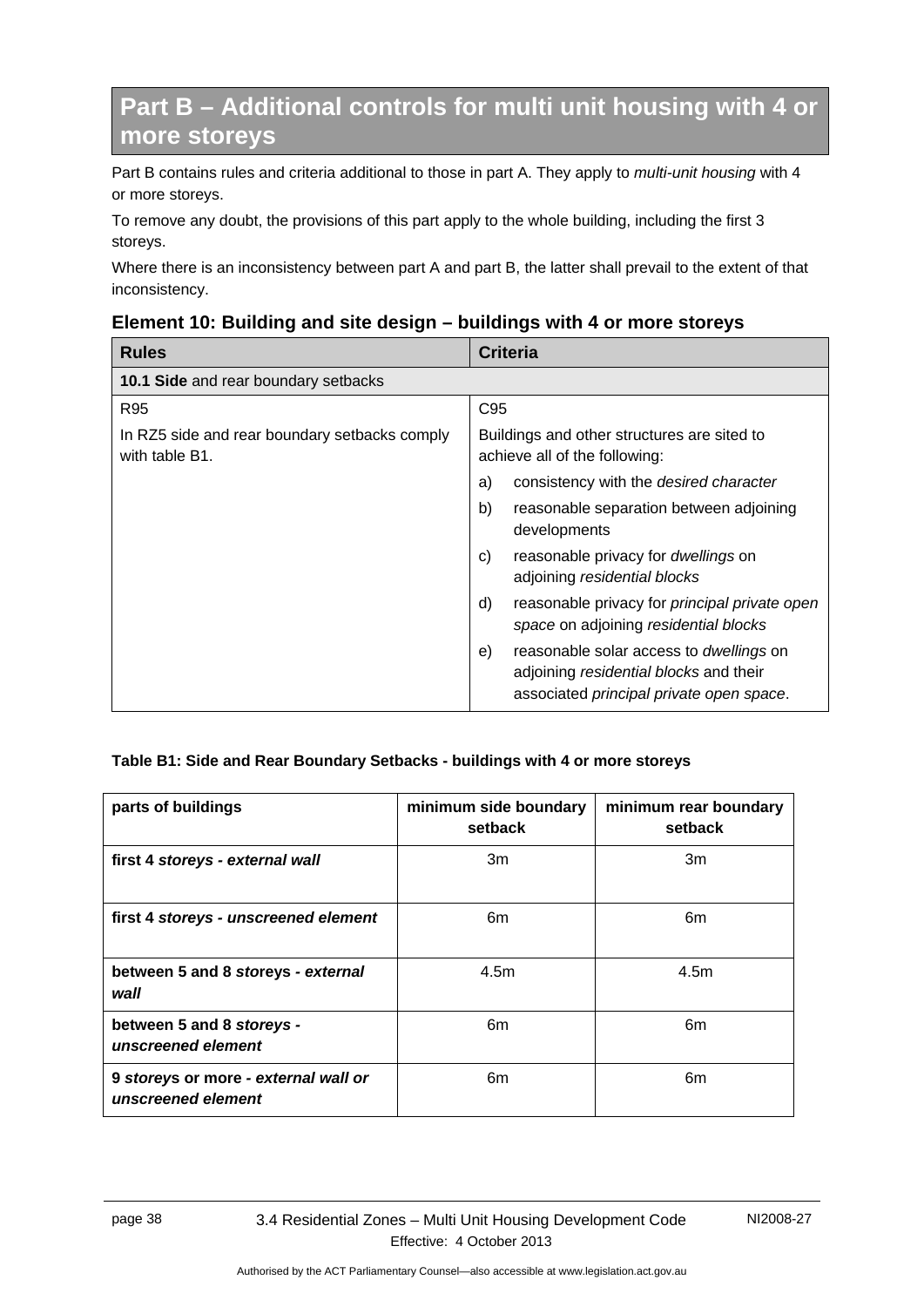<span id="page-42-0"></span>

| <b>Rules</b>                                                                                           | <b>Criteria</b>                                                                                               |  |
|--------------------------------------------------------------------------------------------------------|---------------------------------------------------------------------------------------------------------------|--|
| 10.2 Access to lifts or stairs                                                                         |                                                                                                               |  |
| R96                                                                                                    | C <sub>96</sub>                                                                                               |  |
| No more than 9 apartments on each floor are<br>accessible from a single common lift or stair<br>lobby. | Convenient access to apartments is achieved.                                                                  |  |
|                                                                                                        | One or more of the following matters may be<br>considered when determining compliance with<br>this criterion: |  |
|                                                                                                        | whether there is a high level of public<br>a)<br>amenity and safety in common lobbies                         |  |
|                                                                                                        | b)<br>whether spaces are well-proportioned with<br>clear sightlines                                           |  |
|                                                                                                        | whether there is a high proportion of dual<br>C)<br>aspect apartments                                         |  |
|                                                                                                        | d)<br>whether there is a high proportion of<br>apartments with northern orientation.                          |  |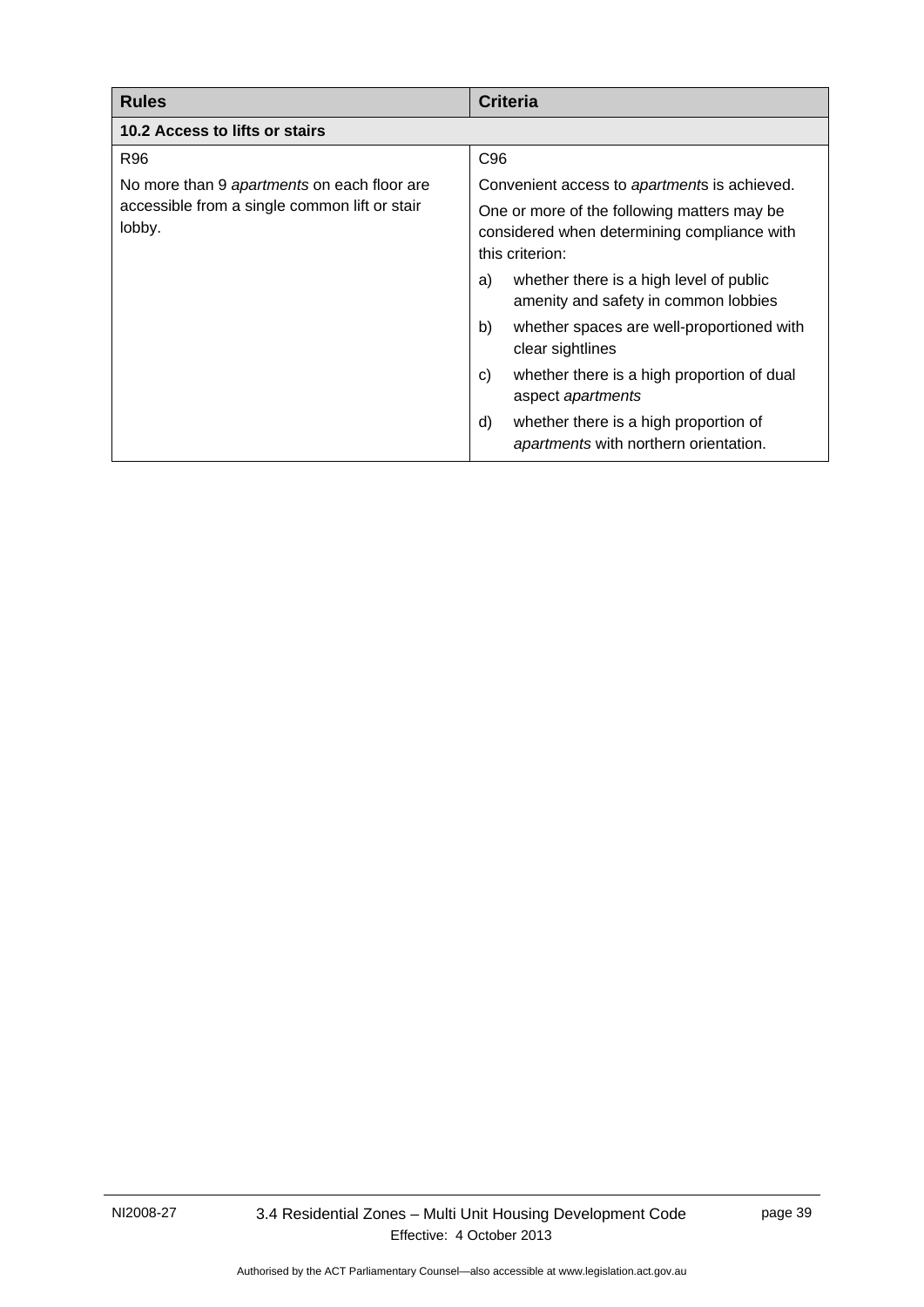### <span id="page-43-0"></span>**Part C – Additional controls for multi unit housing in commercial zones**

<span id="page-43-1"></span>

|  |  | <b>Element 11: Ground floor commercial use</b> |
|--|--|------------------------------------------------|
|--|--|------------------------------------------------|

<span id="page-43-2"></span>

| <b>Rules</b>                                                                                     | Criteria                                                   |  |
|--------------------------------------------------------------------------------------------------|------------------------------------------------------------|--|
| 11.1 Ground floor commercial use in commercial zones                                             |                                                            |  |
| R97                                                                                              | C97                                                        |  |
| This rule applies to all of the following:                                                       | In commercial zones, buildings afford the                  |  |
| commercial zones<br>a)                                                                           | opportunity to accommodate non-residential                 |  |
| b)<br>blocks nominated in a precinct code for<br>ground floor commercial use                     | uses, including office and retail, at the ground<br>floor. |  |
| buildings containing one or more dwellings<br>C)                                                 |                                                            |  |
| the building line for any ground floor<br>d)<br>dwelling is less than 6m                         |                                                            |  |
| The ground floor finished floor level to finished<br>ceiling level height is not less than 3.6m. |                                                            |  |
| <b>Note:</b> Noise attenuation provisions in part A may also apply.                              |                                                            |  |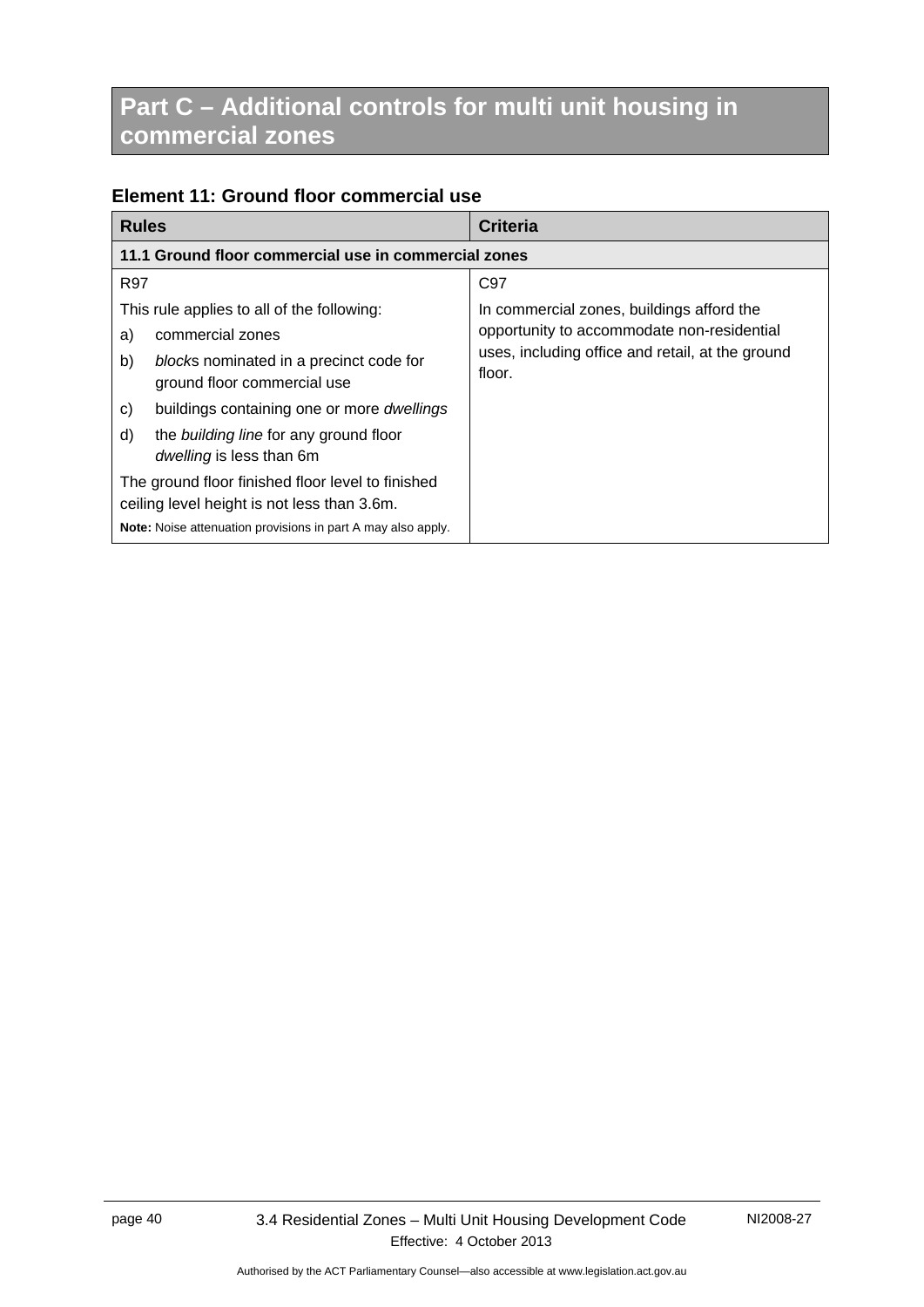# <span id="page-44-0"></span>**Part D – Endorsement by government agencies (entities)**

#### <span id="page-44-1"></span>**Element 12: Waste management**

<span id="page-44-3"></span><span id="page-44-2"></span>

| <b>Rules</b>                                                                                                                                                                                                         | <b>Criteria</b>                                                       |
|----------------------------------------------------------------------------------------------------------------------------------------------------------------------------------------------------------------------|-----------------------------------------------------------------------|
| 12.1 Construction waste management                                                                                                                                                                                   |                                                                       |
| <b>R98</b>                                                                                                                                                                                                           |                                                                       |
| This rule applies to residential development that<br>is likely to generate more than 20m <sup>3</sup> of<br>construction waste comprising one or more of the<br>following:                                           | This is a mandatory requirement. There is no<br>applicable criterion. |
| demolition waste<br>a)                                                                                                                                                                                               |                                                                       |
| construction waste<br>b)                                                                                                                                                                                             |                                                                       |
| excavation material.<br>C)                                                                                                                                                                                           |                                                                       |
| The management of construction waste is to be<br>endorsed by TAMS.                                                                                                                                                   |                                                                       |
| TAMS will endorse waste facilities and<br>management associated with the development if<br>they comply with the current version of the<br>Development Control Code for Best Practice<br>Waste Management in the ACT. |                                                                       |
| TAMS may endorse departures.                                                                                                                                                                                         |                                                                       |
| Note: a condition of approval may be imposed to ensure<br>compliance.                                                                                                                                                |                                                                       |
| 12.2 Post occupancy waste management                                                                                                                                                                                 |                                                                       |
| R99                                                                                                                                                                                                                  |                                                                       |
| Post occupancy waste management facilities are<br>to be endorsed by TAMS.                                                                                                                                            | This is a mandatory requirement. There is no<br>applicable criterion. |
| TAMS will endorse post occupancy waste<br>management facilities where they are in<br>accordance with the current version of the<br>Development Control Code for Best Practice<br>Waste Management in the ACT.        |                                                                       |
| TAMS may endorse departures.<br>Note: a condition of approval may be imposed to ensure                                                                                                                               |                                                                       |
| compliance.                                                                                                                                                                                                          |                                                                       |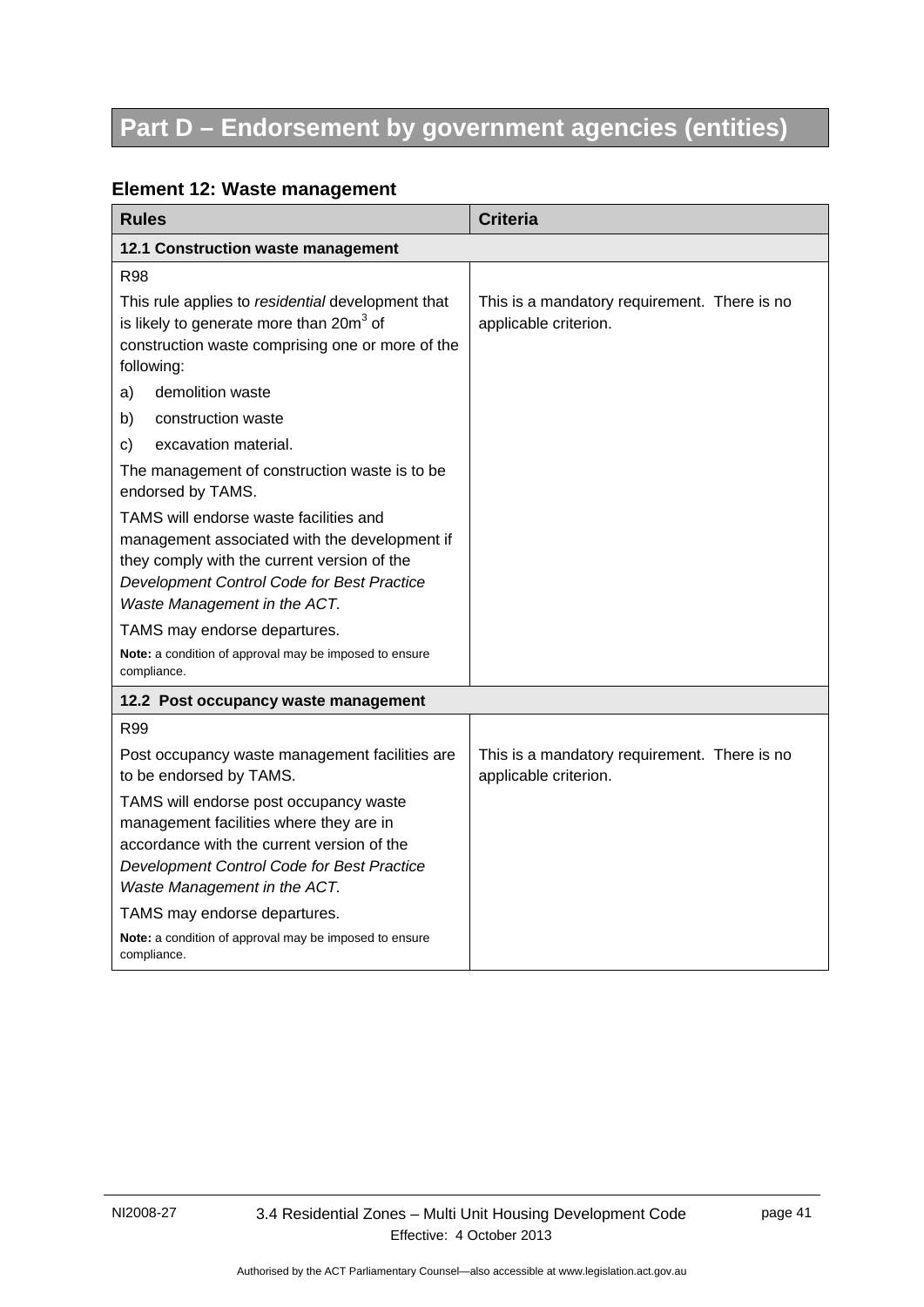#### <span id="page-45-0"></span>**Element 13: Utilities**

<span id="page-45-1"></span>

| <b>Rules</b>                                                                                                                                                                                                                                                                                                                                                                                                                                                                                                                                                                                                 | <b>Criteria</b>                                                       |
|--------------------------------------------------------------------------------------------------------------------------------------------------------------------------------------------------------------------------------------------------------------------------------------------------------------------------------------------------------------------------------------------------------------------------------------------------------------------------------------------------------------------------------------------------------------------------------------------------------------|-----------------------------------------------------------------------|
| <b>13.1 Utilities</b>                                                                                                                                                                                                                                                                                                                                                                                                                                                                                                                                                                                        |                                                                       |
| R <sub>100</sub>                                                                                                                                                                                                                                                                                                                                                                                                                                                                                                                                                                                             |                                                                       |
| This rule applies to any proposed encroachment<br>into a registered easement.                                                                                                                                                                                                                                                                                                                                                                                                                                                                                                                                | This is a mandatory requirement. There is no<br>applicable criterion. |
| The proposed encroachment is to be approved in<br>writing by the relevant service provider.                                                                                                                                                                                                                                                                                                                                                                                                                                                                                                                  |                                                                       |
| R <sub>101</sub>                                                                                                                                                                                                                                                                                                                                                                                                                                                                                                                                                                                             |                                                                       |
| A statement of compliance from each relevant<br>utility provider (for water, sewerage, electricity,<br>stormwater and gas) is provided, which confirms<br>that the location and nature of earthworks, utility<br>connections, proposed buildings, pavements and<br>landscape features comply with utility standards,<br>access provisions and asset clearance zones.<br>Note 1: If there is no stormwater easement or Territory owned<br>stormwater pipes located within the property boundary, a<br>"Statement of Compliance" for stormwater from TAMS (Asset<br>Acceptance) is not required to be obtained | This is a mandatory requirement. There is no<br>applicable criterion. |
| Note 2: Where there is conflict between planning and utility<br>requirements, the utility requirements take precedence over<br>other codified or merit provisions                                                                                                                                                                                                                                                                                                                                                                                                                                            |                                                                       |
| Note 3: If a statement of compliance is not provided the<br>application will be referred to the relevant agency in<br>accordance with the requirements of the Planning and<br>Development Act 2007.                                                                                                                                                                                                                                                                                                                                                                                                          |                                                                       |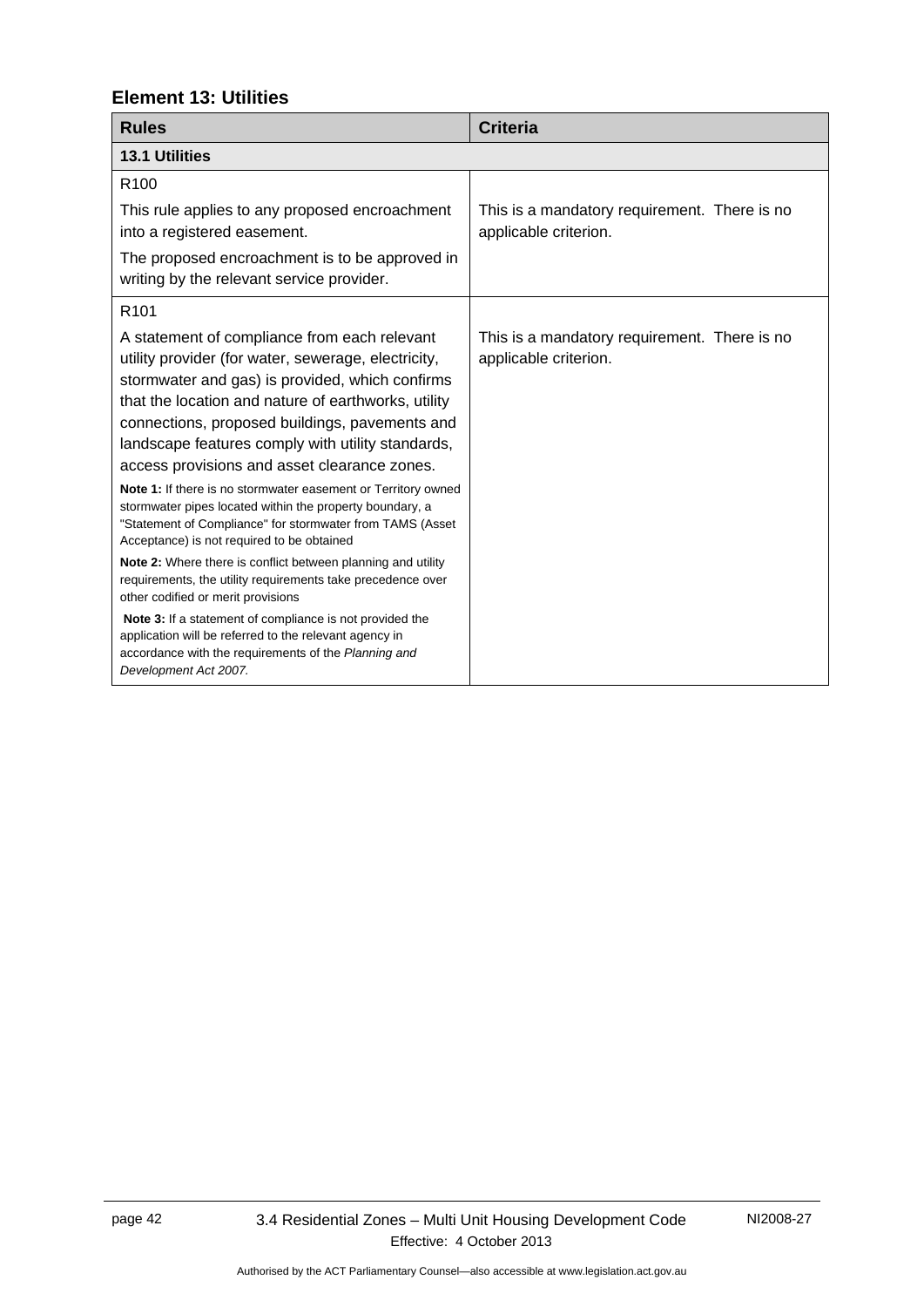#### <span id="page-46-0"></span>**Element 14: Environmental management**

<span id="page-46-2"></span><span id="page-46-1"></span>

| <b>Rules</b>                                                                                                                                                                                                                                        | <b>Criteria</b>                                                       |
|-----------------------------------------------------------------------------------------------------------------------------------------------------------------------------------------------------------------------------------------------------|-----------------------------------------------------------------------|
| <b>14.1 Contamination</b>                                                                                                                                                                                                                           |                                                                       |
| R <sub>102</sub>                                                                                                                                                                                                                                    |                                                                       |
| This rule applies to any site located adjacent to a<br>potentially polluting source (including a site used<br>or formerly used as a petrol station).                                                                                                | This is a mandatory requirement. There is no<br>applicable criterion. |
| The site is assessed for the potential for land<br>contamination in accordance with the ACT<br>Government Strategic Plan - Contaminated Sites<br>Management 1995 and the Contaminated Sites<br><b>Environment Protection Policy 2000.</b>           |                                                                       |
| If land contamination is identified, the<br>development complies with the requirements of<br>Environment Protection Authority.                                                                                                                      |                                                                       |
| Note 1: If no evidence of assessment of the site for land<br>contamination is provided, the application may be referred to<br>the relevant agency in accordance with the requirements of<br>the Planning and Development Act 2007.                  |                                                                       |
| Note 2: a condition of approval may be imposed to ensure<br>compliance.                                                                                                                                                                             |                                                                       |
| 14.2 Erosion and sediment control                                                                                                                                                                                                                   |                                                                       |
| R <sub>103</sub>                                                                                                                                                                                                                                    |                                                                       |
| This rule applies to sites $3,000\text{m}^2$ or larger.                                                                                                                                                                                             | This is a mandatory requirement. There is no                          |
| The development complies with an erosion and<br>sediment control plan endorsed by the ACT<br>Environment Protection Authority.                                                                                                                      | applicable criterion.                                                 |
| <b>Note 1:</b> If no evidence of assessment of the site for erosion<br>and sediment control is provided, the application may be<br>referred to the relevant agency in accordance with the<br>requirements of the Planning and Development Act 2007. |                                                                       |
| Note 2: a condition of approval may be imposed to ensure<br>compliance.                                                                                                                                                                             |                                                                       |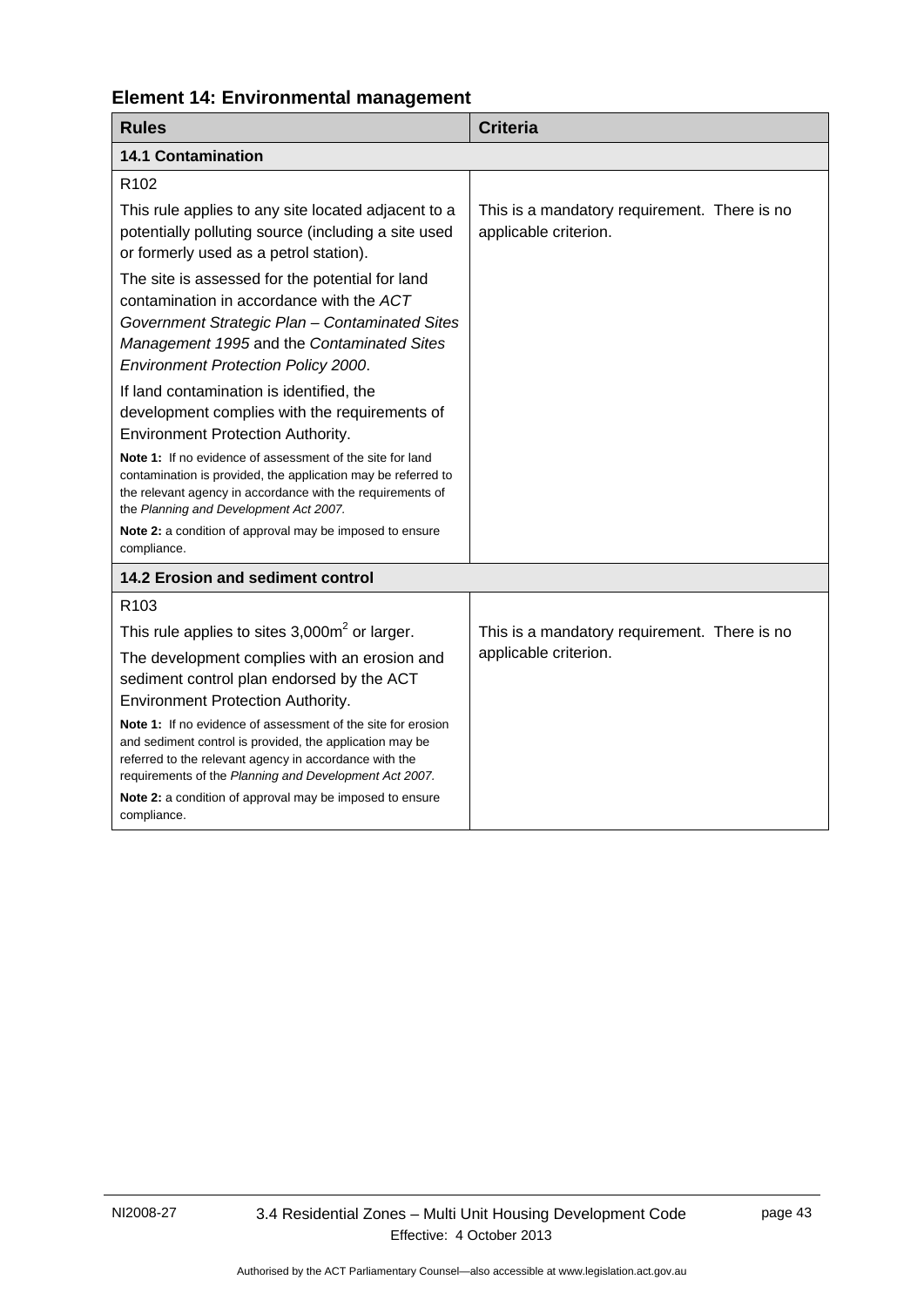# <span id="page-47-0"></span>**Appendix 1 – Boundary setback diagrams**



Diagram 1: RZ1 and RZ2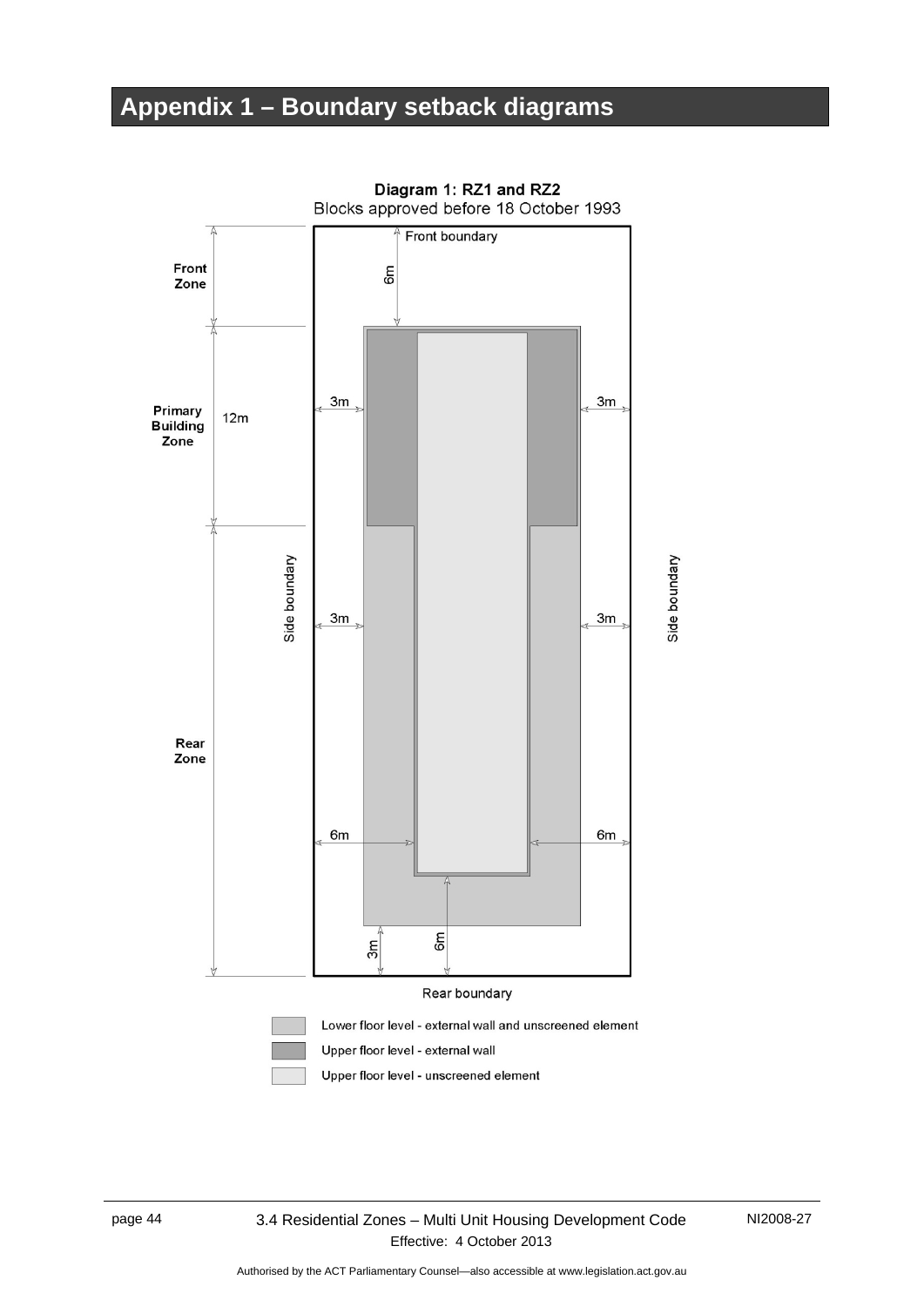